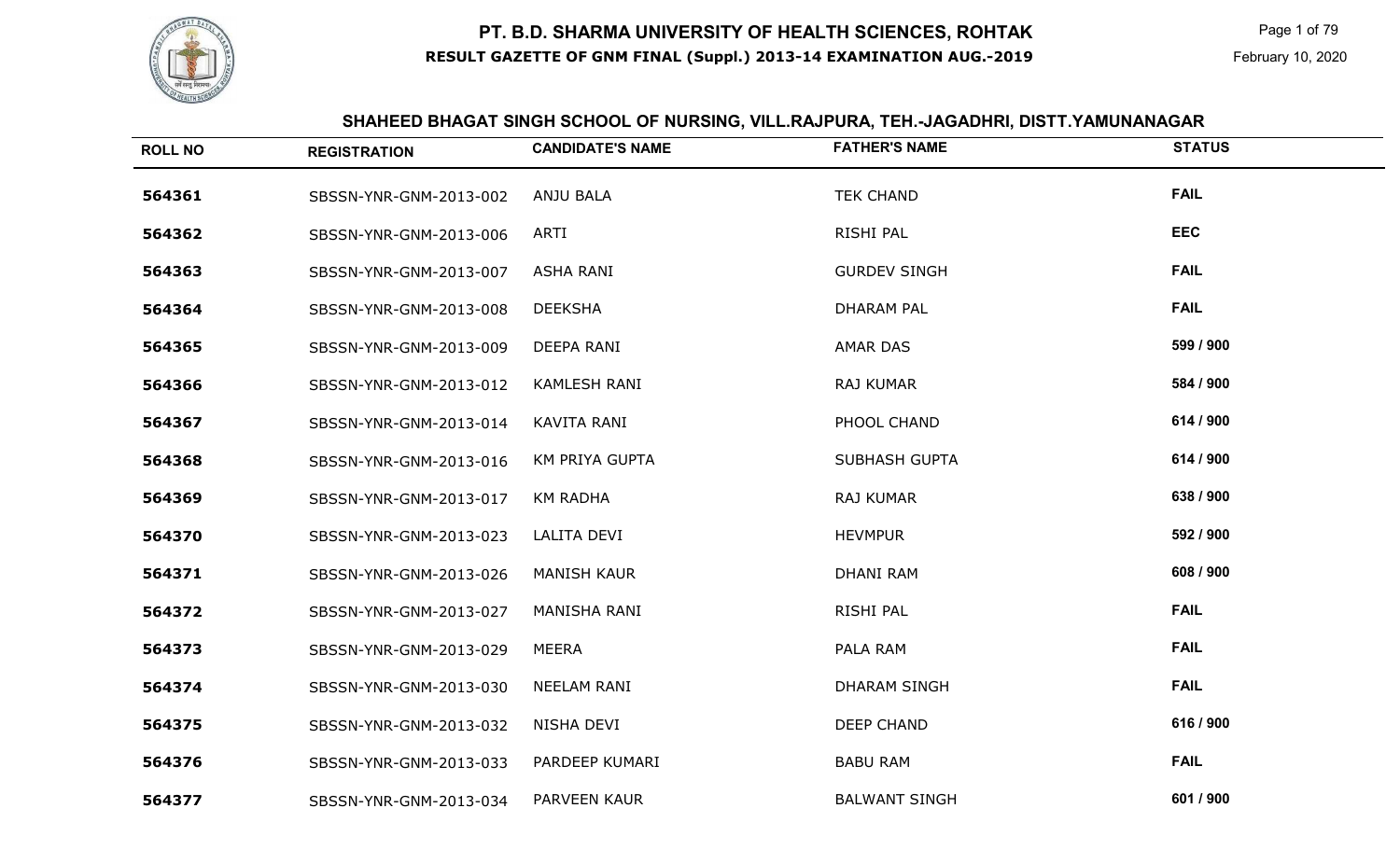

Page 2 of 79

#### **SHAHEED BHAGAT SINGH SCHOOL OF NURSING, VILL.RAJPURA, TEH.-JAGADHRI, DISTT.YAMUNANAGAR**

| <b>ROLL NO</b> | <b>REGISTRATION</b>    | <b>CANDIDATE'S NAME</b> | <b>FATHER'S NAME</b> | <b>STATUS</b> |
|----------------|------------------------|-------------------------|----------------------|---------------|
| 564378         | SBSSN-YNR-GNM-2013-044 | RAVITA                  | LAL CHAND            | FAIL          |
| 564379         | SBSSN-YNR-GNM-2013-051 | SONA DEVI               | ROOP CHAND           | FAIL          |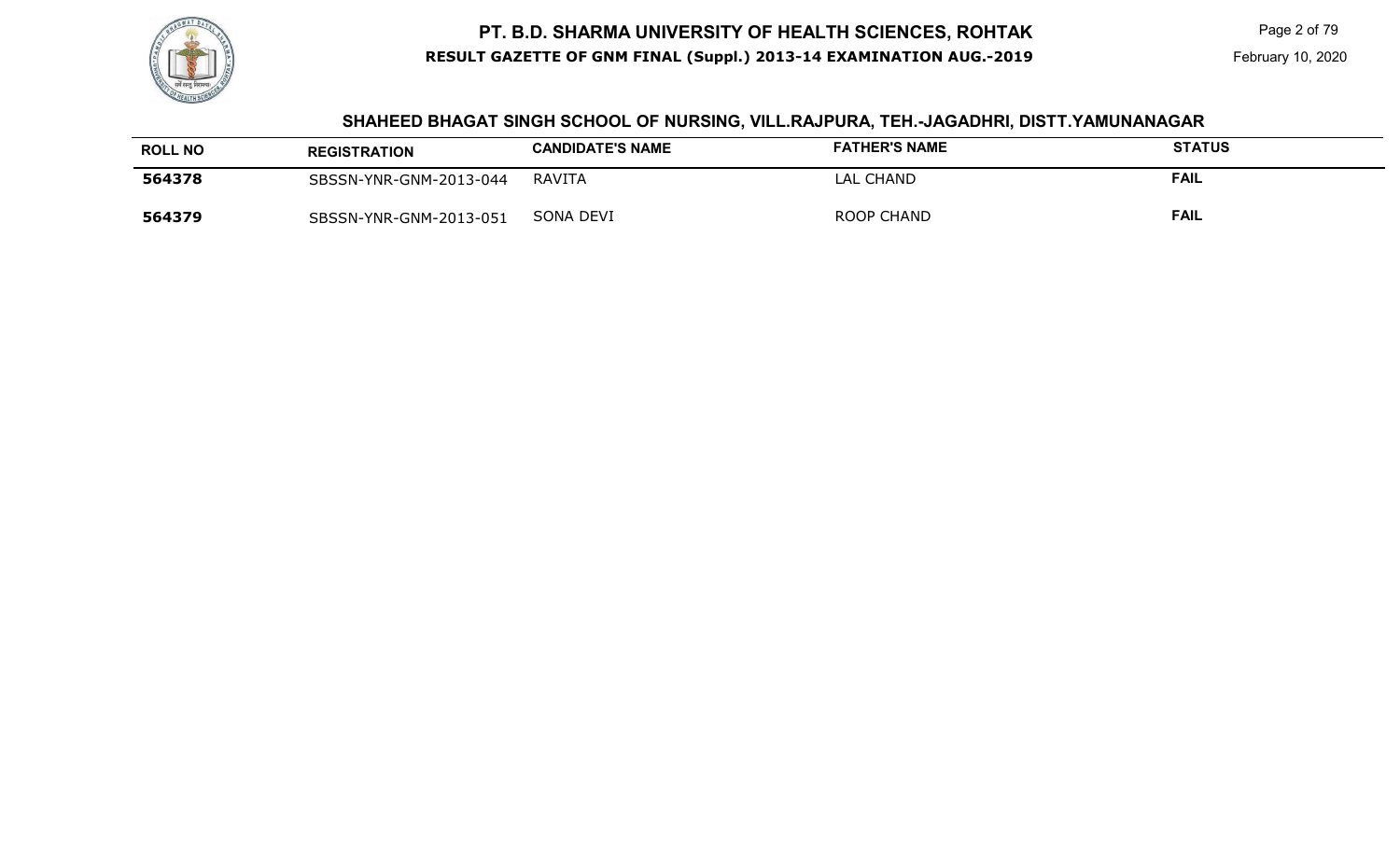

 Page 3 of 79 February 10, 2020

# **KAILASH INSTITUTE OF HEALTH & MEDICAL SCIENCES, PANCHKULA**

| <b>ROLL NO</b> | <b>REGISTRATION</b>    | <b>CANDIDATE'S NAME</b> | <b>FATHER'S NAME</b> | <b>STATUS</b> |
|----------------|------------------------|-------------------------|----------------------|---------------|
| 564491         | KIHMS-PKL-GNM-2013-004 | <b>ARTI PRASHAR</b>     | RAVI DUTT            | 589 / 900     |
| 564492         | KIHMS-PKL-GNM-2013-006 | <b>BHAWNA SHARMA</b>    | <b>MADAN LAL</b>     | 617 / 900     |
| 564493         | KIHMS-PKL-GNM-2013-011 | HIMANI NAIK             | <b>RAJ KUMAR</b>     | 627 / 900     |
| 564494         | KIHMS-PKL-GNM-2013-018 | <b>NEHA DEVI</b>        | <b>DHARAM PAL</b>    | 589 / 900     |
| 564496         | KIHMS-PKL-GNM-2013-030 | RITU                    | <b>RAJPAL</b>        | 623 / 900     |
| 564497         | KIHMS-PKL-GNM-2013-032 | <b>SANGEETA</b>         | <b>SHYAM LAL</b>     | 594 / 900     |
| 564498         | KIHMS-PKL-GNM-2013-035 | SAVITA DEVI             | <b>RALA RAM</b>      | 593 / 900     |
| 564500         | KIHMS-PKL-GNM-2013-039 | SONIA DEVI              | <b>JWALA RAM</b>     | 588 / 900     |
| 564502         | KIHMS-PKL-GNM-2013-042 | <b>VAISHALI SHARMA</b>  | <b>HEM RAJ</b>       | 619 / 900     |
| 564503         | KIHMS-PKL-GNM-2013-055 | SONIA DEVI              | <b>RANJEET KUMAR</b> | 577 / 900     |
| 564504         | KIHMS-PKL-GNM-2013-057 | <b>CHARANJEET KAUR</b>  | RAVINDER SINGH PUNJ  | 593 / 900     |
| 564505         | KIHMS-PKL-GNM-2013002  | ALISHA                  | <b>AJIT SINGH</b>    | 592 / 900     |
| 564506         | KIHMS-PKL-GNM-2013022  | POOJA RANI              | DILA RAM             | 611 / 900     |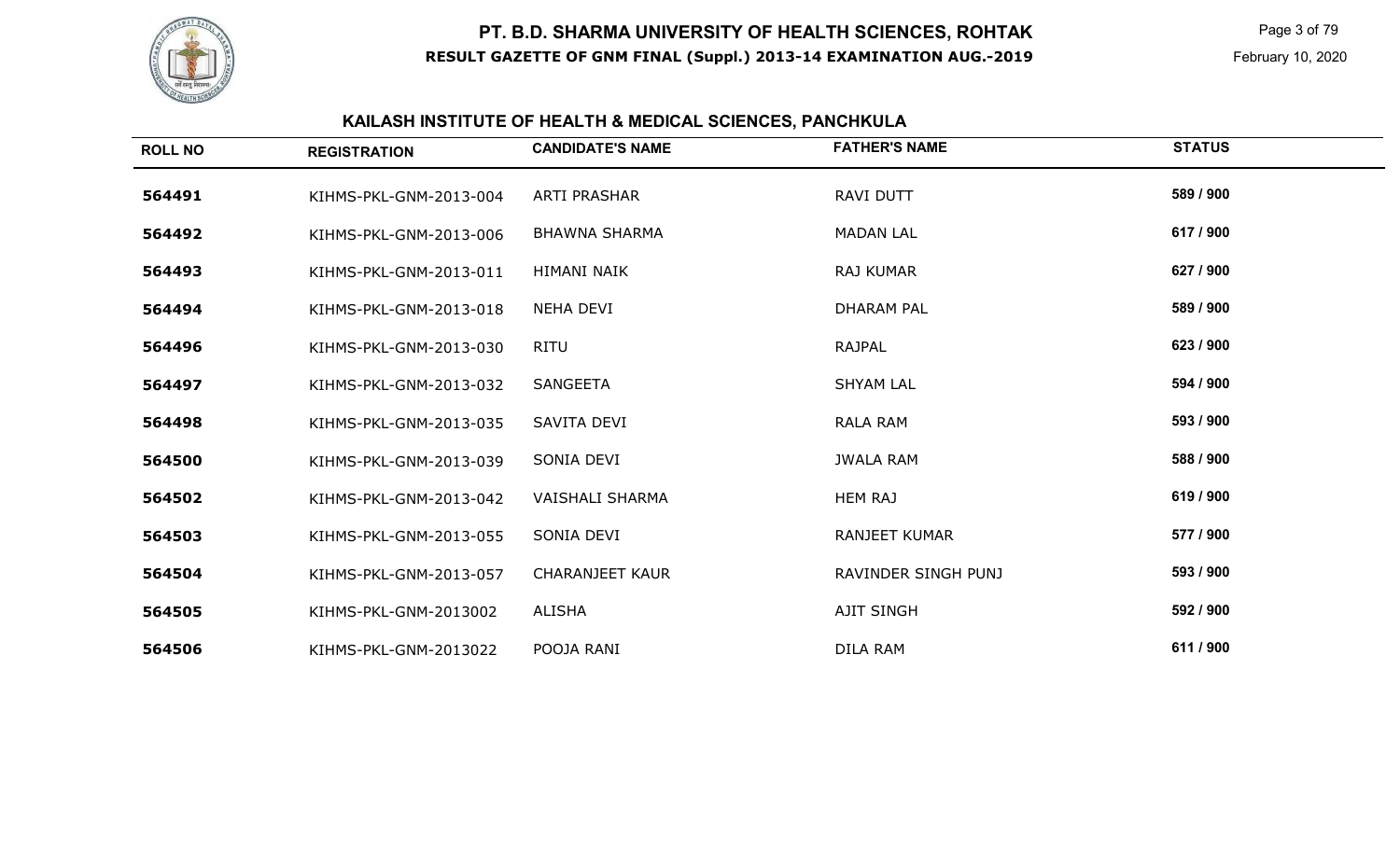

 Page 4 of 79 February 10, 2020

# **LAL BAHADUR SHASTRI SCHOOL OF NURSING,YAMUNA NAGAR**

| <b>ROLL NO</b> | <b>REGISTRATION</b>  | <b>CANDIDATE'S NAME</b> | <b>FATHER'S NAME</b> | <b>STATUS</b> |
|----------------|----------------------|-------------------------|----------------------|---------------|
| 564691         | LBS-YNR-GNM-2013-022 | KUNZANG CHHOMO          | <b>GIALSON</b>       | <b>FAIL</b>   |
| 564692         | LBS-YNR-GNM-2013-044 | REENA KUMARI            | <b>BIHARI LAL</b>    | 630 / 900     |
| 564693         | LBS-YNR-GNM-2013-048 | SAPNA RANI              | <b>MAM CHAND</b>     | 638 / 900     |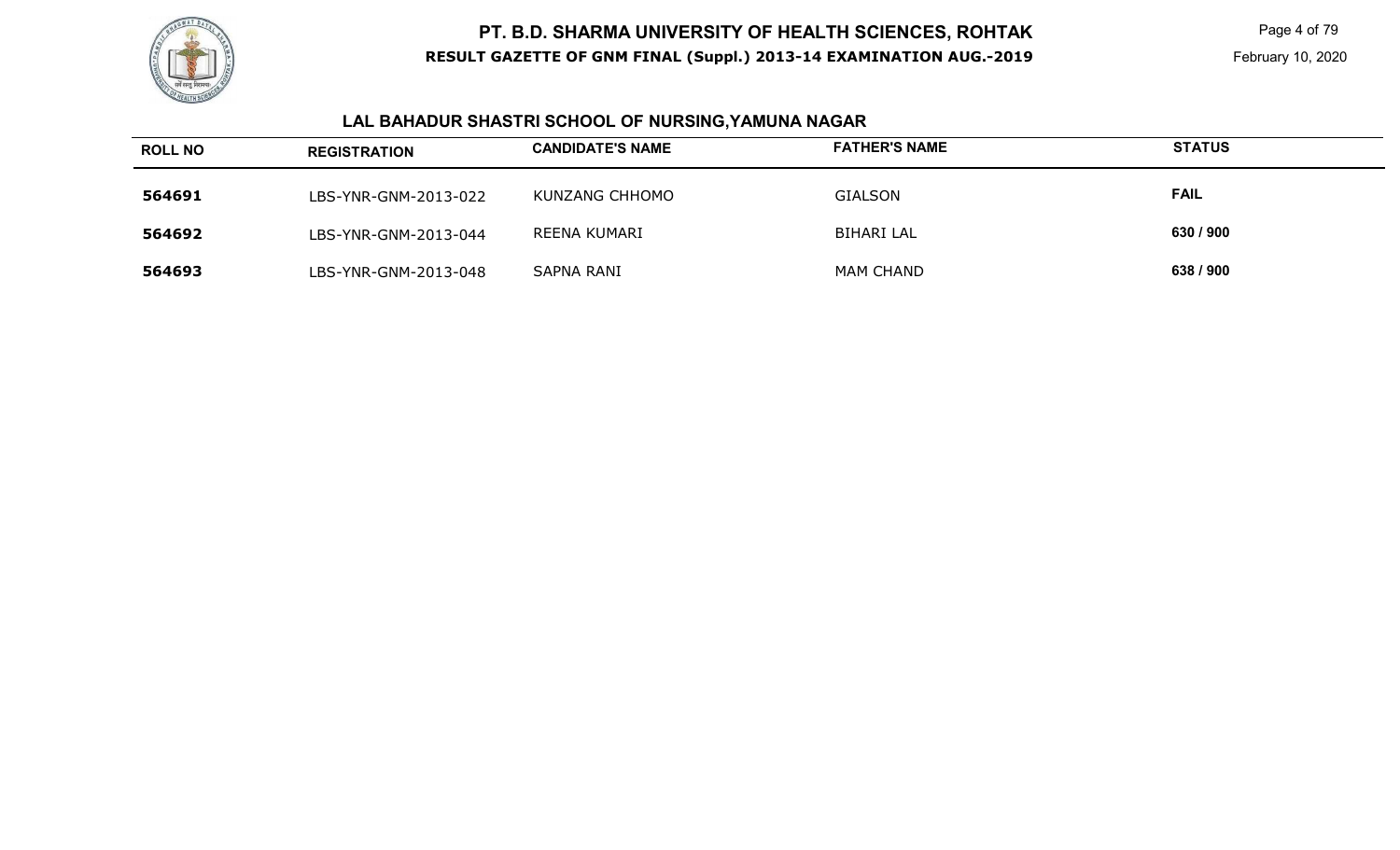

 Page 5 of 79 February 10, 2020

#### **SWAMI DEVI DAYAL SCHOOL OF NURSING BARWALA PANCHKULA**

| <b>ROLL NO</b> | <b>REGISTRATION</b>    | <b>CANDIDATE'S NAME</b> | <b>FATHER'S NAME</b> | <b>STATUS</b> |
|----------------|------------------------|-------------------------|----------------------|---------------|
| 564871         | SDDSN-PKL-GNM-2013-040 | RAJ KAMAL               | <b>ZILE SINGH</b>    | 637 / 900     |
| 564872         | SDDSN-PKL-GNM-2013044  | RAECHAL CHISTI          | <b>TARSEM LAL</b>    | 605 / 900     |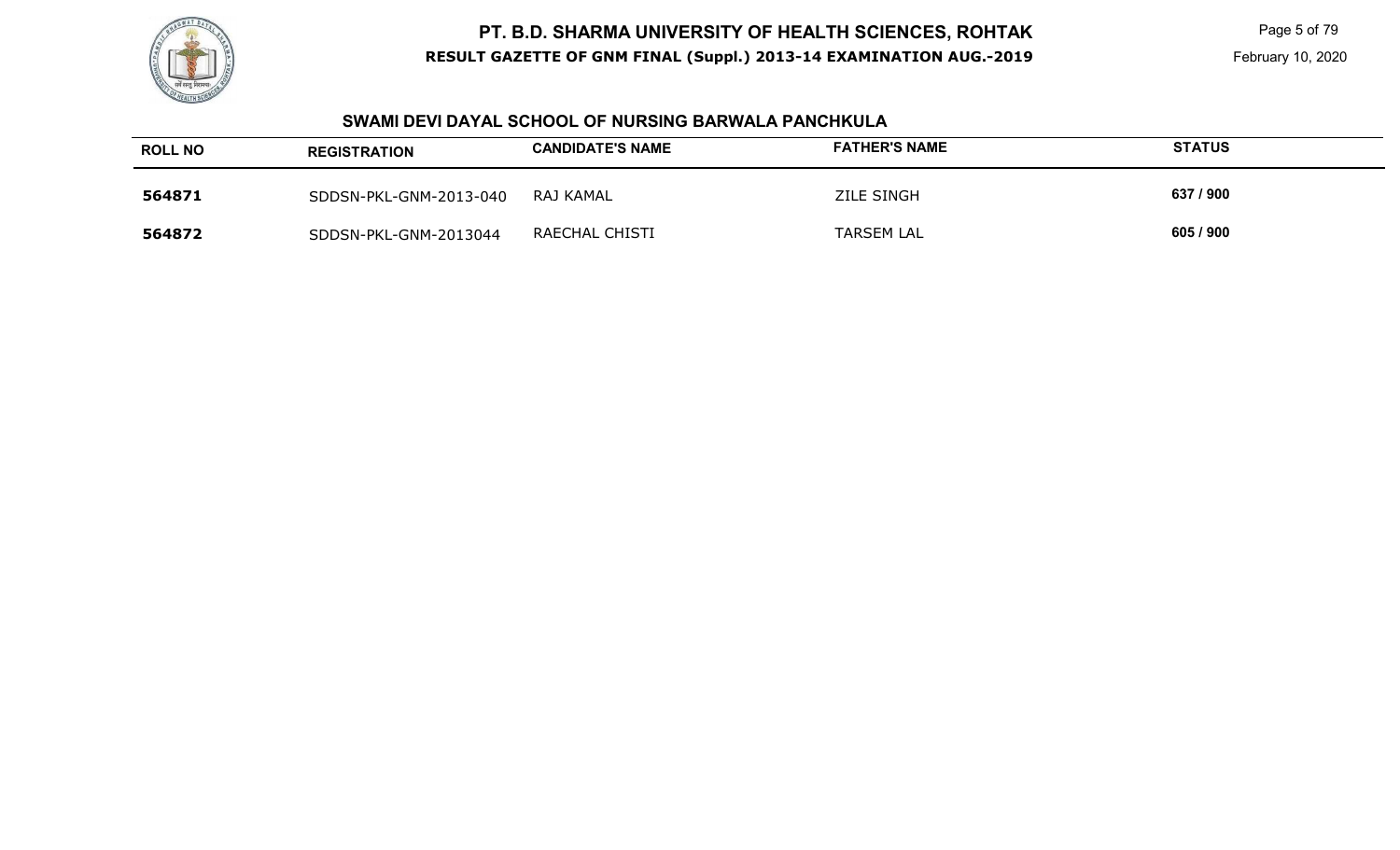

 Page 6 of 79 February 10, 2020

### **SCHOOL OF NURSING CHRISTIAN HOSPITAL JAGADHARI**

| <b>ROLL NO</b> | <b>REGISTRATION</b>  | <b>CANDIDATE'S NAME</b> | <b>FATHER'S NAME</b>  | <b>STATUS</b> |
|----------------|----------------------|-------------------------|-----------------------|---------------|
| 565051         | CSN/YNR/2013/024     | LEELA MANI ROY          | LAL MANI ROY          | <b>FAIL</b>   |
| 565052         | CSN-YNR-2013-035     | PRIYANKA KUMARI         | <b>GANESH SINGH</b>   | <b>FAIL</b>   |
| 565053         | CSN-YNR-GNM-2013-020 | <b>KANCHAN NEGI</b>     | SURENDER SINGH NEGI   | <b>FAIL</b>   |
| 565054         | CSN/YNR/2013/048     | SRISHTI                 | <b>CHANDRA KISHOR</b> | <b>FAIL</b>   |
| 565055         | CSN/YNR/2013/022     | LALITA                  | <b>BHOPAL MANDAL</b>  | <b>FAIL</b>   |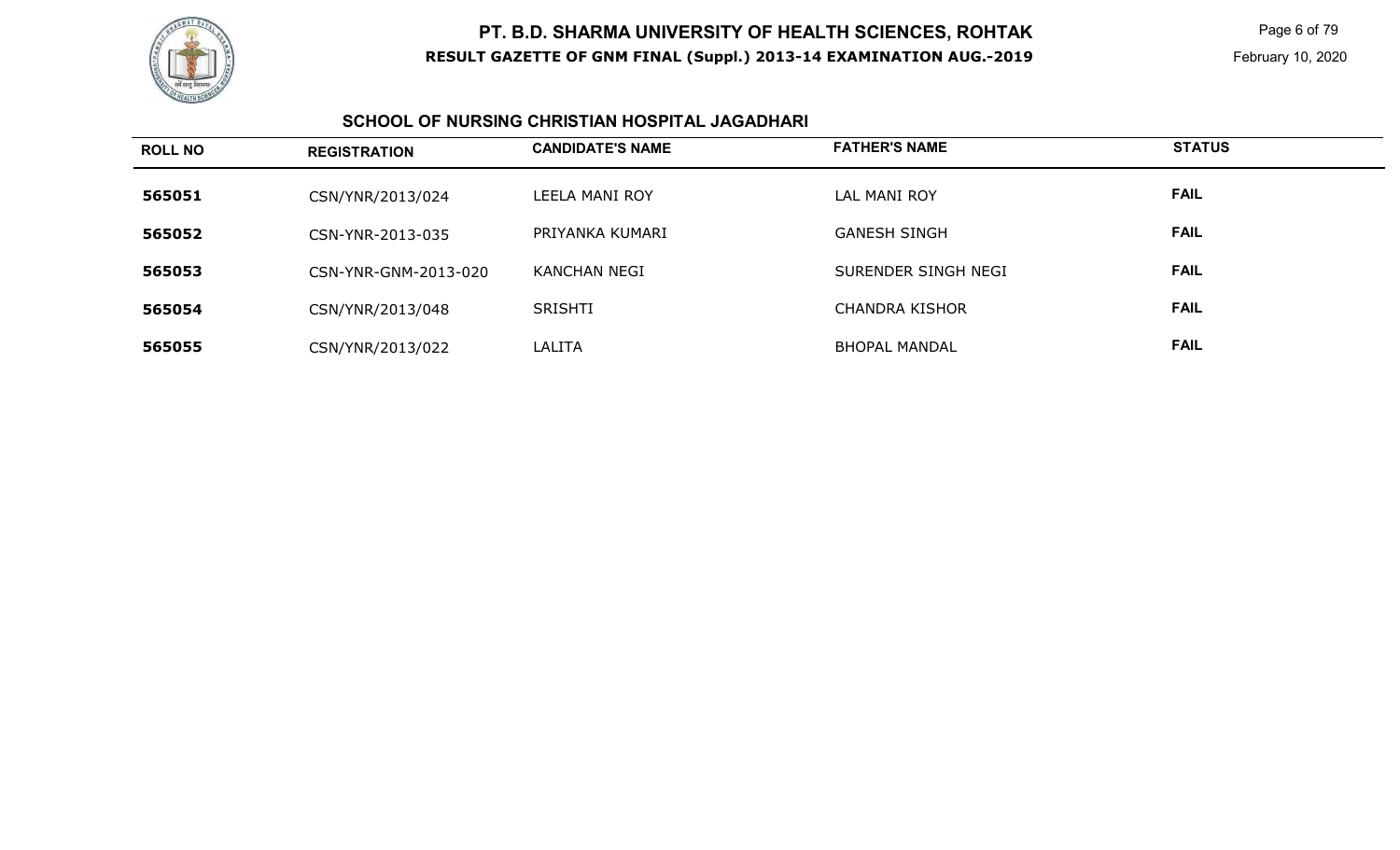

 Page 7 of 79 February 10, 2020

#### **SCHOOL OF NURSING PHILADELPHIA HOSPITAL, AMBALA CITY**

| <b>ROLL NO</b> | <b>REGISTRATION</b>   | <b>CANDIDATE'S NAME</b> | <b>FATHER'S NAME</b> | <b>STATUS</b> |
|----------------|-----------------------|-------------------------|----------------------|---------------|
| 565241         | PSN-AMB-GNM-2013--018 | <b>MERCY</b>            | JIRIMIYA NAIK        | 523 / 900     |
| 565242         | PSN-AMB-GNM-2013-028  | PRISCA CHARAN           | PARMOD CHARAN        | 578 / 900     |
| 565243         | PSN-AMB-GNM-2013-033  | <b>RIBECA</b>           | SATNAM MASIH         | 624 / 900     |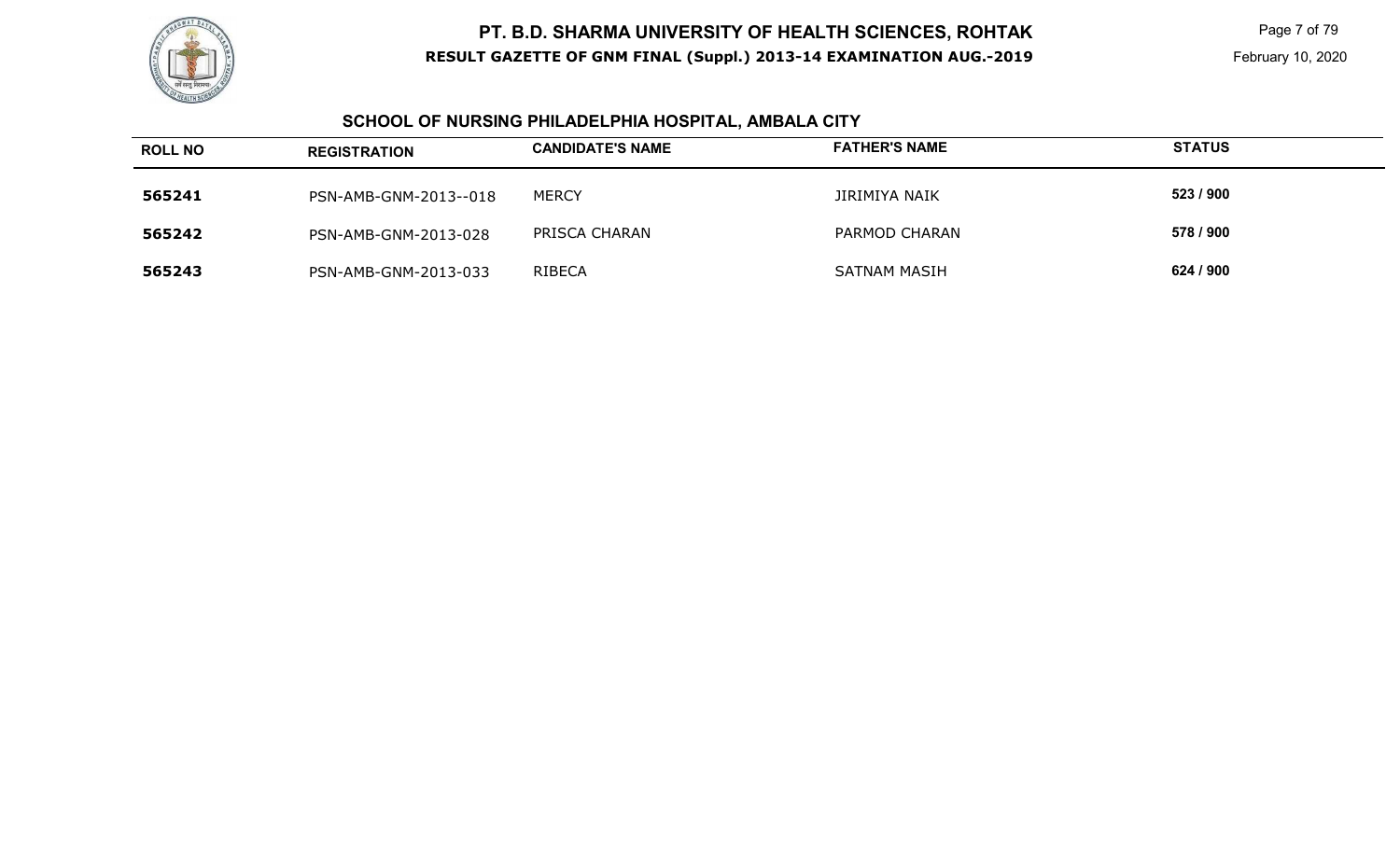

 Page 8 of 79 February 10, 2020

### **EVEREST SCHOOL OF NURSING YAMUNA NAGAR**

| <b>ROLL NO</b> | <b>REGISTRATION</b>  | <b>CANDIDATE'S NAME</b> | <b>FATHER'S NAME</b>  | <b>STATUS</b> |
|----------------|----------------------|-------------------------|-----------------------|---------------|
| 565431         | ESN-YNR-GNM-2013-001 | AARTI                   | AMI CHAND             | <b>FAIL</b>   |
| 565432         | ESN-YNR-GNM-2013-003 | AMINA BEGUM             | <b>BUNDU KHAN</b>     | <b>FAIL</b>   |
| 565433         | ESN-YNR-GNM-2013-004 | AMBIKA                  | <b>JIVAN SINGH</b>    | 569 / 900     |
| 565434         | ESN-YNR-GNM-2013-005 | ANITA KUMARI            | DILA RAM              | 578 / 900     |
| 565435         | ESN-YNR-GNM-2013-006 | <b>KM ARADHANA</b>      | PADAM SINGH           | 589 / 900     |
| 565436         | ESN-YNR-GNM-2013-013 | <b>KM KANWARYANA</b>    | <b>NASEEMA</b>        | 590 / 900     |
| 565437         | ESN-YNR-GNM-2013-017 | PAWANA DEVI             | <b>GAURI PRASAD</b>   | 617 / 900     |
| 565438         | ESN-YNR-GNM-2013-018 | <b>POOJA</b>            | <b>BALBIR SINGH</b>   | 557 / 900     |
| 565439         | ESN-YNR-GNM-2013-022 | PROMILA KUMARI          | <b>BHAGWAN DASS</b>   | 596 / 900     |
| 565440         | ESN-YNR-GNM-2013-025 | REENA KUMARI            | <b>JASWANT SINGH</b>  | 581 / 900     |
| 565441         | ESN-YNR-GNM-2013-027 | RUPAM KUMARI            | BALESHWAR PARSHAD SAH | 586 / 900     |
| 565442         | ESN-YNR-GNM-2013-034 | <b>KM TANIYA</b>        | <b>SHIV KUMAR</b>     | 581 / 900     |
| 565443         | ESN-YNR-GNM-2013-037 | <b>VISHALI SHARMA</b>   | <b>PUSHAP RAJ</b>     | <b>FAIL</b>   |
| 565444         | ESN-YNR-GNM-2013-038 | <b>GAYATRI DEVI</b>     | AMARNATH              | 556 / 900     |
| 565445         | ESN-YNR-GNM-2013-039 | RAUNIKA KAUSHAL         | NARESH PAL KAUSHAL    | 591 / 900     |
| 565446         | ESN-YNR-GNM-2013-041 | SUDESH KUMARI           | <b>JAGAN NATH</b>     | <b>FAIL</b>   |
| 565447         | ESN-YNR-GNM-2013-042 | <b>ASHOK KUMAR</b>      | <b>BALJIT SINGH</b>   | <b>FAIL</b>   |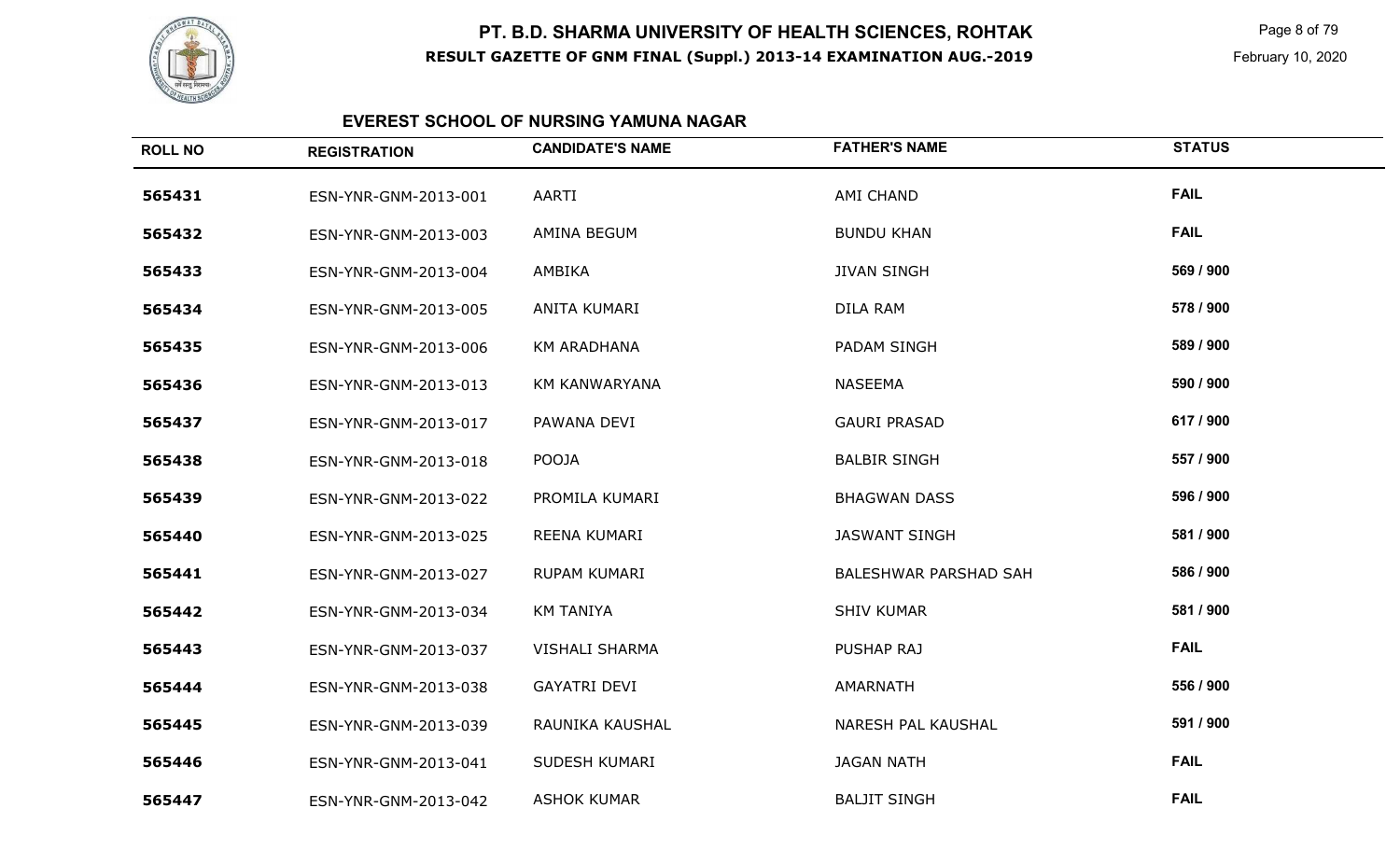

Page 9 of 79

February 10, 2020

#### **EVEREST SCHOOL OF NURSING YAMUNA NAGAR**

| <b>ROLL NO</b> | <b>REGISTRATION</b>  | <b>CANDIDATE'S NAME</b> | <b>FATHER'S NAME</b> | <b>STATUS</b> |
|----------------|----------------------|-------------------------|----------------------|---------------|
| 565448         | ESN-YNR-GNM-2013-044 | <b>LOVKESH</b>          | KARM CHAND           | <b>FAIL</b>   |
| 565449         | ESN-YNR-GNM-2013-045 | MANISH KUMAR            | <b>TEK CHAND</b>     | 563 / 900     |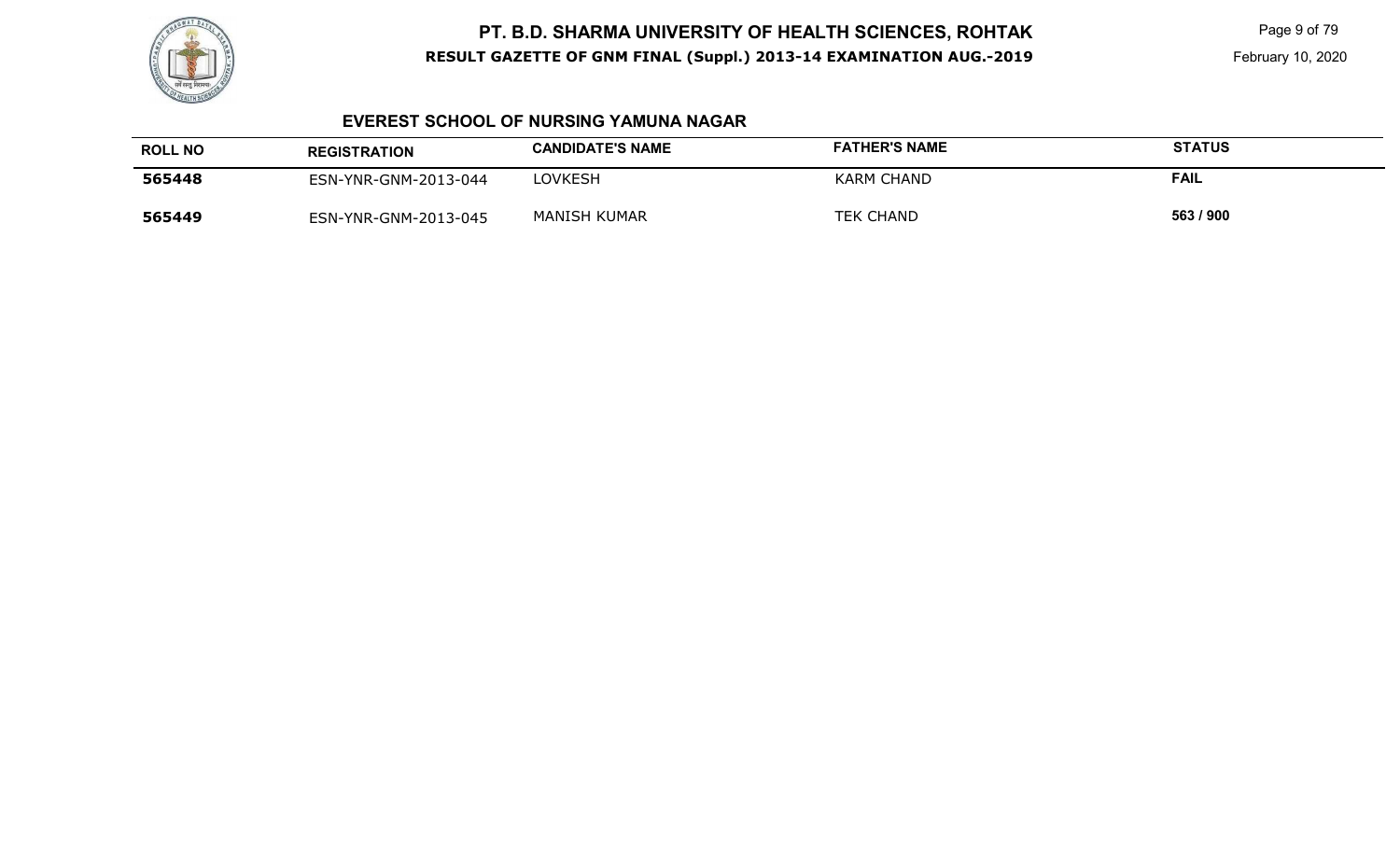

 Page 10 of 79 February 10, 2020

#### **BHARAT SCHOOL OF NURSING BABAIN KKR**

| <b>ROLL NO</b> | <b>REGISTRATION</b>  | <b>CANDIDATE'S NAME</b> | <b>FATHER'S NAME</b> | <b>STATUS</b> |
|----------------|----------------------|-------------------------|----------------------|---------------|
| 565891         | BSN-KUK-GNM-2013-007 | <b>BHARTI</b>           | <b>INDER SINGH</b>   | 599 / 900     |
| 565892         | BSN-KUK-GNM-2013-013 | KAVITA RANI             | <b>RAM PARKASH</b>   | 614 / 900     |
| 565893         | BSN-KUK-GNM-2013-017 | MAMTA                   | SATISH KUMAR         | 611 / 900     |
| 565894         | BSN-KUK-GNM-2013-020 | ANJU                    | <b>RAM SINGH</b>     | 580 / 900     |
| 565895         | BSN-KUK-GNM-2013-021 | MONIKA                  | SURESH KUMAR         | 601 / 900     |
| 565896         | BSN-KUK-GNM-2013-023 | <b>NAVDEEP KAUR</b>     | JOGINDER SINGH       | 603 / 900     |
| 565897         | BSN-KUK-GNM-2013-026 | <b>NEHA</b>             | SHER SINGH           | 601 / 900     |
| 565898         | BSN-KUK-GNM-2013-036 | PRIYANKA GRAAK          | <b>MALKHAN SINGH</b> | 589 / 900     |
| 565899         | BSN-KUK-GNM-2013-039 | PRIYANKA                | <b>MANOHAR LAL</b>   | 586 / 900     |
| 565900         | BSN-KUK-GNM-2013-050 | SAPNA DEVI              | <b>BALAK RAM</b>     | 579 / 900     |
| 565901         | BSN-KUK-GNM-2013-054 | <b>SEEMA RANI</b>       | <b>JARNAIL SINGH</b> | 590 / 900     |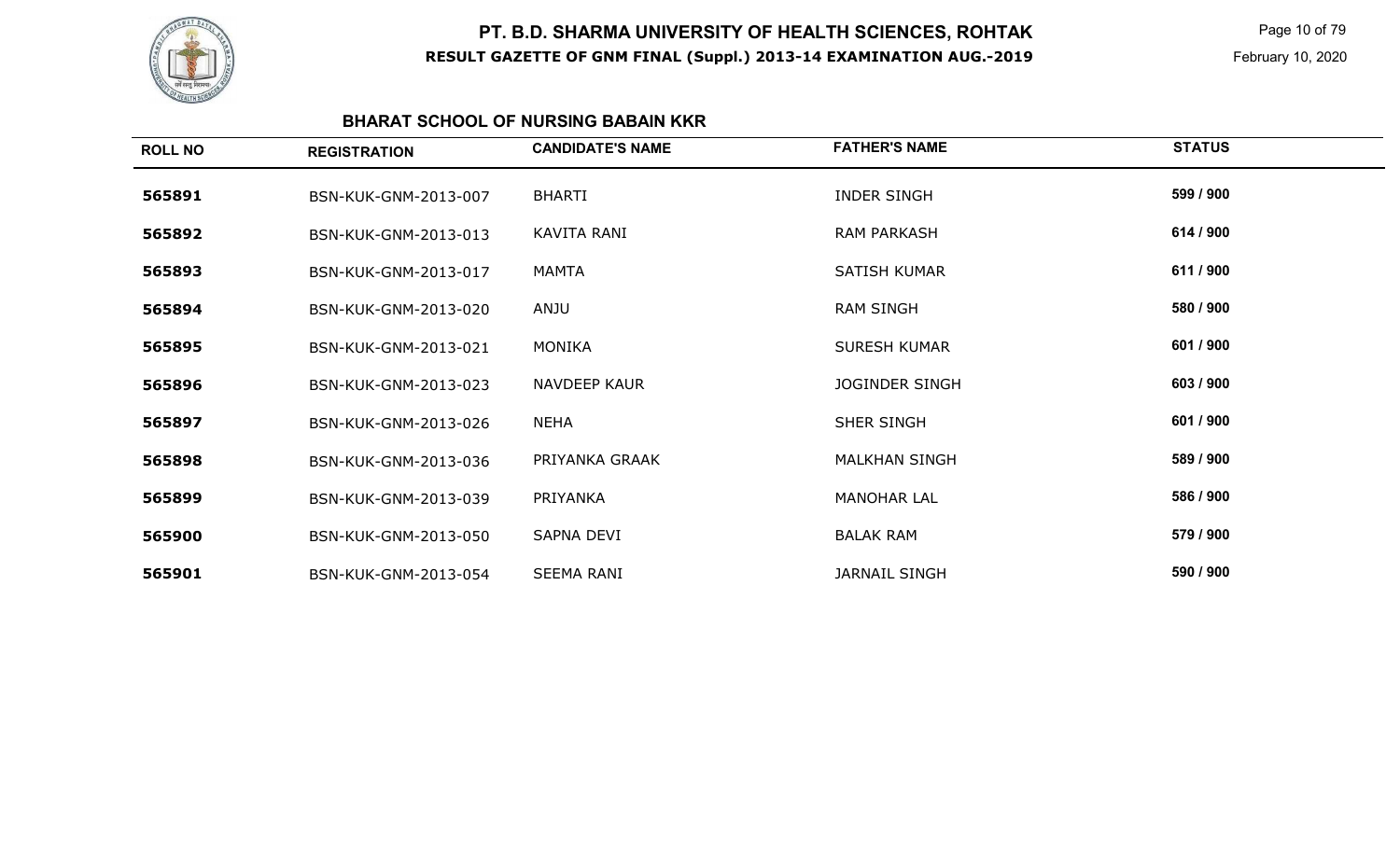

 Page 11 of 79 February 10, 2020

### **MDN SCHOOL OF NURSING KALAYAT KAITHAL**

| <b>ROLL NO</b> | <b>REGISTRATION</b>  | <b>CANDIDATE'S NAME</b> | <b>FATHER'S NAME</b> | <b>STATUS</b> |
|----------------|----------------------|-------------------------|----------------------|---------------|
| 566071         | MDN-KTL-GNM-2013-007 | MAMTA RANI              | <b>SURESH KUMAR</b>  | <b>FAIL</b>   |
| 566072         | MDN-KTL-GNM-2013-021 | SUDESH DEVI             | SHISH PAL            | 619 / 900     |
| 566073         | MDN-KTL-GNM-2013-037 | <b>GEETA DEVI</b>       | <b>RAGHBIR SINGH</b> | 604 / 900     |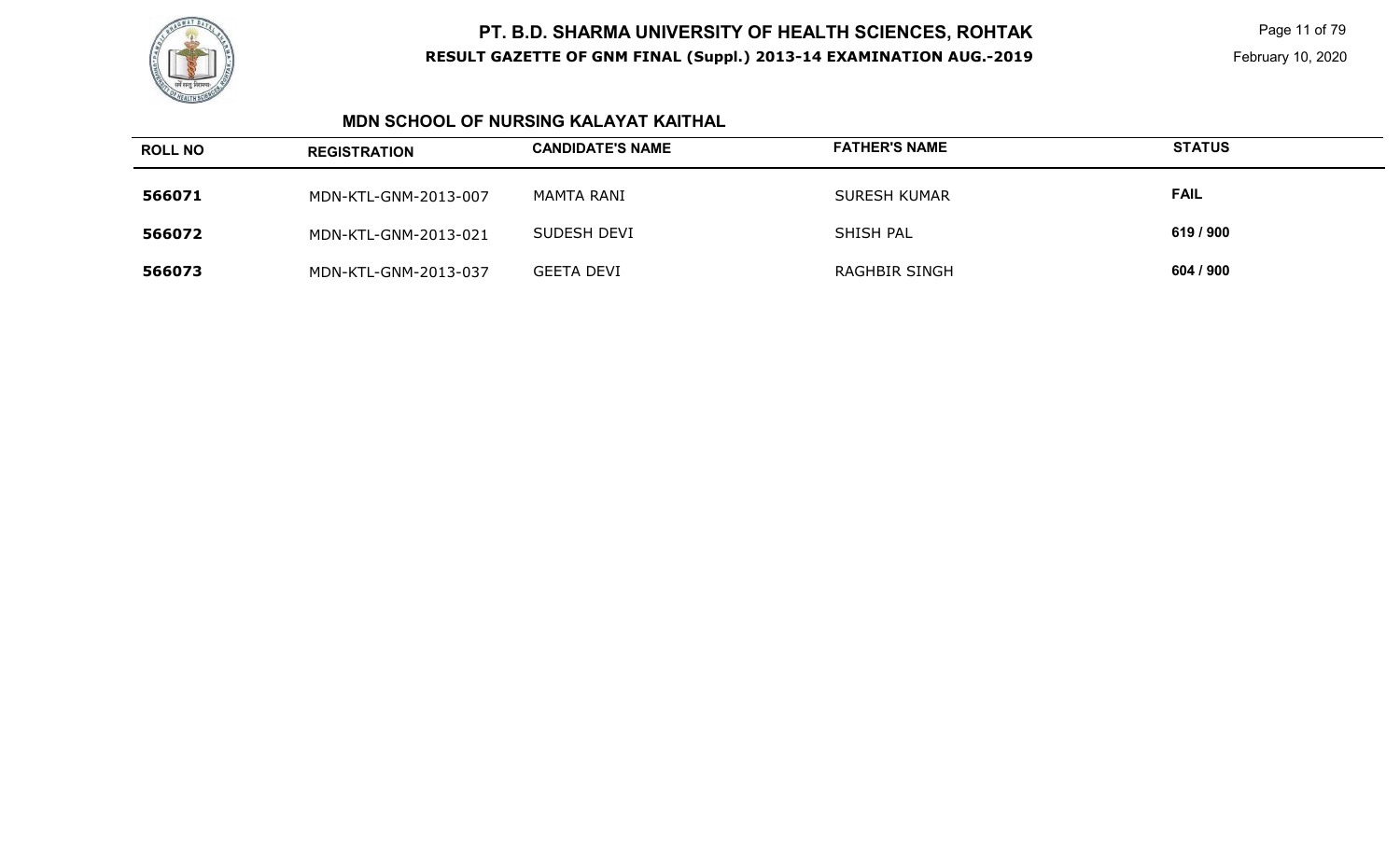

 Page 12 of 79 February 10, 2020

### **RAMA SCHOOL OF NURSING KAITHAL**

| <b>ROLL NO</b> | <b>REGISTRATION</b>  | <b>CANDIDATE'S NAME</b> | <b>FATHER'S NAME</b> | <b>STATUS</b> |
|----------------|----------------------|-------------------------|----------------------|---------------|
| 566251         | RSN-KTL-GNM-2013-001 | REKHA RANI              | <b>RAM KUMAR</b>     | 650 / 900     |
| 566252         | RSN-KTL-GNM-2013-010 | NEELAM DEVI             | PALA RAM             | 628 / 900     |
| 566253         | RSN-KTL-GNM-2013-013 | MANISHA RANI            | <b>VIKAS KUMAR</b>   | <b>FAIL</b>   |
| 566254         | RSN-KTL-GNM-2013-023 | MURTI DEVI              | <b>BHAGMAL</b>       | 646 / 900     |
| 566255         | RSN-KTL-GNM-2013-028 | SONIA DEVI              | PARAM JEET           | 615 / 900     |
| 566256         | RSN-KTL-GNM-2013-039 | KAVITA                  | PARKASH RAM          | <b>FAIL</b>   |
| 566257         | RSN-KTL-GNM-2013-041 | <b>BHARATI</b>          | RISHI PAL            | 639 / 900     |
| 566258         | RSN-KTL-GNM-2013-043 | SHEELA DEVI             | <b>RAMSAWROOP</b>    | <b>FAIL</b>   |
|                |                      |                         |                      |               |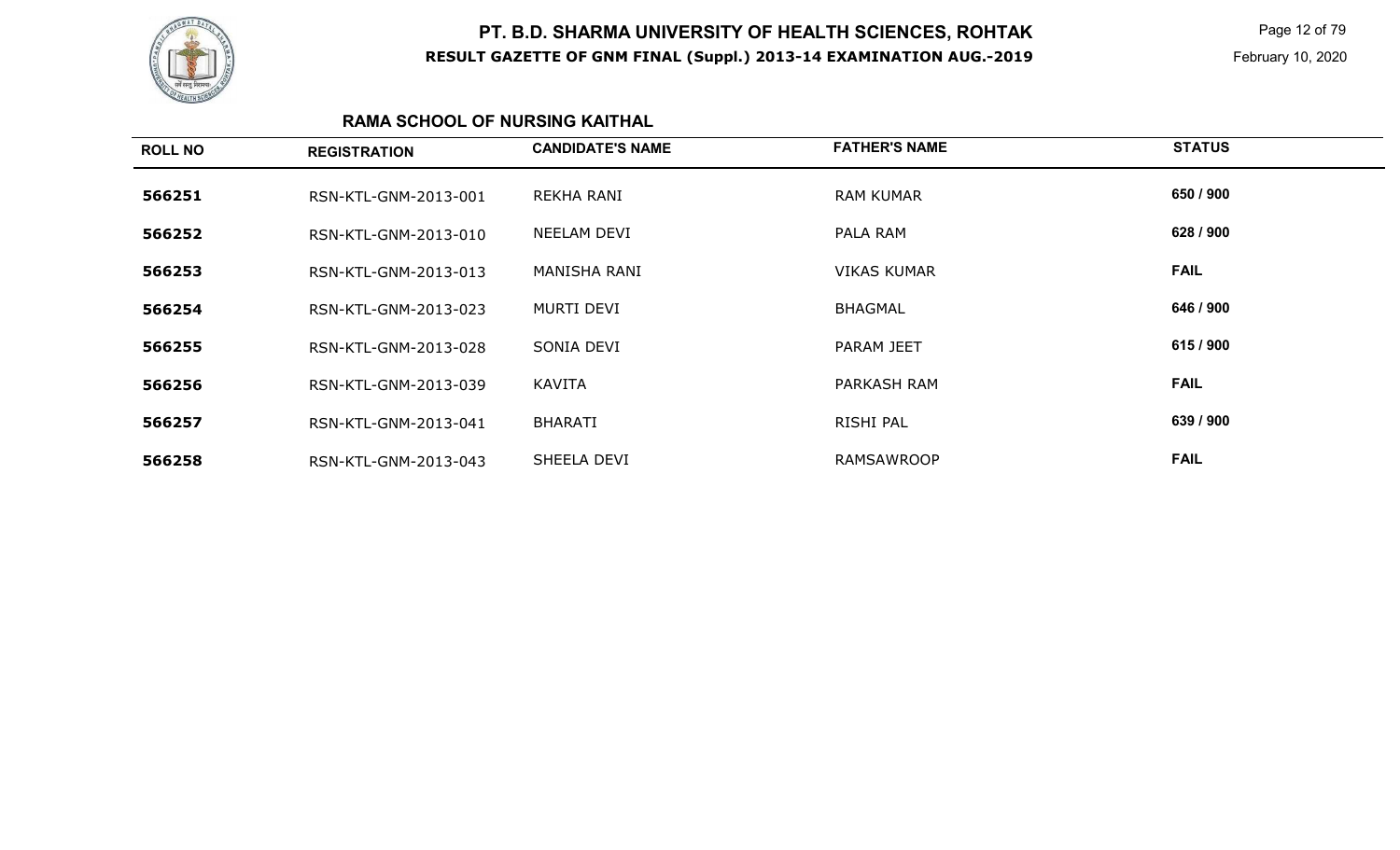

 Page 13 of 79 February 10, 2020

### **PARAMJYOTI SCHOOL OF NURSING SIWAN KTL**

| <b>ROLL NO</b> | <b>REGISTRATION</b> | <b>CANDIDATE'S NAME</b> | <b>FATHER'S NAME</b>  | <b>STATUS</b> |
|----------------|---------------------|-------------------------|-----------------------|---------------|
| 566431         | PSN-KTL-GNM-13-014  | MONIKA                  | RAMPAL                | 590 / 900     |
| 566432         | PSN-KTL-GNM-13-031  | <b>RAJWANT KAUR</b>     | <b>KASHMIR SINGH</b>  | <b>FAIL</b>   |
| 566433         | PSN-KTL-GNM-13-034  | PPOJA RANI              | <b>OM PARKASH</b>     | 567 / 900     |
| 566434         | PSN-KTL-GNM-13-035  | PREETI BALA             | SOMPRAKASH            | 529 / 900     |
| 566435         | PSN-KTL-GNM-13-047  | <b>BALDEV SINGH</b>     | <b>MAHENDER SINGH</b> | <b>FAIL</b>   |
| 566436         | PSN-KTL-GNM-13-050  | <b>SANDEEP KUMAR</b>    | <b>ISHWAR SINGH</b>   | 532 / 900     |
| 566437         | PSN-KTL-GNM-13-056  | SUMAN DEVI              | <b>JAI SINGH</b>      | 581 / 900     |
| 566438         | PSN-KTL-GNM-13-058  | <b>JASBIR SINGH</b>     | AMAR SINGH            | <b>FAIL</b>   |
| 566439         | PSN-KTL-GNM-13-060  | KAVITA RANI             | <b>LAXMAN DASS</b>    | 580 / 900     |
| 566440         | PSN-KTL-GNM-03-036  | <b>HARDEEP KAUR</b>     | <b>GURNAM SINGH</b>   | 620 / 900     |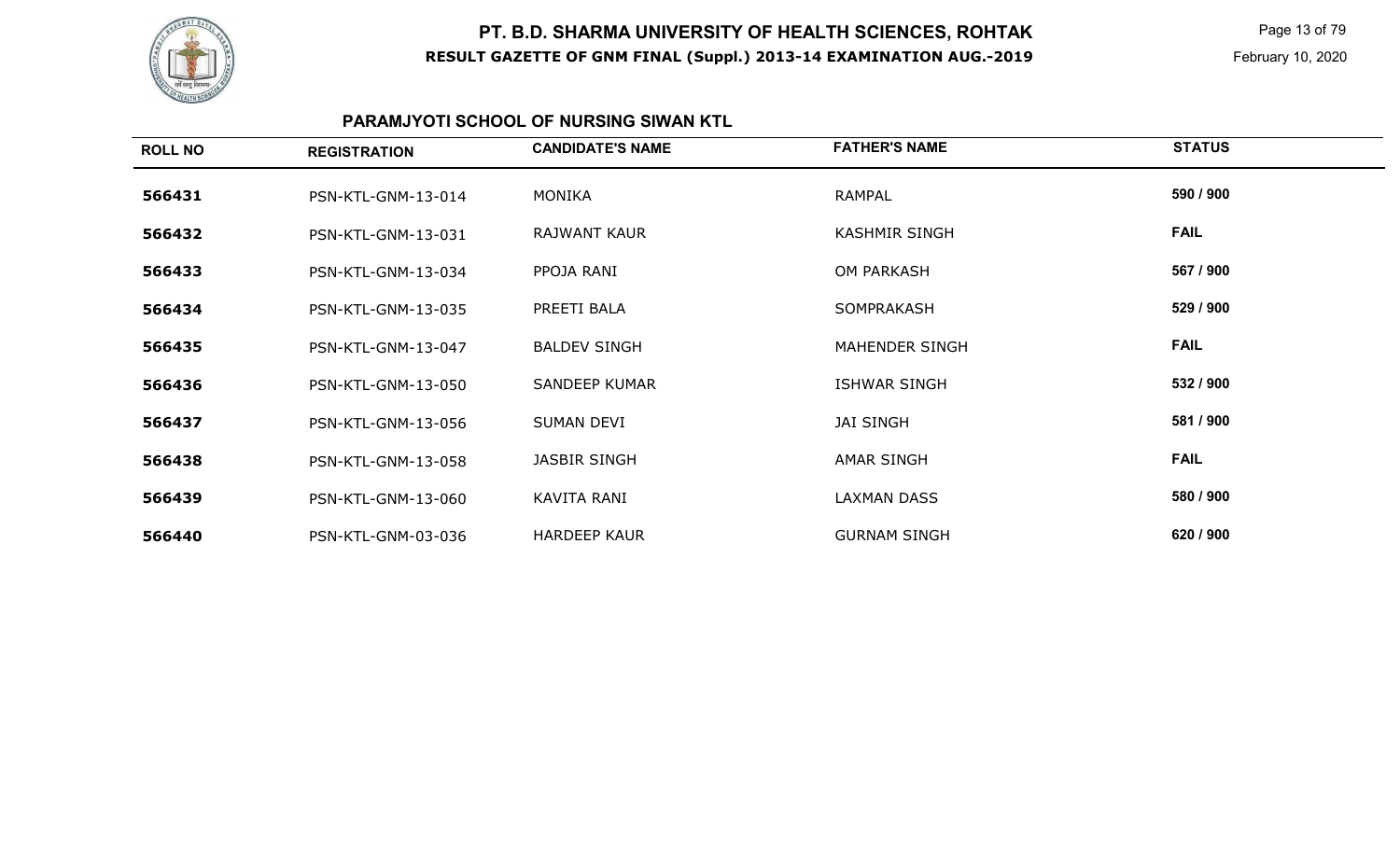

 Page 14 of 79 February 10, 2020

# **RP INDERPARASTHA INSTITUTE OF MEDICAL SCIENCES, KARNAL**

| <b>ROLL NO</b> | <b>REGISTRATION</b>     | <b>CANDIDATE'S NAME</b> | <b>FATHER'S NAME</b> | <b>STATUS</b> |
|----------------|-------------------------|-------------------------|----------------------|---------------|
| 566551         | RPIIMS-KNL-GNM-2013-001 | AMANDEEP KAUR           | <b>KARNAIL SINGH</b> | <b>FAIL</b>   |
| 566552         | RPIIMS-KNL-GNM-2013-002 | AMRIT KAUR              | <b>BUTA SINGH</b>    | 627 / 900     |
| 566553         | RPIIMS-KNL-GNM-2013-006 | <b>GURPREET KAUR</b>    | NIRMAL SINGH         | 612 / 900     |
| 566554         | RPIIMS-KNL-GNM-2013-012 | NEHA RANI               | <b>BRIJ LAL</b>      | 612 / 900     |
| 566555         | RPIIMS-KNL-GNM-2013-018 | RAMANJOT KAUR           | PALA SINGH           | 651 / 900     |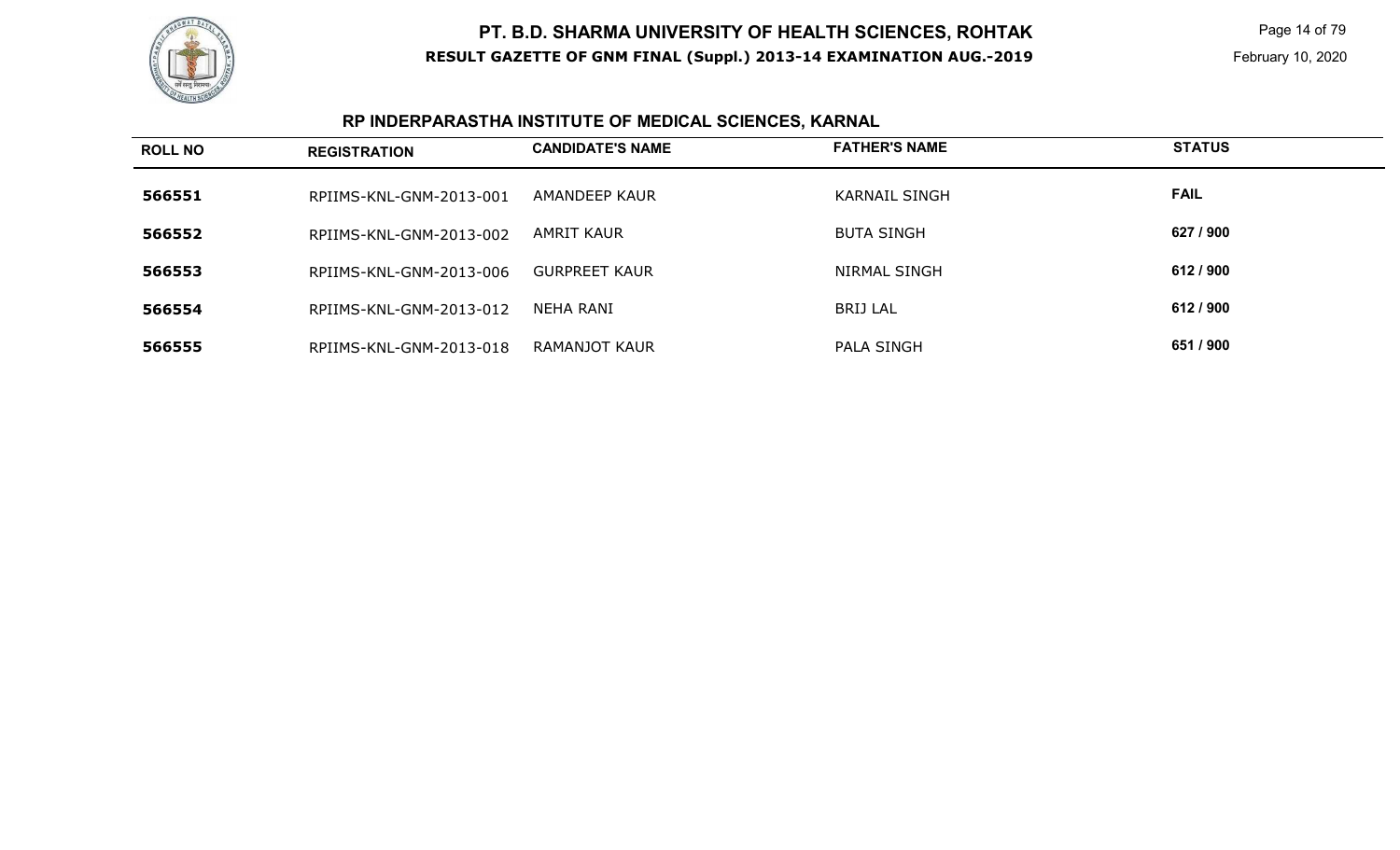

 Page 15 of 79 February 10, 2020

#### **KAPISTHAL INSTITUTE OF MEDICAL SCIENCE & NURSING, GHARARSI (KURUKSHETRA)**

| <b>ROLL NO</b> | <b>REGISTRATION</b>    | <b>CANDIDATE'S NAME</b> | <b>FATHER'S NAME</b> | <b>STATUS</b> |
|----------------|------------------------|-------------------------|----------------------|---------------|
| 566741         | KINHN-KUK-GNM-2013-034 | PRIYANKA                | <b>PARTAP</b>        | 606 / 900     |
| 566742         | KINHN-KUK-GNM-2013-036 | <b>JYOTI</b>            | <b>SUKHBIR</b>       | 604 / 900     |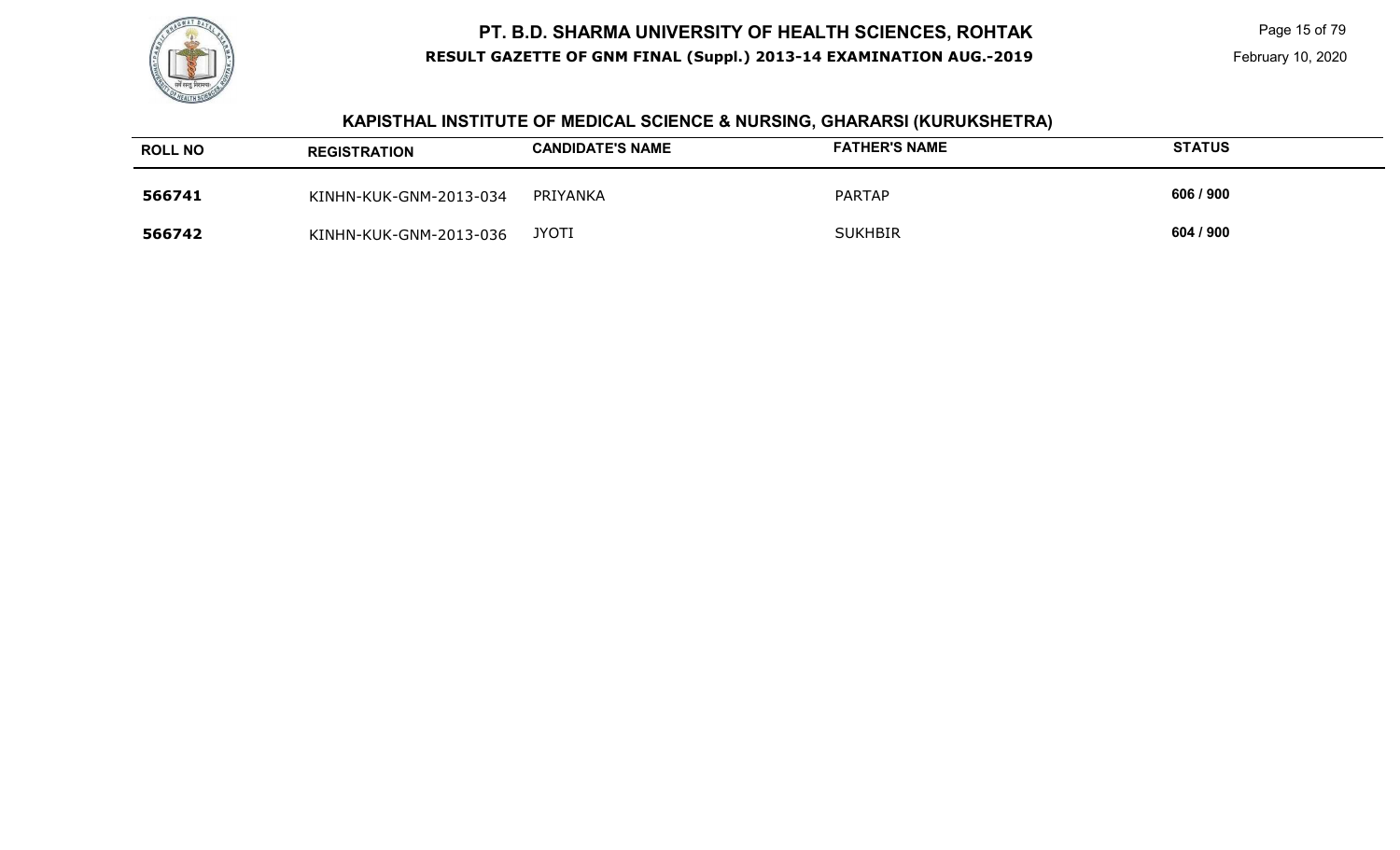

 Page 16 of 79 February 10, 2020

# **RURAL NURSING TRAINING INSTITUTE, SONEPAT**

| <b>ROLL NO</b> | <b>REGISTRATION</b>  | <b>CANDIDATE'S NAME</b> | <b>FATHER'S NAME</b> | <b>STATUS</b> |
|----------------|----------------------|-------------------------|----------------------|---------------|
| 566921         | RSN-SNP-GNM-2013-030 | RITU DEVI               | <b>SURENDER</b>      | 568 / 900     |
| 566922         | RSN-SNP-GNM-2013-034 | <b>BABLI DEVI</b>       | SHRI KRISHAN         | 581 / 900     |
| 566923         | RSN-SNP-GNM-2013-037 | HIMANSHI                | <b>RAJBIR</b>        | <b>FAIL</b>   |
| 566924         | RSN/SNP/GNM/2013/045 | <b>RITU</b>             | <b>ROHTAS</b>        | 567 / 900     |
| 566925         | RSN-SNP-GNM-2013-051 | KIRAN                   | <b>SURENDER</b>      | <b>FAIL</b>   |
| 566926         | RSN-SNP-GNM-2013-052 | SHOBHA KUMARI           | <b>BABU SINGH</b>    | 603/900       |
| 566927         | RSN-SNP-GNM-2013-053 | MANJUBALA               | <b>SUBEY SINGH</b>   | 640 / 900     |
| 566928         | RSN-SNP-GNM-2013-054 | <b>JYOTI RAMAN</b>      | <b>BALI SINGH</b>    | 592 / 900     |
| 566929         | RSN-SNP-GNM-2013-18  | <b>MANJU CHAHAL</b>     | <b>SATBIR SINGH</b>  | 589 / 900     |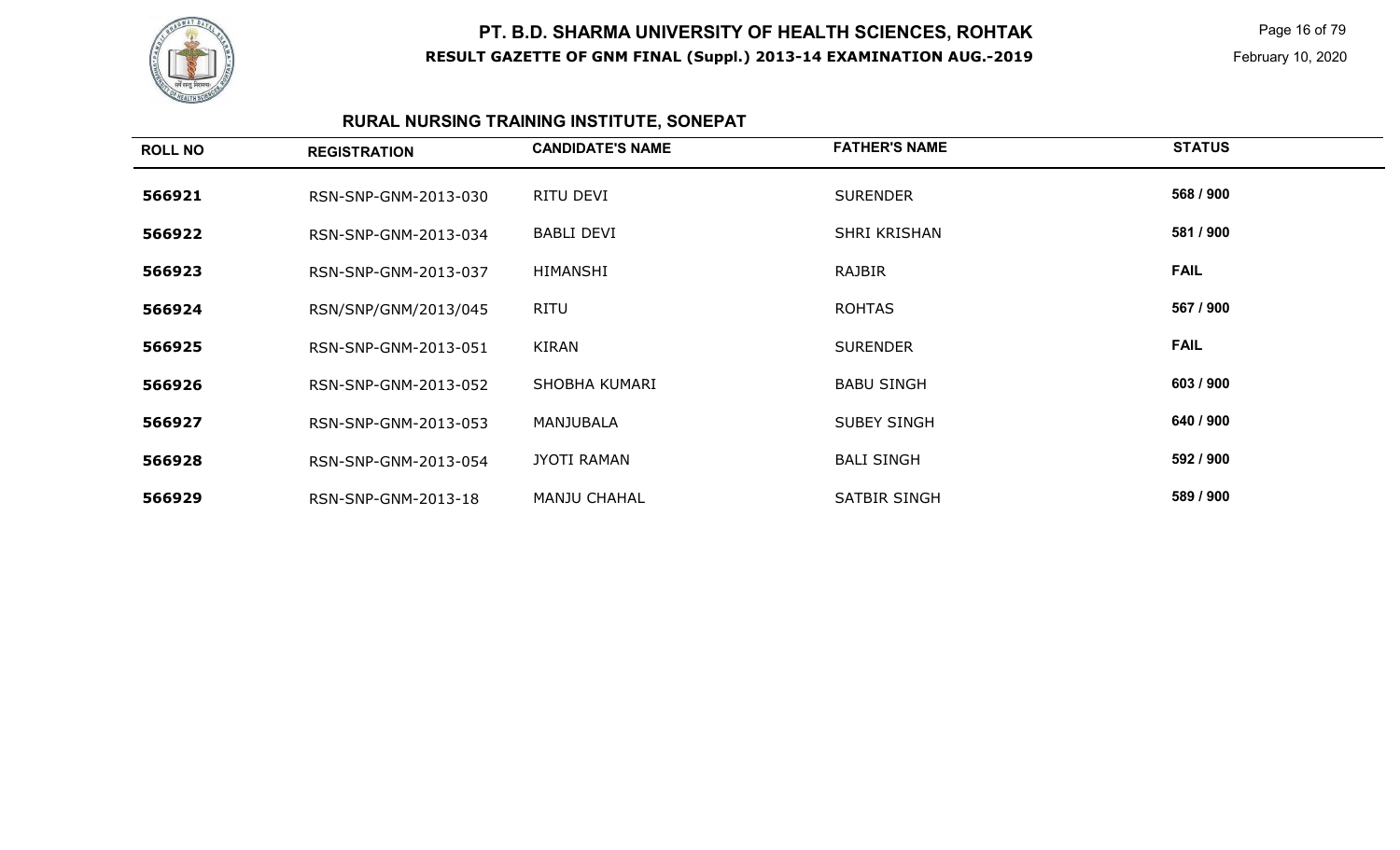

 Page 17 of 79 February 10, 2020

#### **HAPPY CHILD COLLEGE OF NURSING SONEPAT**

| <b>ROLL NO</b> | <b>REGISTRATION</b>         | <b>CANDIDATE'S NAME</b> | <b>FATHER'S NAME</b> | <b>STATUS</b> |
|----------------|-----------------------------|-------------------------|----------------------|---------------|
| 567121         | HCNS-SNP-GNM-2013-049       | PRITI                   | <b>DILBAG</b>        | 614 / 900     |
| 567122         | <b>HCSN-SNP-GNM-2013058</b> | MONIKA                  | <b>YESBIR</b>        | 606 / 900     |
| 567123         | HCSN-SNP-GNM-201318         | ROSINA SOREN            | <b>BIRAM SOREN</b>   | 599 / 900     |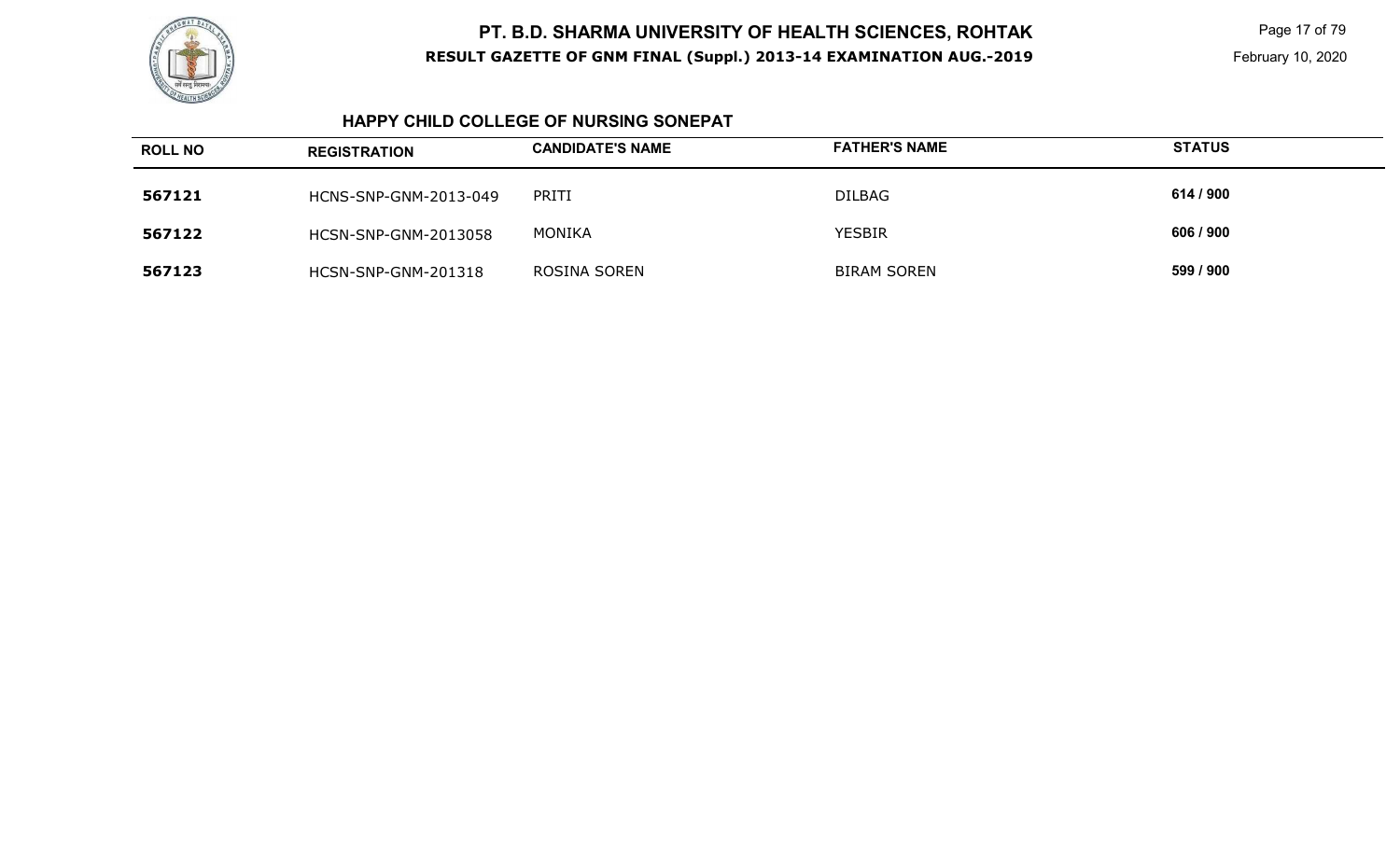

 Page 18 of 79 February 10, 2020

### **CHANDERMUKHI SCHOOL OF NURSING GOHANA**

| <b>ROLL NO</b> | <b>REGISTRATION</b>   | <b>CANDIDATE'S NAME</b> | <b>FATHER'S NAME</b> | <b>STATUS</b> |
|----------------|-----------------------|-------------------------|----------------------|---------------|
| 567311         | CMSN-SNP-GNM-2013-002 | SONIA                   | <b>SUBHASH</b>       | 636 / 900     |
| 567312         | CMSN-SNP-GNM-2013-014 | MAMTA                   | ANIL KUMAR           | <b>FAIL</b>   |
| 567313         | CMSN-SNP-GNM-2013-039 | POONAM DEVI             | <b>RAGHUBIR</b>      | 621 / 900     |
| 567314         | CMSN-SNP-GNM-2013-052 | POOJA RANI              | SURJEET SINGH        | 644 / 900     |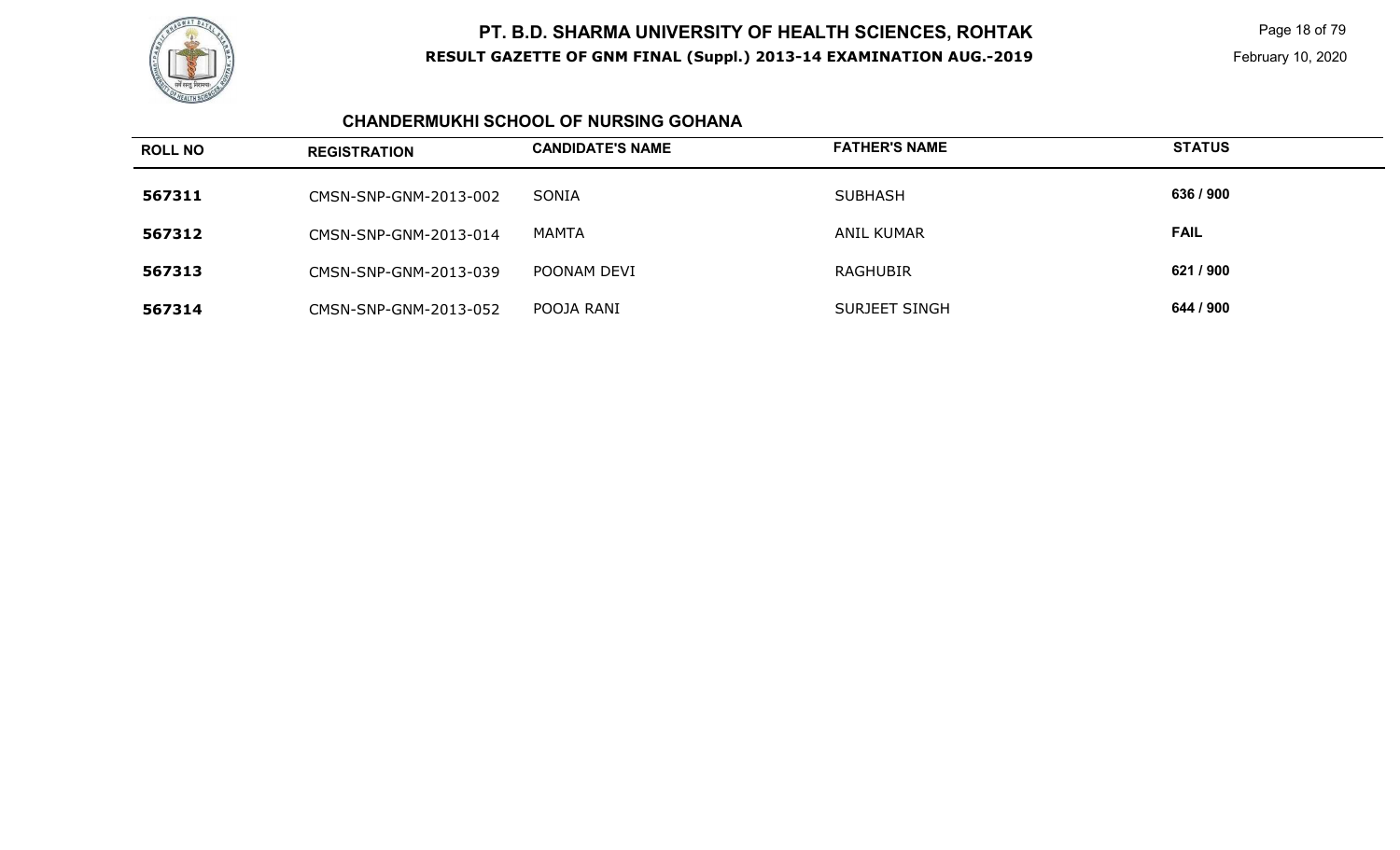

 Page 19 of 79 February 10, 2020

# **BHARAT INSTITUTE OF NURSING, SONIPAT**

| <b>ROLL NO</b> | <b>REGISTRATION</b>  | <b>CANDIDATE'S NAME</b> | <b>FATHER'S NAME</b>  | <b>STATUS</b> |
|----------------|----------------------|-------------------------|-----------------------|---------------|
| 567501         | BSN-SNP-GNM-2013-002 | ANIL KUMARI             | <b>RAJBIR SINGH</b>   | <b>FAIL</b>   |
| 567502         | BSN-SNP-GNM-2013-004 | ANU                     | <b>RAMESH</b>         | <b>FAIL</b>   |
| 567503         | BSN-SNP-GNM-2013-020 | MANISHA                 | <b>OMPRAKASH</b>      | 602 / 900     |
| 567504         | BSN-SNP-GNM-2013-021 | MANISHA                 | <b>SURENDER</b>       | 604 / 900     |
| 567505         | BSN-SNP-GNM-2013-024 | MEENAKSHI               | JAIPRAKASH            | 597 / 900     |
| 567506         | BSN-SNP-GNM-2013-028 | MONIKA                  | <b>RAJENDER</b>       | 596 / 900     |
| 567507         | BSN-SNP-GNM-2013-037 | PREETI                  | <b>KRISHAN</b>        | <b>FAIL</b>   |
| 567508         | BSN-SNP-GNM-2013-043 | <b>REKHA</b>            | <b>SURESH CHANDER</b> | 603 / 900     |
| 567509         | BSN-SNP-GNM-2013-045 | RITU                    | <b>RAJVIR SINGH</b>   | <b>FAIL</b>   |
| 567510         | BSN-SNP-GNM-2013-046 | SARITA                  | <b>ROHTASH</b>        | 614 / 900     |
| 567511         | BSN-SNP-GNM-2013-016 | <b>KIRAN</b>            | <b>BALBIR</b>         | 592 / 900     |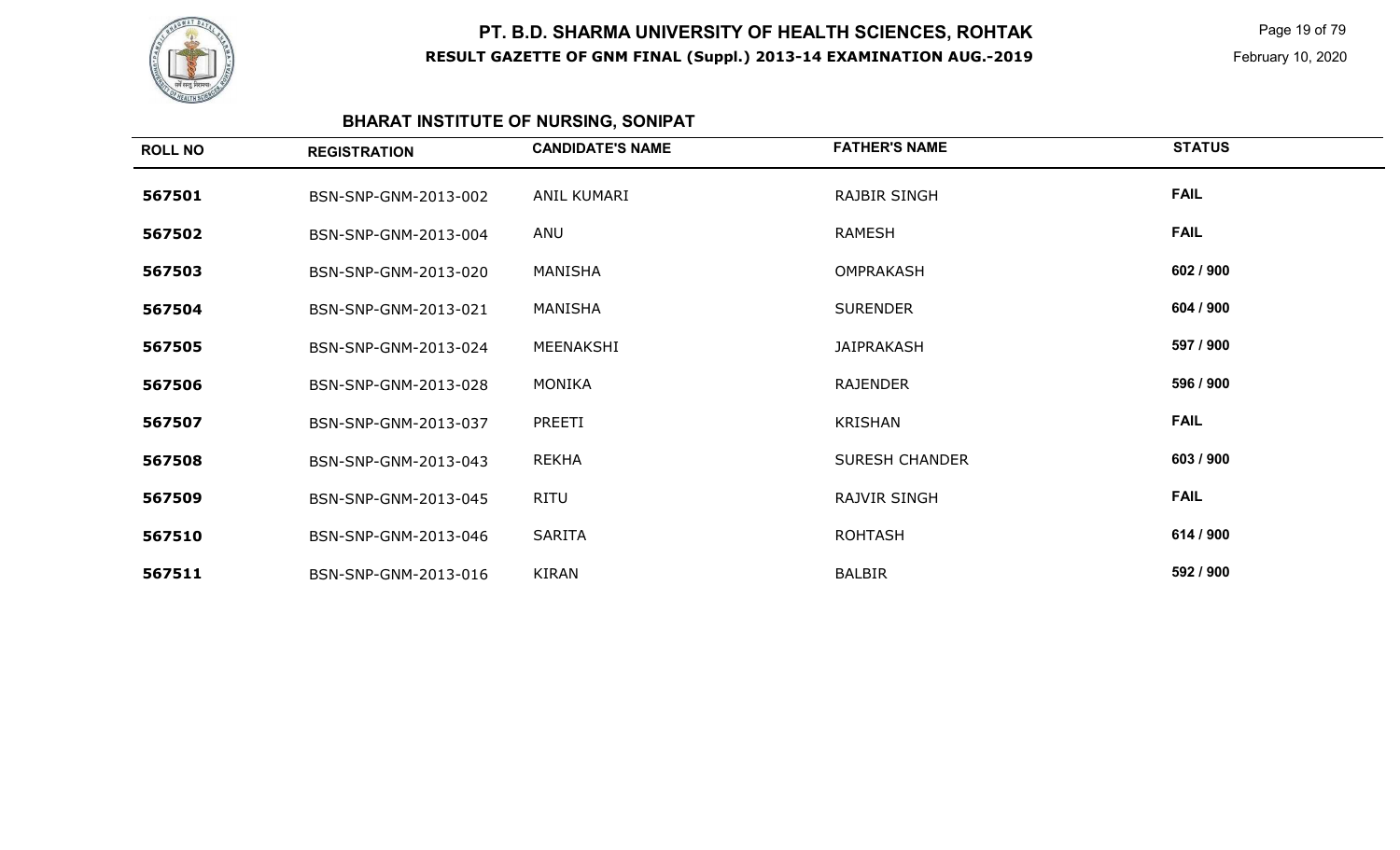

 Page 20 of 79 February 10, 2020

#### **D.C JAIN COLLEGE OF NURSING SONIPAT**

| <b>ROLL NO</b> | <b>REGISTRATION</b>  | <b>CANDIDATE'S NAME</b> | <b>FATHER'S NAME</b> | <b>STATUS</b> |
|----------------|----------------------|-------------------------|----------------------|---------------|
| 567691         | DCJ-SNP-GNM-2013-006 | SHWETA                  | <b>HARI PRASHAD</b>  | <b>FAIL</b>   |
| 567692         | DCJ-SNP-GNM-2013-007 | PREETI                  | RAJ SINGH            | <b>FAIL</b>   |
| 567693         | DCJ-SNP-GNM-2013-008 | SUMAN                   | <b>OM PARKASH</b>    | 613/900       |
| 567694         | DCJ-SNP-GNM-2013-019 | ANURADHA                | <b>KARAN SINGH</b>   | 639 / 900     |
| 567695         | DCJ-SNP-GNM-2013-022 | <b>SEEMA</b>            | RAM KRISHAN CHUGH    | 602 / 900     |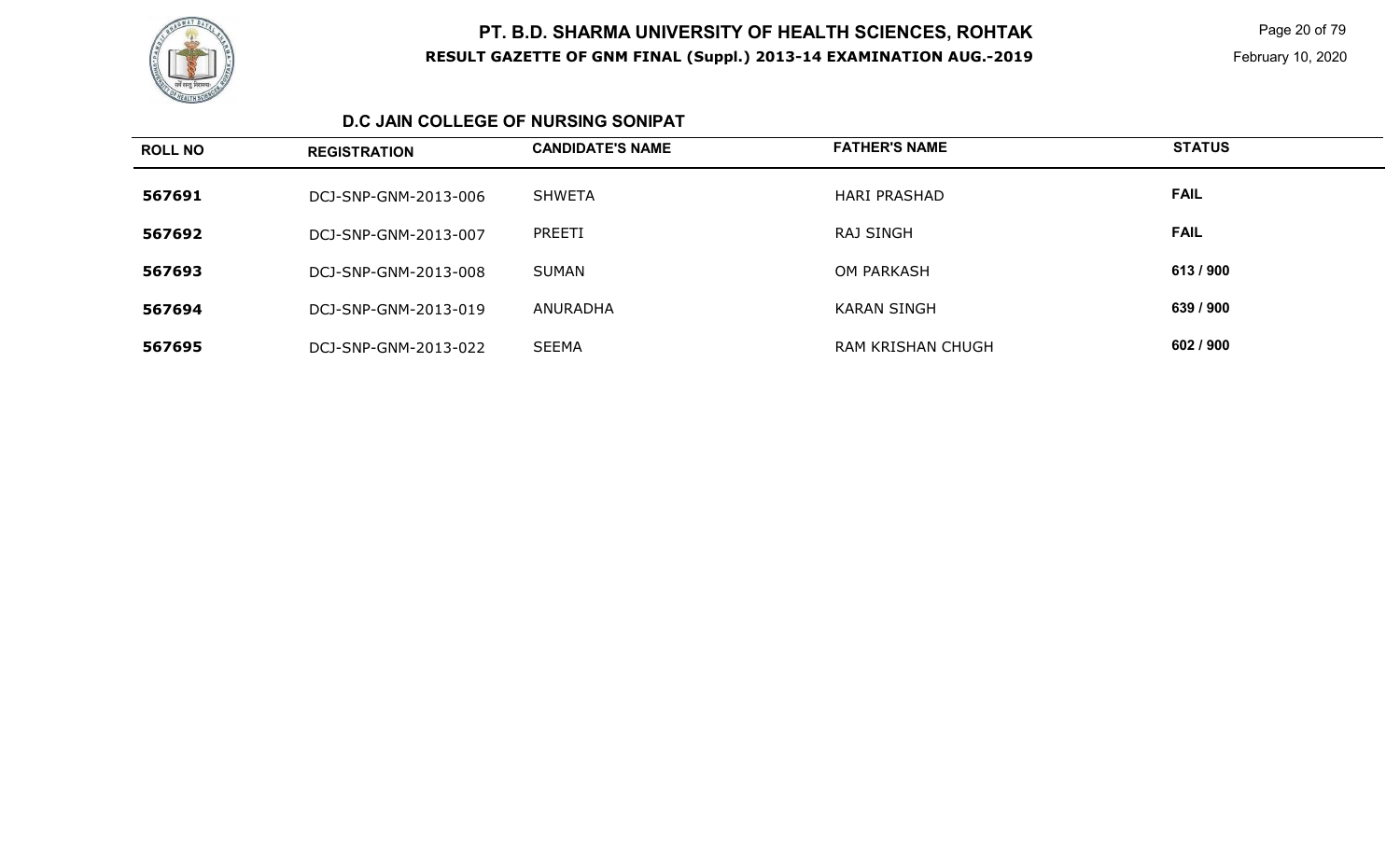

 Page 21 of 79 February 10, 2020

### **ADARSH SCHOOL OF NURSING MADINA ROHTAK**

| <b>ROLL NO</b> | <b>REGISTRATION</b>  | <b>CANDIDATE'S NAME</b> | <b>FATHER'S NAME</b> | <b>STATUS</b> |
|----------------|----------------------|-------------------------|----------------------|---------------|
| 567811         | ASN-RTK-GNM-2013-032 | <b>SWEETY</b>           | PHOOL KANWAR         | 635 / 900     |
| 567812         | ASN-RTK-GNM-2013-033 | MANJU RANI              | <b>RANBIR SINGH</b>  | 617 / 900     |
| 567813         | ASN-RTK-GNM-2013-035 | PINKY LUKHER            | <b>PREM SINGH</b>    | 583 / 900     |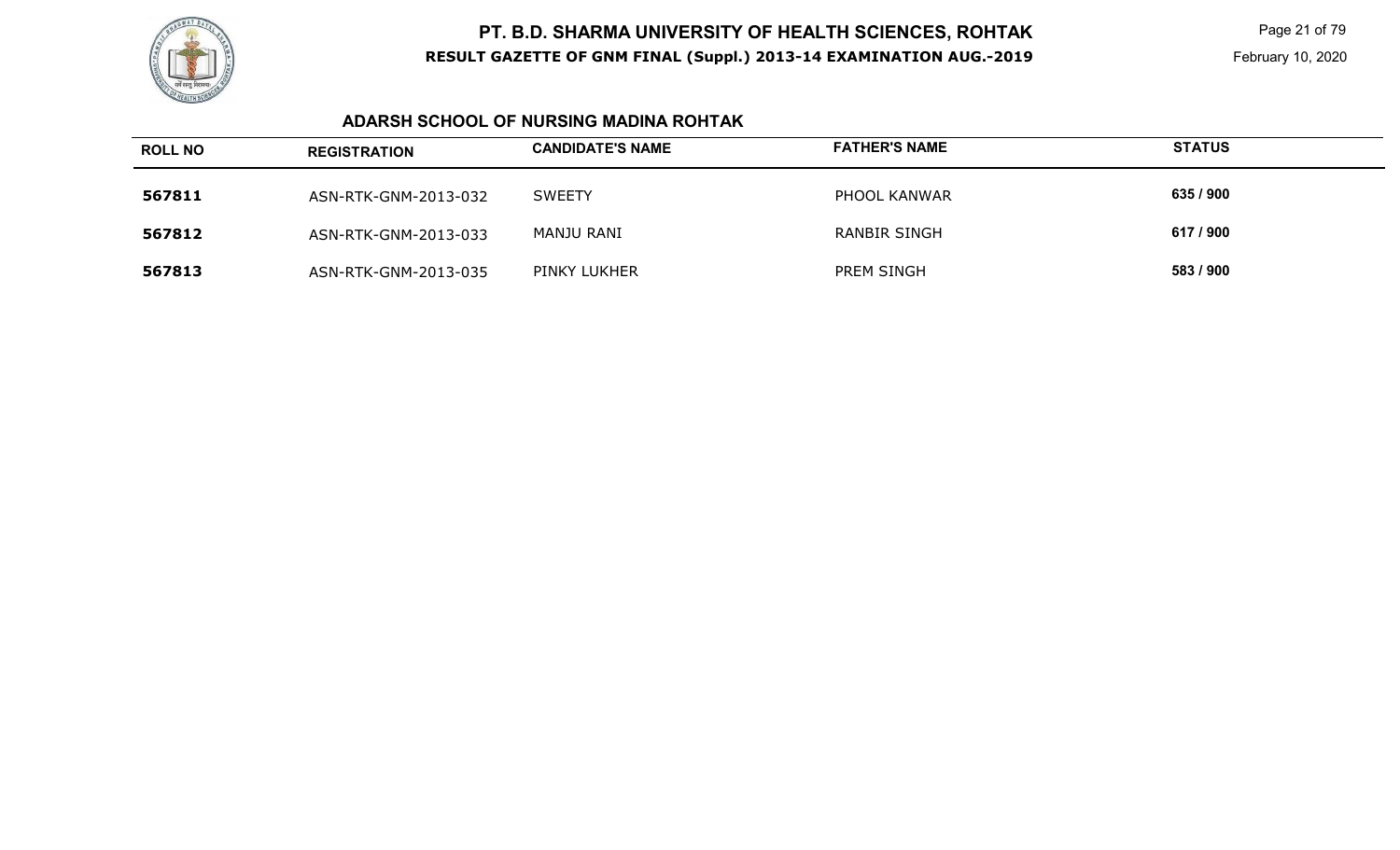

 Page 22 of 79 February 10, 2020

### **SHRI BABA MASTNATH NURSING INST.ASTHAL BOHAR ROHTAK**

| <b>ROLL NO</b> | <b>REGISTRATION</b>   | <b>CANDIDATE'S NAME</b> | <b>FATHER'S NAME</b>  | <b>STATUS</b> |
|----------------|-----------------------|-------------------------|-----------------------|---------------|
| 567991         | 9044                  | <b>ANURITA</b>          | SURENDER SINGH        | 692 / 900     |
| 567992         | 9044                  | <b>BHARTI</b>           | RAJ KUMAR MANCHANDA   | <b>FAIL</b>   |
| 567993         | 9044                  | KM NEESHU YADAV         | <b>RAM SAWROOP</b>    | 641 / 900     |
| 567994         | 9044                  | <b>NEHA LAKRA</b>       | RAJ KAPOOR            | 677 / 900     |
| 567995         | 9044                  | PINKI RANI              | SATBIR SINGH          | 670 / 900     |
| 567996         | 9044                  | POOJA                   | <b>RAMESH</b>         | 654 / 900     |
| 567997         | 9044                  | POOJA                   | <b>TEKRAM</b>         | 646 / 900     |
| 567998         | 9044                  | <b>POONAM</b>           | <b>AJIT SINGH</b>     | 662 / 900     |
| 567999         | 9044                  | PREETI                  | <b>SAMUNDER SINGH</b> | 649 / 900     |
| 568000         | 9044                  | PRIYANKA                | <b>RAJBIER</b>        | <b>FAIL</b>   |
| 568001         | 9044                  | RITU RANI               | <b>NARESH</b>         | <b>FAIL</b>   |
| 568002         | 9044                  | SONAL                   | <b>RAJENDER KUMAR</b> | <b>FAIL</b>   |
| 568003         | 9044                  | <b>SUNITA</b>           | PREM SUKH             | 681 / 900     |
| 568004         | 9044                  | <b>USHA</b>             | <b>NAND KISHORE</b>   | 654 / 900     |
| 568005         | BMSN/RTK/GNM/2013/027 | RINKU                   | <b>JAIPAL SINGH</b>   | <b>FAIL</b>   |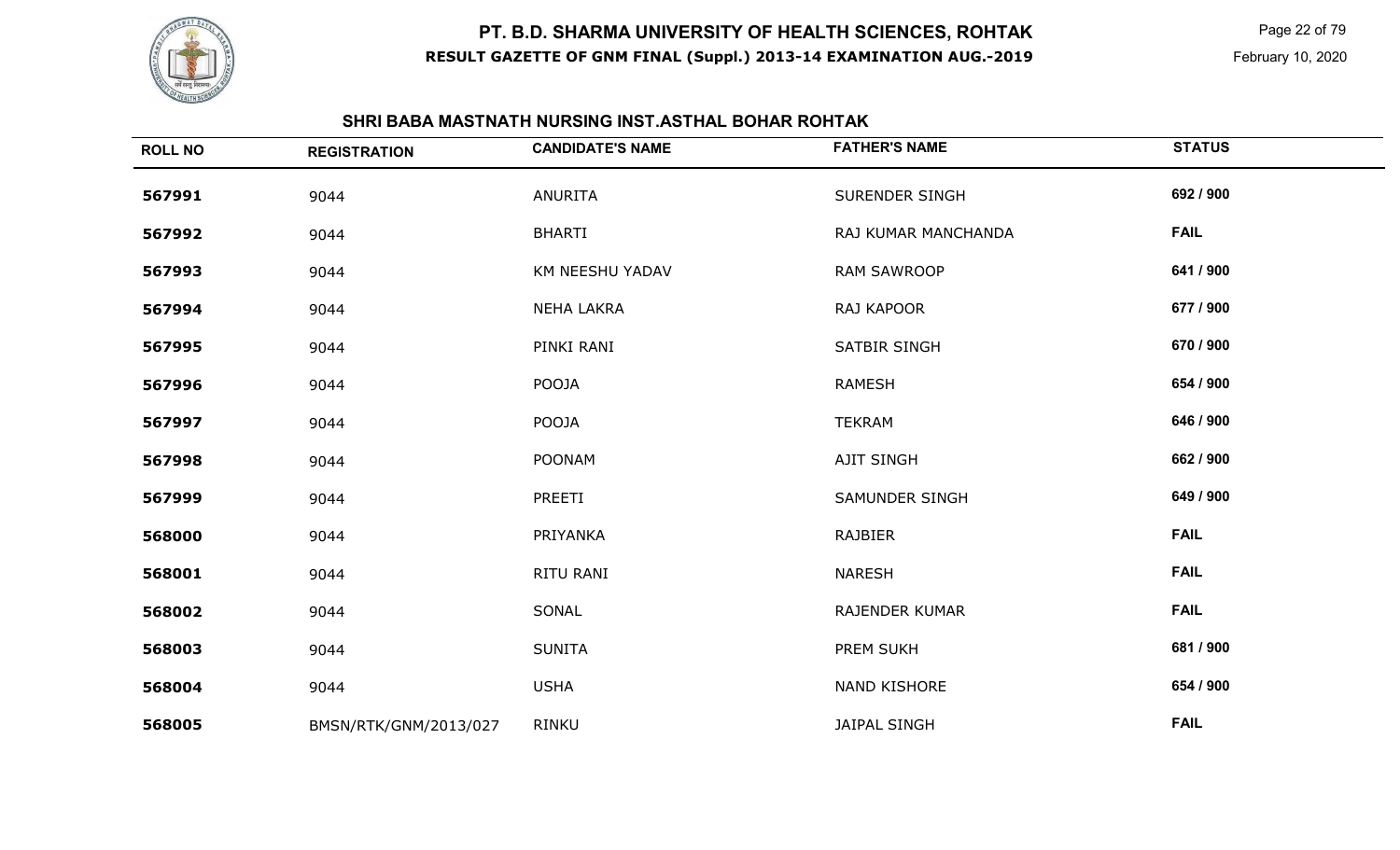

 Page 23 of 79 February 10, 2020

# **PARAMOUNT SCHOOL OF NURSING,CHHUCHHAKWAS, JHAJJAR**

| <b>ROLL NO</b> | <b>REGISTRATION</b>   | <b>CANDIDATE'S NAME</b> | <b>FATHER'S NAME</b> | <b>STATUS</b> |
|----------------|-----------------------|-------------------------|----------------------|---------------|
| 568181         | PSN-JJR-2013-051      | <b>KM DIVYA</b>         | PRAVEEN KUMAR        | 610 / 900     |
| 568182         | PSN-JJR-GNM-2013-002  | PRIYA                   | SUDESH KUMAR         | 630 / 900     |
| 568183         | PSN-JJR-GNM-2013-005  | ASHA                    | ASHOK                | 616 / 900     |
| 568184         | PSN-JJR-GNM-2013-011  | SAPANA                  | SUMER SINGH          | 625 / 900     |
| 568185         | PSN-JJR-GNM-2013-012  | NISHA DEVI              | ISHWAR SINGH         | 621 / 900     |
| 568186         | PSN-JJR-GNM-2013-013  | ANITA                   | RAM KISHAN           | 615 / 900     |
| 568187         | PSN-JJR-GNM-2013-018  | ANJALI                  | RATTAN SINGH         | 619 / 900     |
| 568188         | PSN-JJR-GNM-2013-020  | SONIYA                  | <b>RAJ SINGH</b>     | 596 / 900     |
| 568189         | PSN-JJR-GNM-2013-035  | <b>KIRAN YADAV</b>      | <b>RATTAN SINGH</b>  | 616 / 900     |
| 568191         | PSNI-JJR-2013-039     | PRIYANKA                | <b>DILBAG</b>        | 599 / 900     |
| 568192         | PSNI-JJR-GNM-2013-025 | <b>SWATI</b>            | RAJ KUMAR            | 610 / 900     |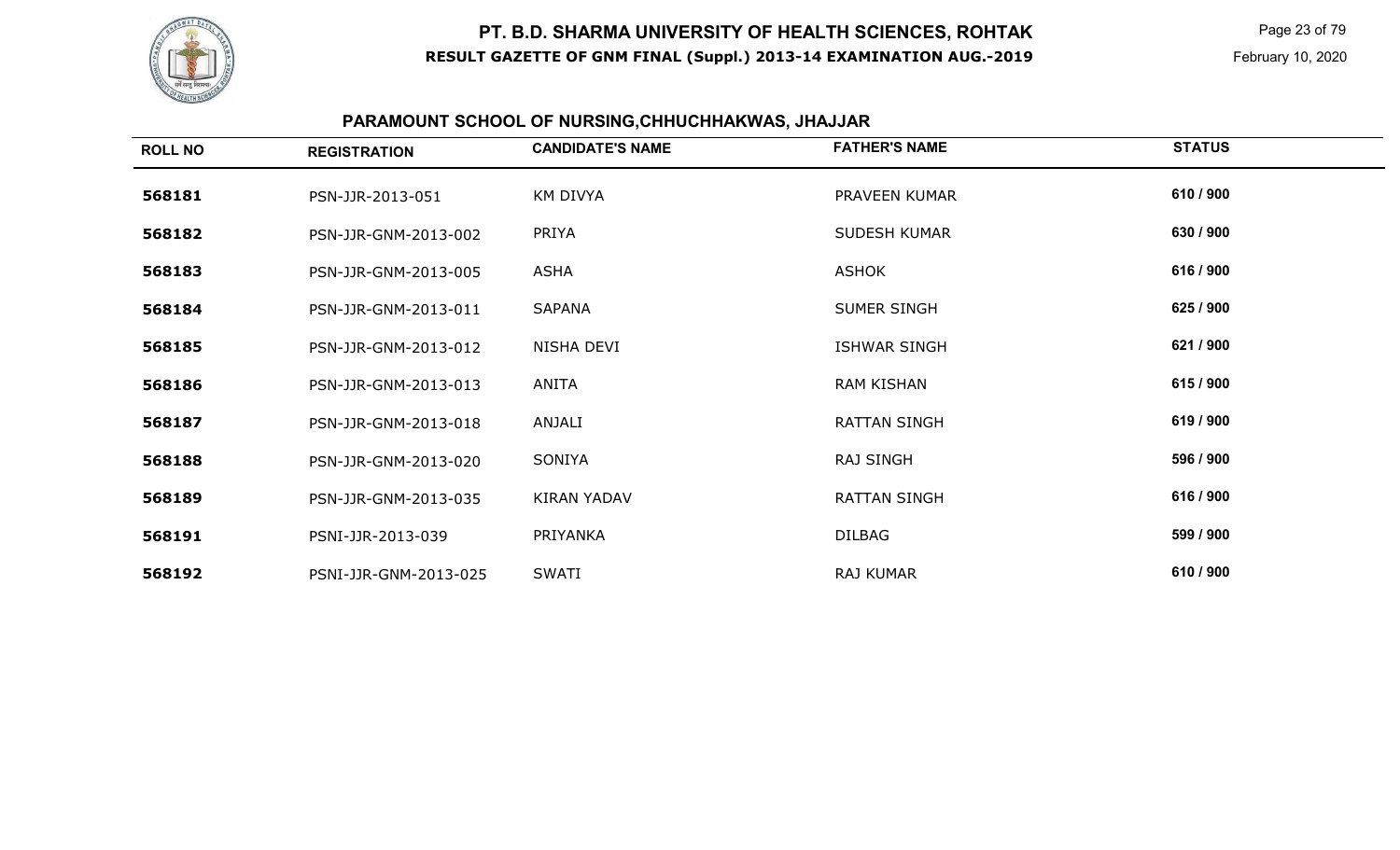

 Page 24 of 79 February 10, 2020

# **B.D.M. COLLEGE OF NURSING, CHHUCHHAKWAS, JHAJJAR**

| <b>ROLL NO</b> | <b>REGISTRATION</b>  | <b>CANDIDATE'S NAME</b> | <b>FATHER'S NAME</b>  | <b>STATUS</b> |
|----------------|----------------------|-------------------------|-----------------------|---------------|
| 550181         | BDM-JJR-GNM-2013-30  | RINKI                   | <b>ATTAR SINGH</b>    | 670 / 900     |
| 568441         | BDM-JJR-GNM-2013-003 | <b>RANJEETA</b>         | <b>JAIBHAGWAN</b>     | 695 / 900     |
| 568442         | BDM-JJR-GNM-2013-004 | <b>SAROJ</b>            | SUMER SINGH           | 689 / 900     |
| 568443         | BDM-JJR-GNM-2013-005 | <b>BHARTI</b>           | <b>TEK CHAND</b>      | 644 / 900     |
| 568444         | BDM-JJR-GNM-2013-006 | SARASWATI DEVI          | <b>CHAND RAM</b>      | 659 / 900     |
| 568445         | BDM-JJR-GNM-2013-007 | SANGEETA                | <b>RAJENDER KUMAR</b> | 654 / 900     |
| 568446         | BDM-JJR-GNM-2013-013 | <b>SULEKHA</b>          | <b>SANJAY KUMAR</b>   | 707 / 900     |
| 568447         | BDM-JJR-GNM-2013-016 | <b>RAJWANTI</b>         | <b>OM PRAKASH</b>     | 672 / 900     |
| 568448         | BDM-JJR-GNM-2013-017 | <b>MANJU</b>            | <b>DILBAG</b>         | 682 / 900     |
| 568449         | BDM-JJR-GNM-2013-021 | <b>JYOTI</b>            | <b>NARENDER</b>       | 643 / 900     |
| 568450         | BDM-JJR-GNM-2013-032 | <b>REENA</b>            | <b>ROOP CHAND</b>     | 695 / 900     |
| 568451         | BDM-JJR-GNM-2013-035 | MONIKA KUMARI           | <b>BHOOP SINGH</b>    | 689 / 900     |
| 568452         | BDM-JJR-GNM-2013-036 | <b>ASHA</b>             | <b>SATVIR SINGH</b>   | 697 / 900     |
| 568453         | BDM-JJR-GNM-2013-038 | PRIYANKA                | <b>SATYVIR SINGH</b>  | 699 / 900     |
| 568454         | BDM-JJR-GNM-2013-039 | <b>SUSHILA</b>          | <b>ISHWAR SINGH</b>   | 708 / 900     |
| 568455         | BDM-JJR-GNM-2013-040 | <b>ANITA</b>            | <b>ROSHAN LAL</b>     | 652 / 900     |
| 568456         | BDM-JJR-GNM-2013-041 | PINKI                   | <b>MAHENDER SINGH</b> | 694 / 900     |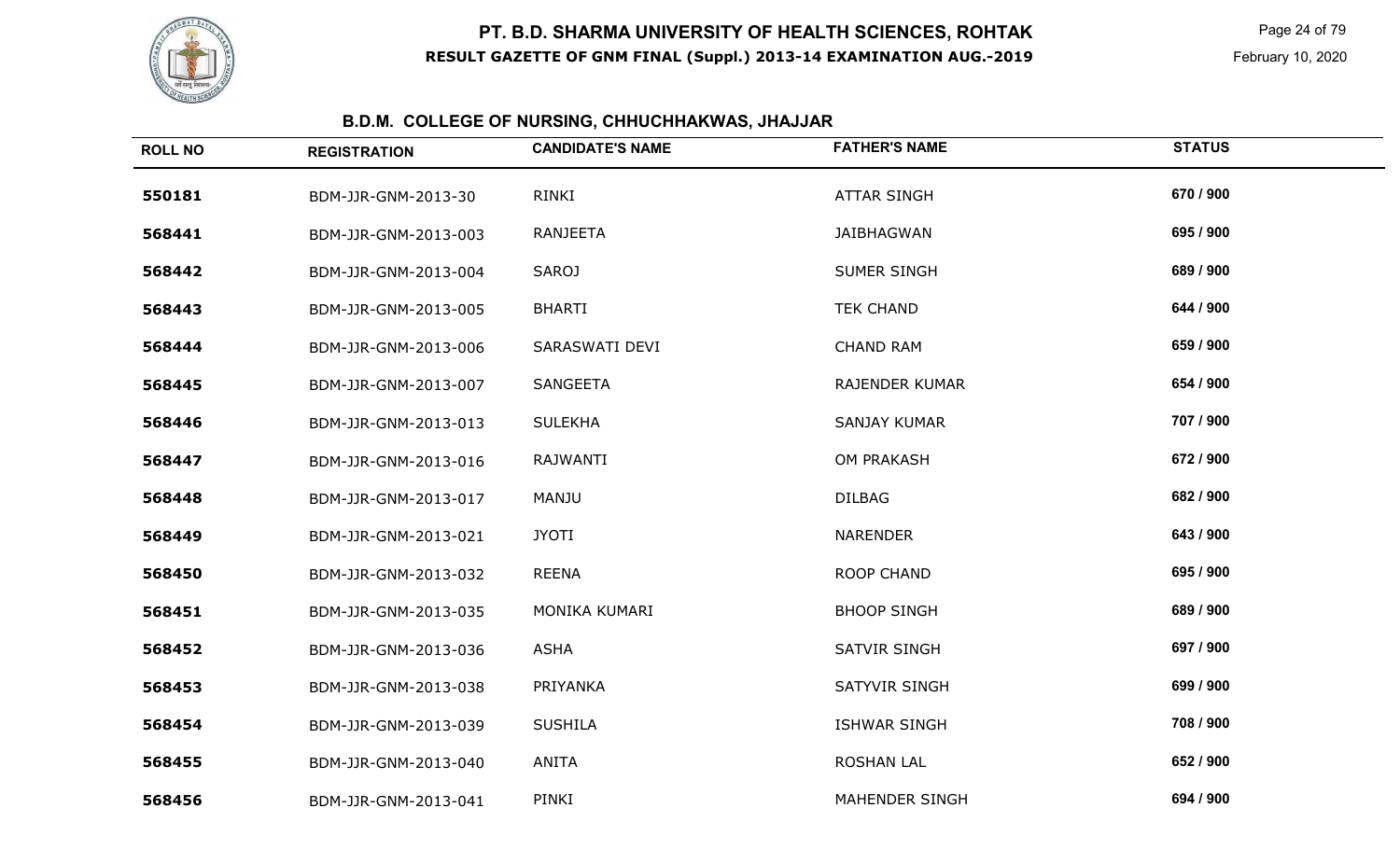

 Page 25 of 79 February 10, 2020

# **B.D.M. COLLEGE OF NURSING, CHHUCHHAKWAS, JHAJJAR**

| <b>ROLL NO</b> | <b>REGISTRATION</b>  | <b>CANDIDATE'S NAME</b> | <b>FATHER'S NAME</b> | <b>STATUS</b> |  |
|----------------|----------------------|-------------------------|----------------------|---------------|--|
| 568458         | BDM-JJR-GNM-2013-044 | <b>SUPRIYA</b>          | <b>MANOJ KUMAR</b>   | 703 / 900     |  |
| 568459         | BDM-JJR-GNM-2013-046 | <b>REKHA</b>            | <b>SURESH BHATIA</b> | 709 / 900     |  |
| 568460         | BDM-JJR-GNM-2013-048 | MONIKA KUMARI           | <b>SARDARA SINGH</b> | 692 / 900     |  |
| 568461         | BDM-JJR-GNM-2013-051 | <b>MONIKA</b>           | <b>BALWAN SINGH</b>  | 722 / 900     |  |
| 568462         | BDM-JJR-GNM-2013-052 | MANISHA                 | ANIL                 | 680 / 900     |  |
| 568463         | BDM-JJR-GNM-2013-056 | MANJU                   | <b>OMBIR</b>         | 682 / 900     |  |
| 568464         | BDM-JJR-GNM-2013-057 | MANISHA                 | <b>SUMER</b>         | 639 / 900     |  |
| 568465         | BDM-JJR-GNM-2013-059 | <b>JYOTI</b>            | MAHENDER SINGH       | 720 / 900     |  |
| 568466         | BDM-JJR-GNM-2013-49  | SAKUNAT BANO            | <b>HARUN KHAN</b>    | 719 / 900     |  |
| 568467         | 2016                 | <b>POOJA</b>            | <b>PARKASH</b>       | 704 / 900     |  |
| 568468         | 2016                 | NEETA KUMARI            | <b>HANSRAJ</b>       | 732 / 900     |  |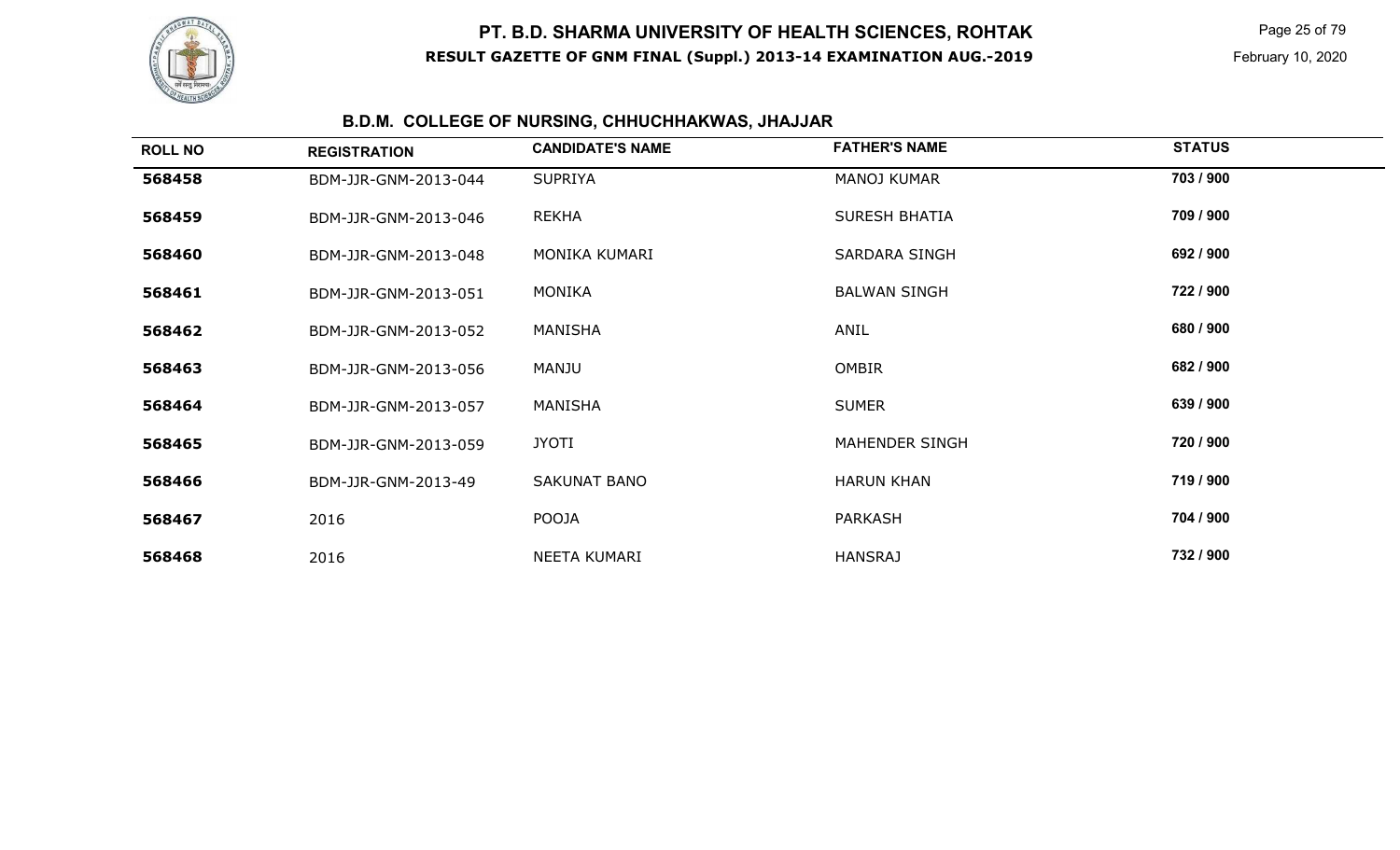

 Page 26 of 79 February 10, 2020

#### **RADHASWAMI NURSING COLLEGE KHARKARA MEHAM**

| <b>ROLL NO</b> | <b>REGISTRATION</b>   | <b>CANDIDATE'S NAME</b> | <b>FATHER'S NAME</b> | <b>STATUS</b> |
|----------------|-----------------------|-------------------------|----------------------|---------------|
| 568891         | RSSN-RTK-GNM-2013-019 | SONIA                   | <b>NARESH</b>        | 656 / 900     |
| 568892         | RSSN-RTK-GNM-2013-021 | NISHA                   | <b>JAI BHAGWAN</b>   | 674 / 900     |
| 568893         | RSSN-RTK-GNM-2013-022 | NITU                    | <b>JAI BHAGWAN</b>   | 661 / 900     |
| 568894         | RSSN-RTK-GNM-2013-025 | PRIYANKA                | <b>SURESH</b>        | 684 / 900     |
| 568895         | RSSN-RTK-GNM-2013-043 | SONIA                   | <b>RAJKUMAR</b>      | 670 / 900     |
| 568896         | RSSN-RTK-GNM-2013-049 | <b>TULSI DEVI</b>       | <b>RAJ SINGH</b>     | 662 / 900     |
| 568897         | RSSN-RTK-GNM-2013-039 | <b>SAVITA</b>           | <b>JAIBIR</b>        | <b>FAIL</b>   |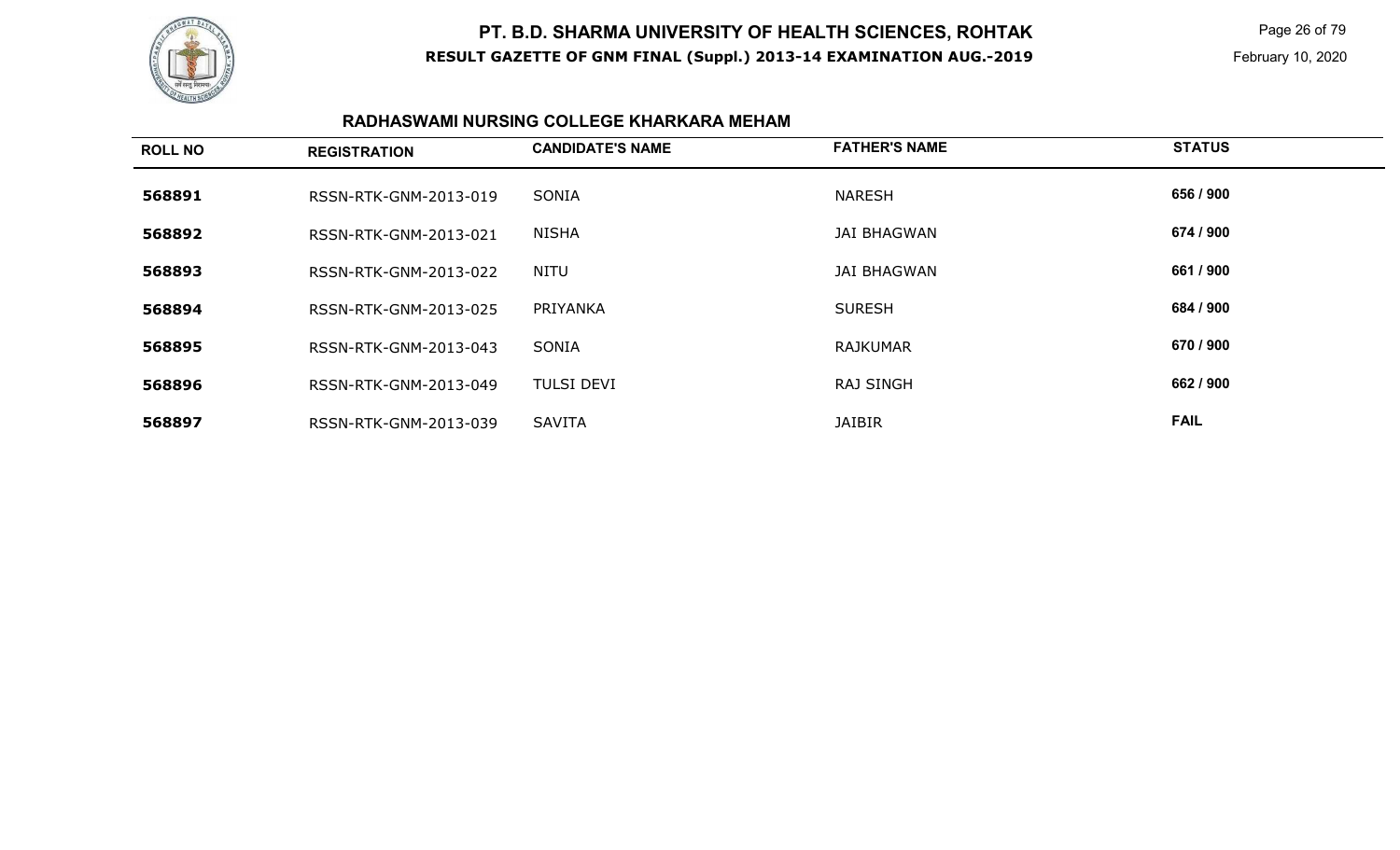

 Page 27 of 79 February 10, 2020

#### **GANGAPUTRA NURSING INSTITUTE KANDELA JIND**

| <b>ROLL NO</b> | <b>REGISTRATION</b>  | <b>CANDIDATE'S NAME</b> | <b>FATHER'S NAME</b> | <b>STATUS</b> |
|----------------|----------------------|-------------------------|----------------------|---------------|
| 569071         | GSN-JND-GNM-2013-001 | <b>POONAM</b>           | <b>DHARMPAL</b>      | 610 / 900     |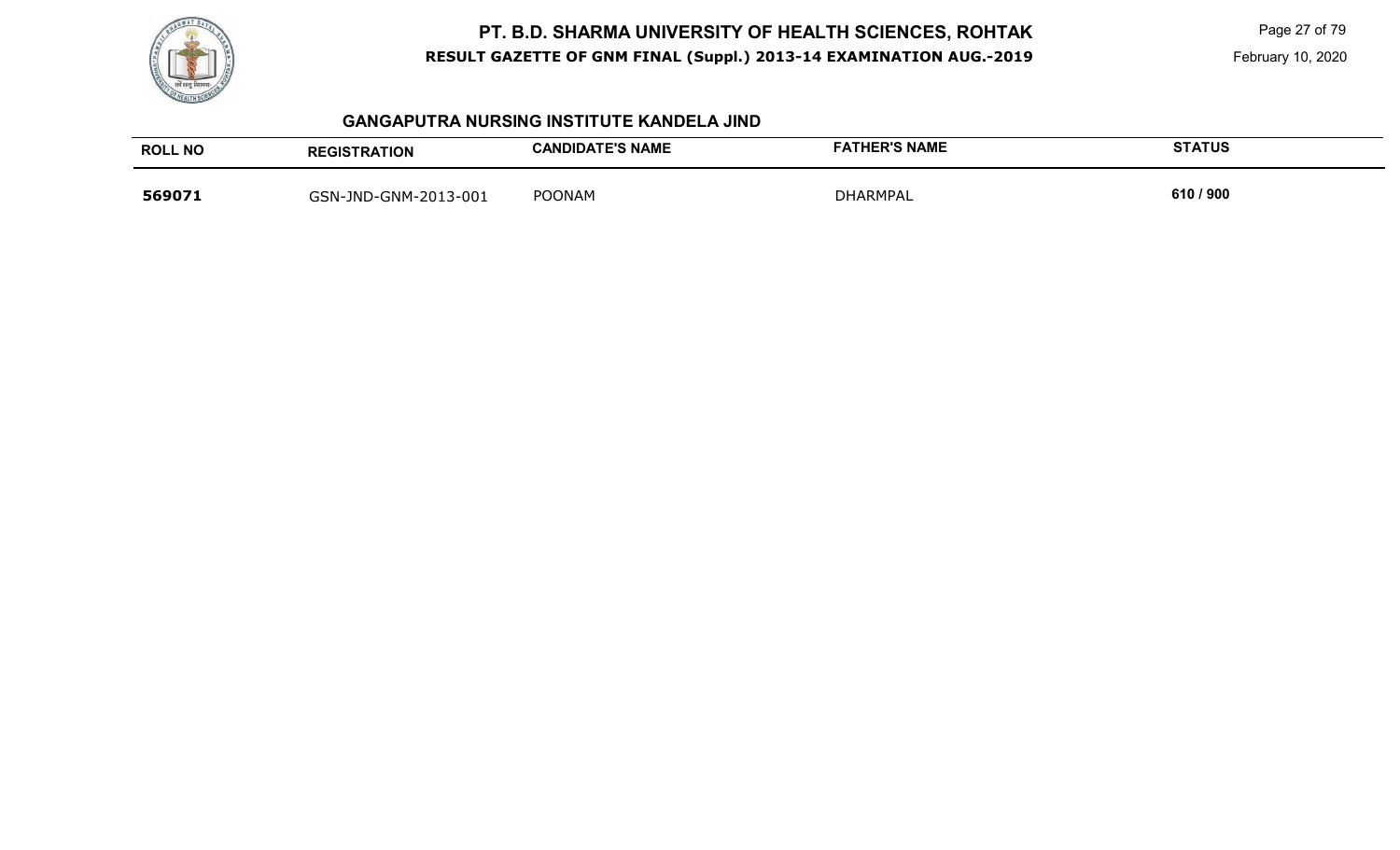

 Page 28 of 79 February 10, 2020

# **GAJRAJ INSTITUTE OF NURSING,GOHANA**

| <b>ROLL NO</b> | <b>REGISTRATION</b>  | <b>CANDIDATE'S NAME</b> | <b>FATHER'S NAME</b> | <b>STATUS</b> |
|----------------|----------------------|-------------------------|----------------------|---------------|
| 578341         | GIN/SNP/GNM/2013/033 | <b>SATISH KUMAR</b>     | <b>DHAN SINGH</b>    | 614 / 900     |
| 578342         | GIN/SNP/2013/009     | <b>YESHWANTI</b>        | <b>BHIM SINGH</b>    | 589 / 900     |
| 578343         | GIN/SNP/GNM/2013/010 | <b>RINU</b>             | <b>NARESH KUMAR</b>  | 595 / 900     |
| 578344         | GIN/SNP/GNM/2013/017 | SHARMILA                | PALE RAM             | 625 / 900     |
| 578345         | GIN/SNP/GNM/2013/020 | MINAKASHI               | DAYANAND             | <b>FAIL</b>   |
| 578481         | GIN/SNP/GNM/2013/034 | <b>BUNTY</b>            | RISHI PRAKASH        | <b>FAIL</b>   |
| 578482         | GIN/SNP/GNM/2013/030 | <b>MAMTA</b>            | <b>JAGDISH</b>       | <b>FAIL</b>   |
| 578483         | GIN/SNP/GNM/2013/001 | <b>SHARMILA</b>         | <b>JAI KISHAN</b>    | 648 / 900     |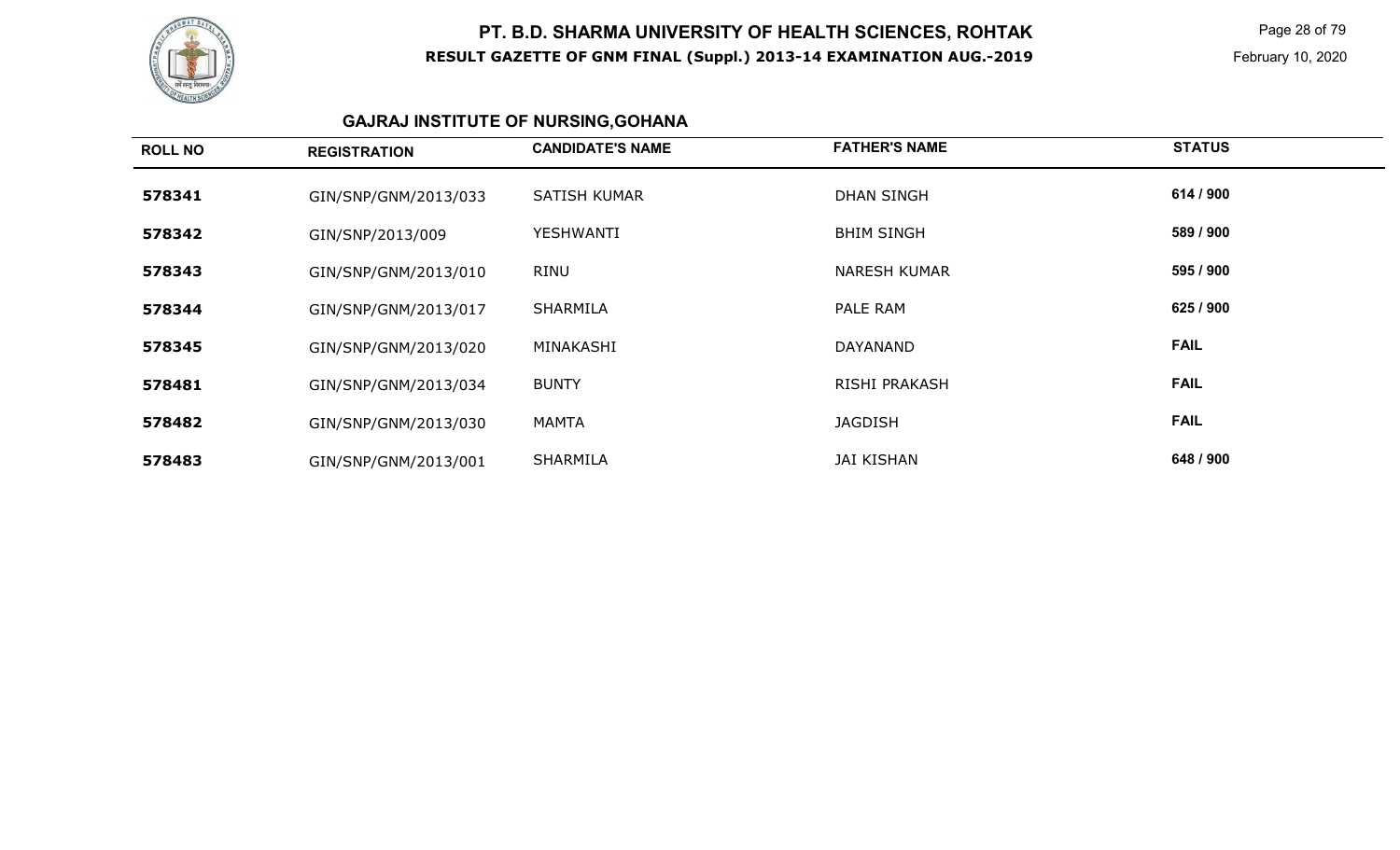

 Page 29 of 79 February 10, 2020

#### **SVM SCHOOL OF NURSING CHANG BHIWANI**

| <b>ROLL NO</b> | <b>REGISTRATION</b>  | <b>CANDIDATE'S NAME</b> | <b>FATHER'S NAME</b>  | <b>STATUS</b> |
|----------------|----------------------|-------------------------|-----------------------|---------------|
| 569241         | SVM-BHW-GNM-2013-010 | PRITI                   | <b>RAJ KUMAR</b>      | 614 / 900     |
| 569242         | SVM-BHW-GNM-2013-038 | NISHA                   | <b>SATTA RAM</b>      | 619 / 900     |
| 569243         | SVM-BHW-GNM-2013-044 | REENA DEVI              | <b>BALBIR SINGH</b>   | 611 / 900     |
| 569244         | SVM-BHW-GNM-2013-045 | PREETI RANI             | <b>RAJENDER SINGH</b> | 602 / 900     |
| 569245         | SVM-BHW-GNM-2013-058 | <b>NEETU</b>            | ROOP CHAND            | 617 / 900     |
| 569246         | SVM-BHW-GNM-2013-031 | NEELAM                  | <b>KARAMBIR YADAV</b> | 607 / 900     |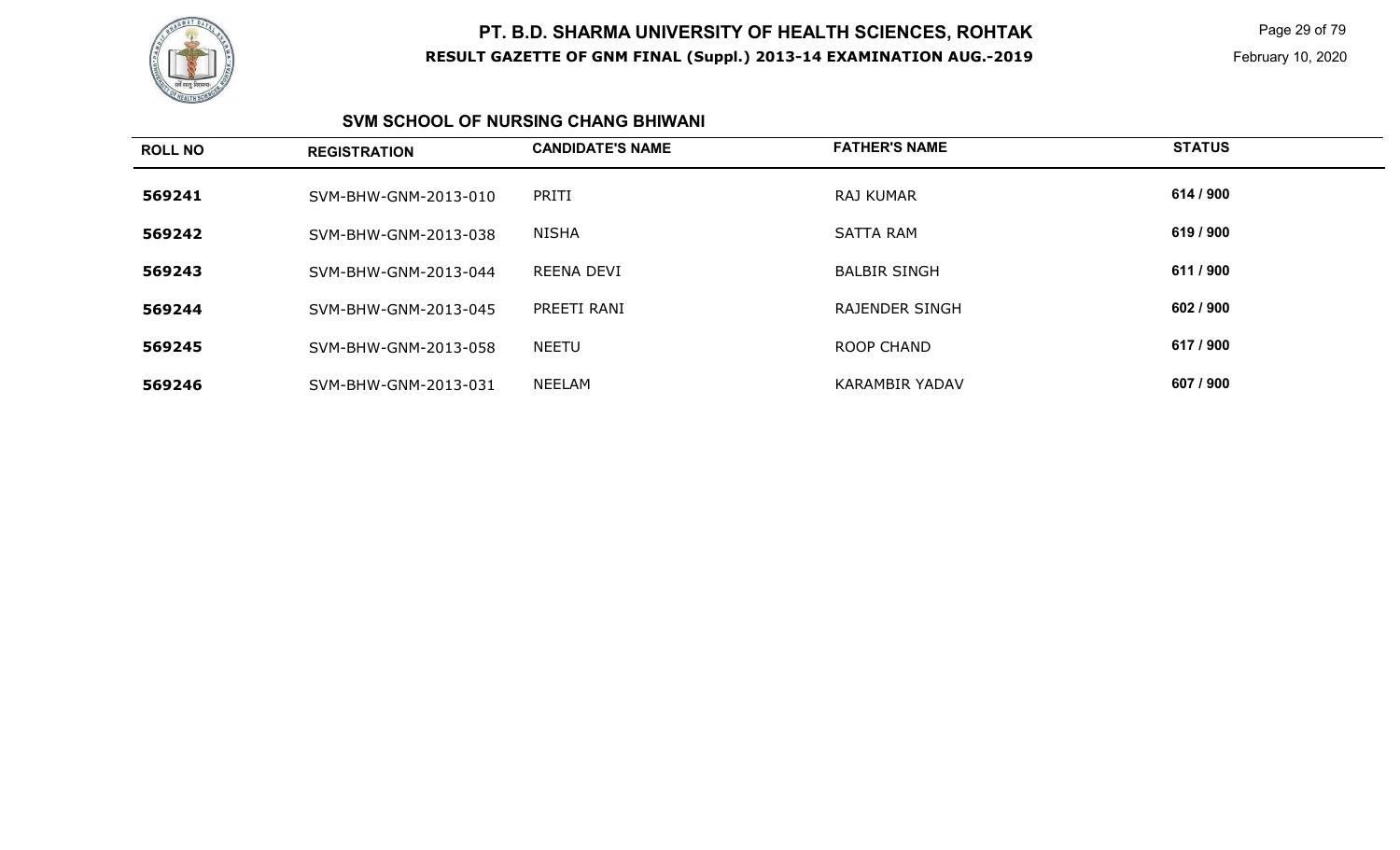

 Page 30 of 79 February 10, 2020

#### **GRV NURSING SCHOOL CHARKHI DADRI BHIWANI**

| <b>ROLL NO</b> | <b>REGISTRATION</b>  | <b>CANDIDATE'S NAME</b> | <b>FATHER'S NAME</b> | <b>STATUS</b> |
|----------------|----------------------|-------------------------|----------------------|---------------|
| 569421         | VSN-BHW-GNM-2013-004 | POOJA KUMARI            | JAI BHAGWAN          | 538 / 900     |
| 569422         | VSN-BHW-GNM-2013-026 | <b>SUDESH</b>           | <b>MUNSI RAM</b>     | 615 / 900     |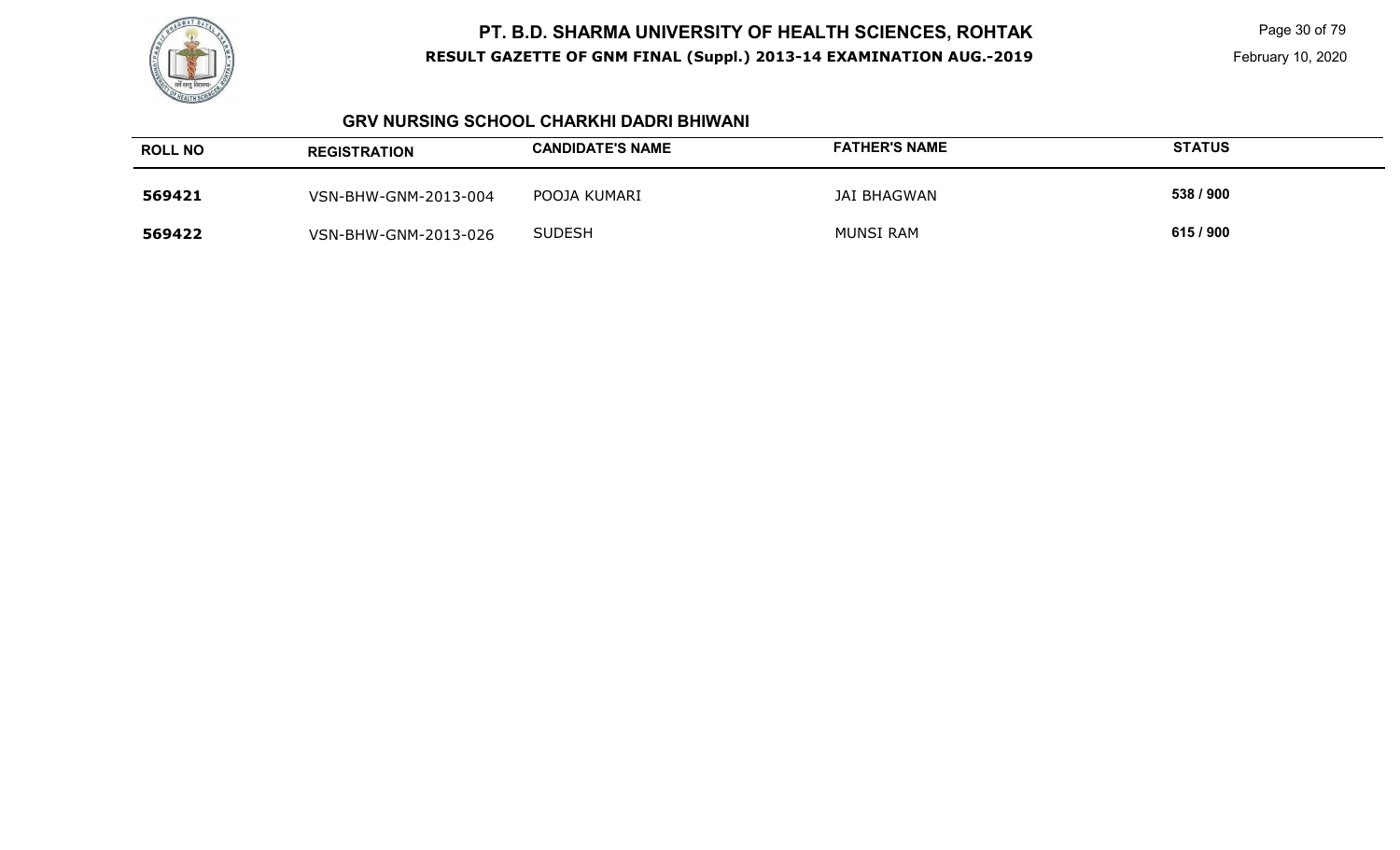

 Page 31 of 79 February 10, 2020

### **BALAJI SCHOOL OF NURSING BHIWANI**

| <b>ROLL NO</b> | <b>REGISTRATION</b>  | <b>CANDIDATE'S NAME</b> | <b>FATHER'S NAME</b> | <b>STATUS</b> |
|----------------|----------------------|-------------------------|----------------------|---------------|
| 569721         | BSN-BHW-GNM-2013-010 | <b>BADO</b>             | <b>UMED SINGH</b>    | <b>FAIL</b>   |
| 569722         | BSN-BHW-GNM-2013-015 | MANJU DEVI              | <b>ANAND PAL</b>     | <b>FAIL</b>   |
| 569723         | BSN-BHW-GNM-2013-017 | ANNU DEVI               | RAJENDER SINGH       | <b>FAIL</b>   |
| 569724         | BSN-BHW-GNM-2013-018 | <b>SUKHBIR</b>          | RAJBIR               | <b>FAIL</b>   |
| 569725         | BSN-BHW-GNM-2013-021 | <b>SUNIL KUMAR</b>      | <b>JAGE RAM</b>      | <b>FAIL</b>   |
| 569726         | BSN-BHW-GNM-2013-024 | AARTI DEVI              | <b>MAHABIR</b>       | <b>FAIL</b>   |
| 569727         | BSN-BHW-GNM-2013-032 | SONIA                   | PALE RAM             | 596 / 900     |
| 569728         | BSN-BHW-GNM-2013-040 | POOJA RANI              | SATBIR SINGH         | <b>FAIL</b>   |
| 569729         | BSN-BHW-GNM-2013-042 | <b>SUMAN</b>            | <b>RAM KUMAR</b>     | <b>FAIL</b>   |
| 569730         | BSN-BHW-GNM-2013-044 | ARTI DEVI               | <b>BALBIR SINGH</b>  | <b>FAIL</b>   |
| 569731         | BSW-BHW-GNM2013-054  | SONIA                   | DARA SINGH           | <b>FAIL</b>   |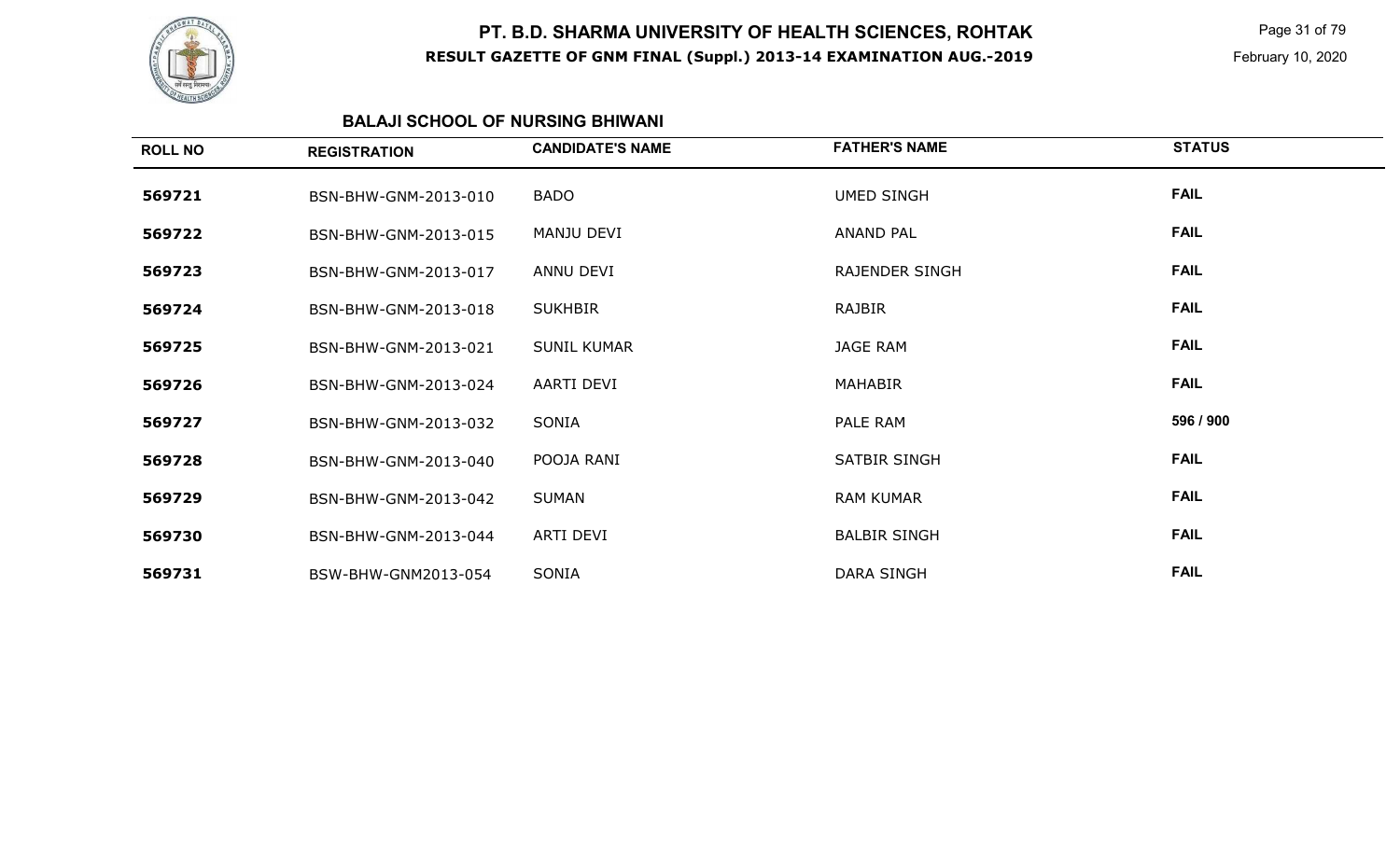

 Page 32 of 79 February 10, 2020

#### **SANT GANGA NATH SCHOOL OF NURSING KITLANA BHIWANI**

| <b>ROLL NO</b> | <b>REGISTRATION</b>    | <b>CANDIDATE'S NAME</b> | <b>FATHER'S NAME</b>   | <b>STATUS</b> |
|----------------|------------------------|-------------------------|------------------------|---------------|
| 569781         | SGNSN-BHW-GN-2013-001  | KRISHAN KUMAR           | SHISHPAL               | 571 / 900     |
| 569782         | SGNSN-BHW-GNM-2013-004 | AKASH GREWAL            | VIRENDER SINGH GREWAL  | 641 / 900     |
| 569783         | SGNSN-BHW-GNM-2013-023 | NEELAM KUMARI           | <b>RAMESH KUMAR</b>    | 656 / 900     |
| 569784         | SGNSN-BHW-GNM-2013-024 | JYOTI                   | DEVENDER SINGH         | 684 / 900     |
| 569785         | SGNSN-BHW-GNM-2013-026 | SUDESH KUMARI           | <b>DHANPAT</b>         | <b>FAIL</b>   |
| 569786         | SGNSN-BHW-GNM-2013-032 | PRIYANKA RANI           | <b>BAJRANG KAUSHIK</b> | 646 / 900     |
| 569787         | SGNSN-BHW-GNM-2013-044 | RITU SHARMA             | <b>KRISHAN SHARMA</b>  | 667 / 900     |
| 569788         | SGNSN-BHW-GNM-2013-045 | <b>BRIJESH</b>          | SIKANDER SINGH         | 622 / 900     |
| 569789         | SGNSN-BHW-GNM-2013-052 | DEEPAK KUMAR            | RAM KISHAN             | 606 / 900     |
| 569790         | SGNSN-BHW-GNM-2013-053 | RAM BIR                 | <b>RAM SINGH</b>       | 621 / 900     |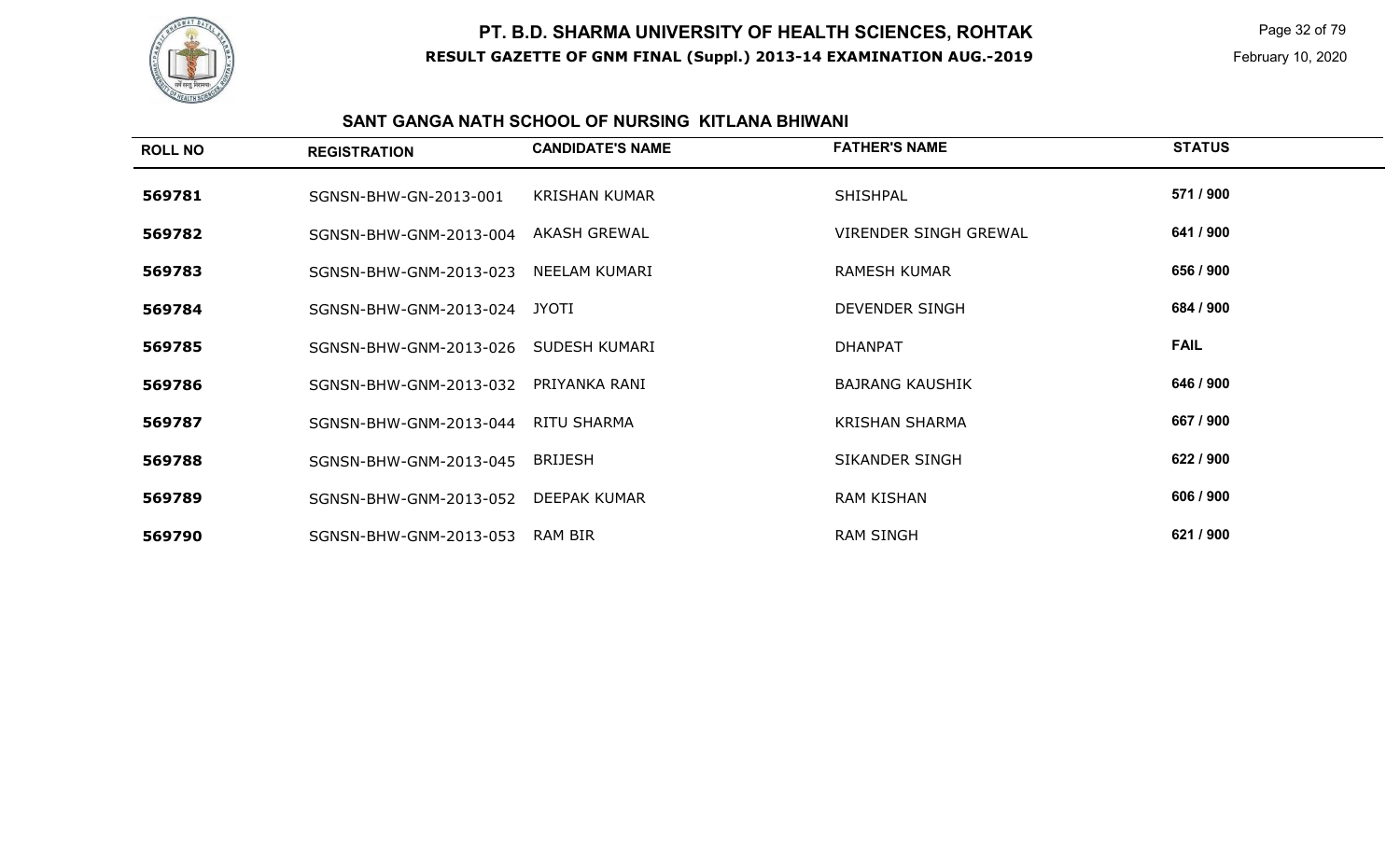

 Page 33 of 79 February 10, 2020

#### **CCC NURSING COLLEGE SINGHANI BHIWANI**

| <b>ROLL NO</b> | <b>REGISTRATION</b>    | <b>CANDIDATE'S NAME</b> | <b>FATHER'S NAME</b> | <b>STATUS</b> |
|----------------|------------------------|-------------------------|----------------------|---------------|
| 569971         | CCC-BHW-GNM-2013-0036  | MEENA                   | <b>RAVINDER</b>      | <b>FAIL</b>   |
| 569972         | CCC-BHW-GNM-2013-007   | <b>NASEEB</b>           | PAWAB KUMAR          | 605 / 900     |
| 569973         | CCC-BHW-GNM-2013-014   | NEELAM KUMARI           | <b>BALWANT</b>       | <b>FAIL</b>   |
| 569974         | CCC-BHW-GNM-2013-017   | <b>USHA DEVI</b>        | LILURAM              | <b>FAIL</b>   |
| 569975         | CCC-BHW-GNM-2013-025   | ANJU RANI               | <b>BALWAN SINGH</b>  | 597 / 900     |
| 569976         | CCC-BHW-GNM-2013-026   | <b>SUKHVARSHA</b>       | <b>RAMCHANDER</b>    | <b>FAIL</b>   |
| 569977         | CCC-BHW-GNM-2013-031   | POOJA                   | <b>AJAY KUMAR</b>    | <b>FAIL</b>   |
| 569978         | CCC-BHW-GNM-2013-038   | NEELAM KUMARI           | <b>MAHABIR</b>       | <b>FAIL</b>   |
| 569979         | CCC-BHW-GNM-2013-047   | POONAM KUMARI           | <b>SUBHASH</b>       | <b>FAIL</b>   |
| 569980         | CCC-BHW-GNM-2013-055   | MEENA KUMARI            | <b>RAM KUMAR</b>     | 585 / 900     |
| 569981         | CCC-BHW-GNM-2013-056   | RITU DEVI               | <b>DHARMBIR</b>      | 588 / 900     |
| 569982         | CCCNC-BHW-GNM-2013-028 | SONIA                   | <b>ASHOK KUMAR</b>   | <b>FAIL</b>   |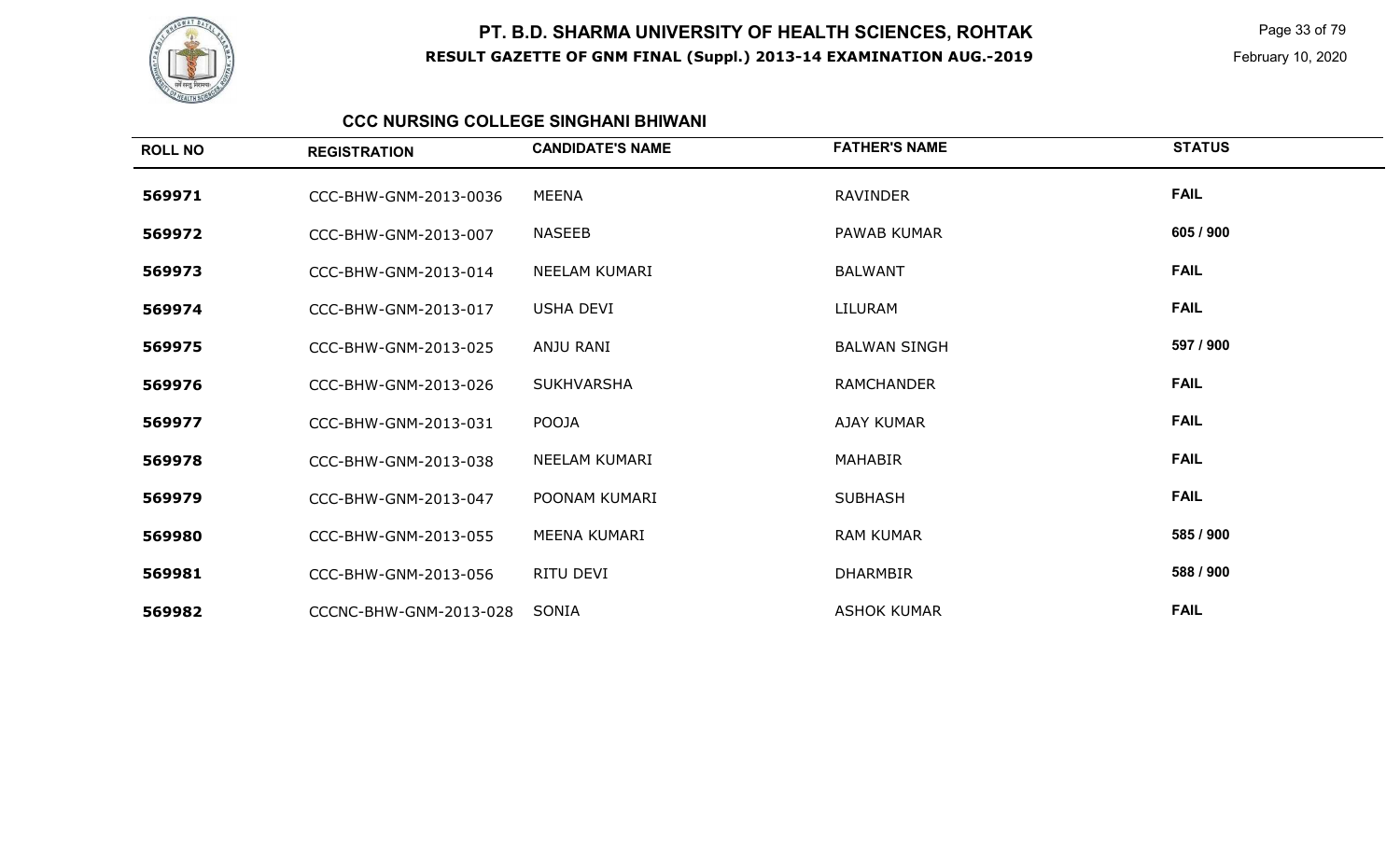

 Page 34 of 79 February 10, 2020

#### **SHARBATI SCHOOL OF NURSING MAHENDERGARH**

| <b>ROLL NO</b> | <b>REGISTRATION</b>  | <b>CANDIDATE'S NAME</b> | <b>FATHER'S NAME</b>  | <b>STATUS</b> |
|----------------|----------------------|-------------------------|-----------------------|---------------|
| 570181         | SSN-MGH-GNM-2013-008 | <b>GEETA</b>            | <b>RANDHIR SINGH</b>  | 653 / 900     |
| 570182         | SSN-MGH-GNM-2013-009 | <b>GEETA YADAV</b>      | SHAMSHER YADAV        | 642 / 900     |
| 570183         | SSN-MGH-GNM-2013-011 | JAI BHAGWAN             | <b>MAM CHAND</b>      | 631 / 900     |
| 570184         | SSN-MGH-GNM-2013-018 | LALITA                  | <b>RAMKUMAR</b>       | 611 / 900     |
| 570185         | SSN-MGH-GNM-2013-023 | <b>MANISH KUMAR</b>     | <b>NARENDER SINGH</b> | 612 / 900     |
| 570186         | SSN-MGH-GNM-2013-027 | MONIKA                  | RAMESHWER DAYAL       | 622 / 900     |
| 570187         | SSN-MGH-GNM-2013-035 | PAWAN KUMAR             | <b>KUNDAN LAL</b>     | 696 / 900     |
| 570188         | SSN-MGH-GNM-2013-036 | POONAM YADAV            | SHISH RAM             | 627 / 900     |
| 570189         | SSN-MGH-GNM-2013-037 | <b>PRADEEP KUMAR</b>    | <b>OM PRAKASH</b>     | 641 / 900     |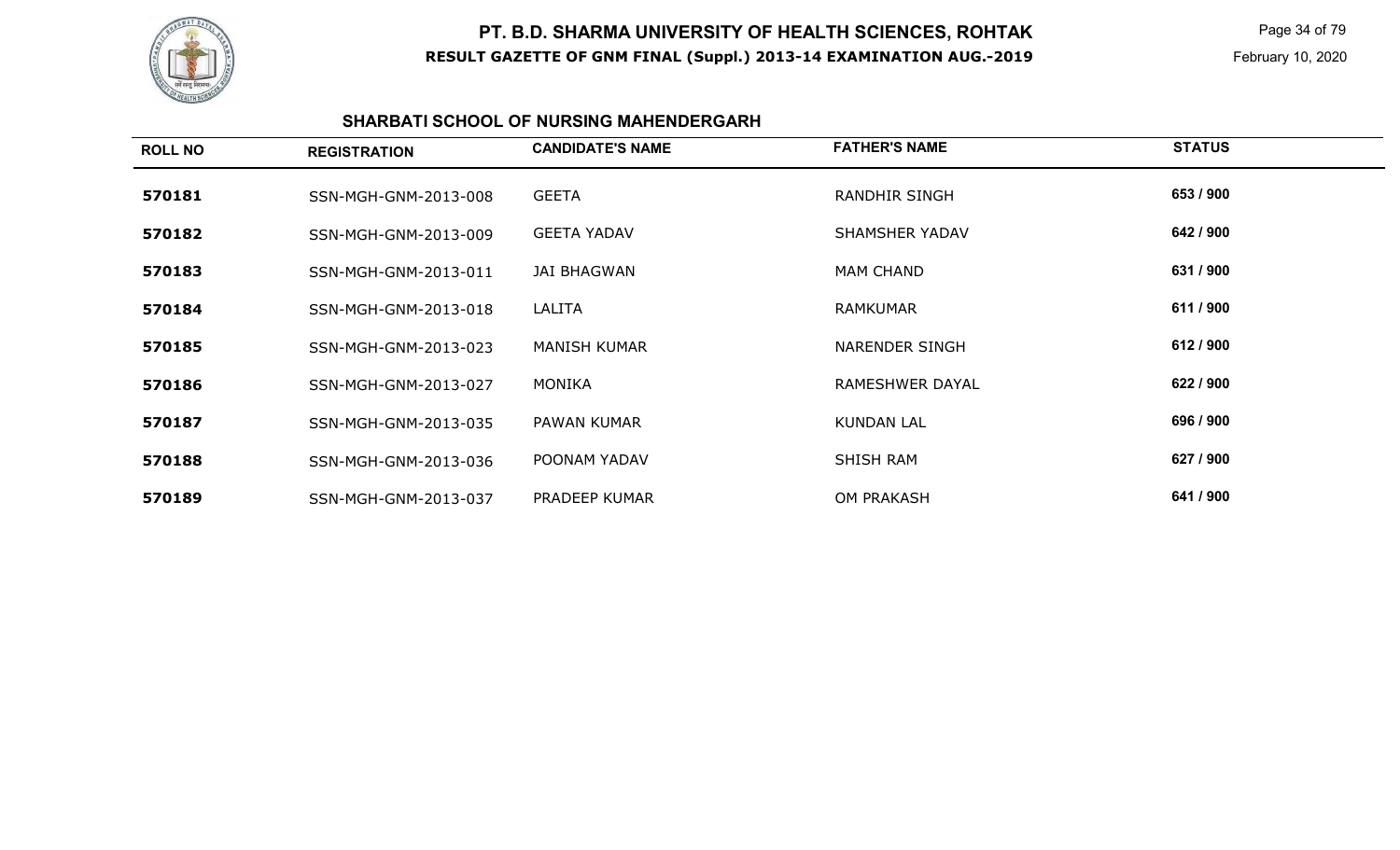

 Page 35 of 79 February 10, 2020

# **SMT. SHANTI DEVI SCHOOL OF NURSING SAHARANWAS REWARI**

| <b>ROLL NO</b> | <b>REGISTRATION</b>   | <b>CANDIDATE'S NAME</b> | <b>FATHER'S NAME</b>  | <b>STATUS</b> |
|----------------|-----------------------|-------------------------|-----------------------|---------------|
| 570371         | SDN-RWR-GNM-2013-004  | ANJU KUMARI             | <b>RAJPAL</b>         | 607 / 900     |
| 570372         | SDSN-RWR-GNM-2013-001 | ANITA DEVI              | <b>NARESH KUMAR</b>   | 595 / 900     |
| 570373         | SDSN-RWR-GNM-2013-014 | DIMPAL KUMARI           | <b>BALWANT SINGH</b>  | 610 / 900     |
| 570374         | SDSN-RWR-GNM-2013-017 | <b>GEETA</b>            | <b>JAGMUHAN</b>       | 591 / 900     |
| 570375         | SDSN-RWR-GNM-2013-020 | <b>KRISHANA</b>         | MUKESH SINGH          | 619 / 900     |
| 570376         | SDSN-RWR-GNM-2013-021 | MANISHA                 | <b>HUKAM CHAND</b>    | 612 / 900     |
| 570377         | SDSN-RWR-GNM-2013-022 | MANISHA                 | <b>BHIM SINGH</b>     | 592 / 900     |
| 570378         | SDSN-RWR-GNM-2013-024 | MEENAKSHI               | <b>DEVENDER YADAV</b> | 611 / 900     |
| 570379         | SDSN-RWR-GNM-2013-029 | <b>MONIKA</b>           | <b>KARTAR SINGH</b>   | 610 / 900     |
| 570380         | SDSN-RWR-GNM-2013-031 | <b>MONIKA</b>           | <b>RAJBIR</b>         | 591 / 900     |
| 570381         | SDSN-RWR-GNM-2013-032 | <b>MONU</b>             | <b>UDAY BHAN</b>      | 601 / 900     |
| 570382         | SDSN-RWR-GNM-2013-038 | POOJA KUMARI            | <b>INDERPAL SINGH</b> | 604 / 900     |
| 570383         | SDSN-RWR-GNM-2013-042 | PREETI                  | <b>RANJEET SINGH</b>  | 615 / 900     |
| 570384         | SDSN-RWR-GNM-2013-050 | <b>SARITA YADAV</b>     | <b>HUKAM SINGH</b>    | 619 / 900     |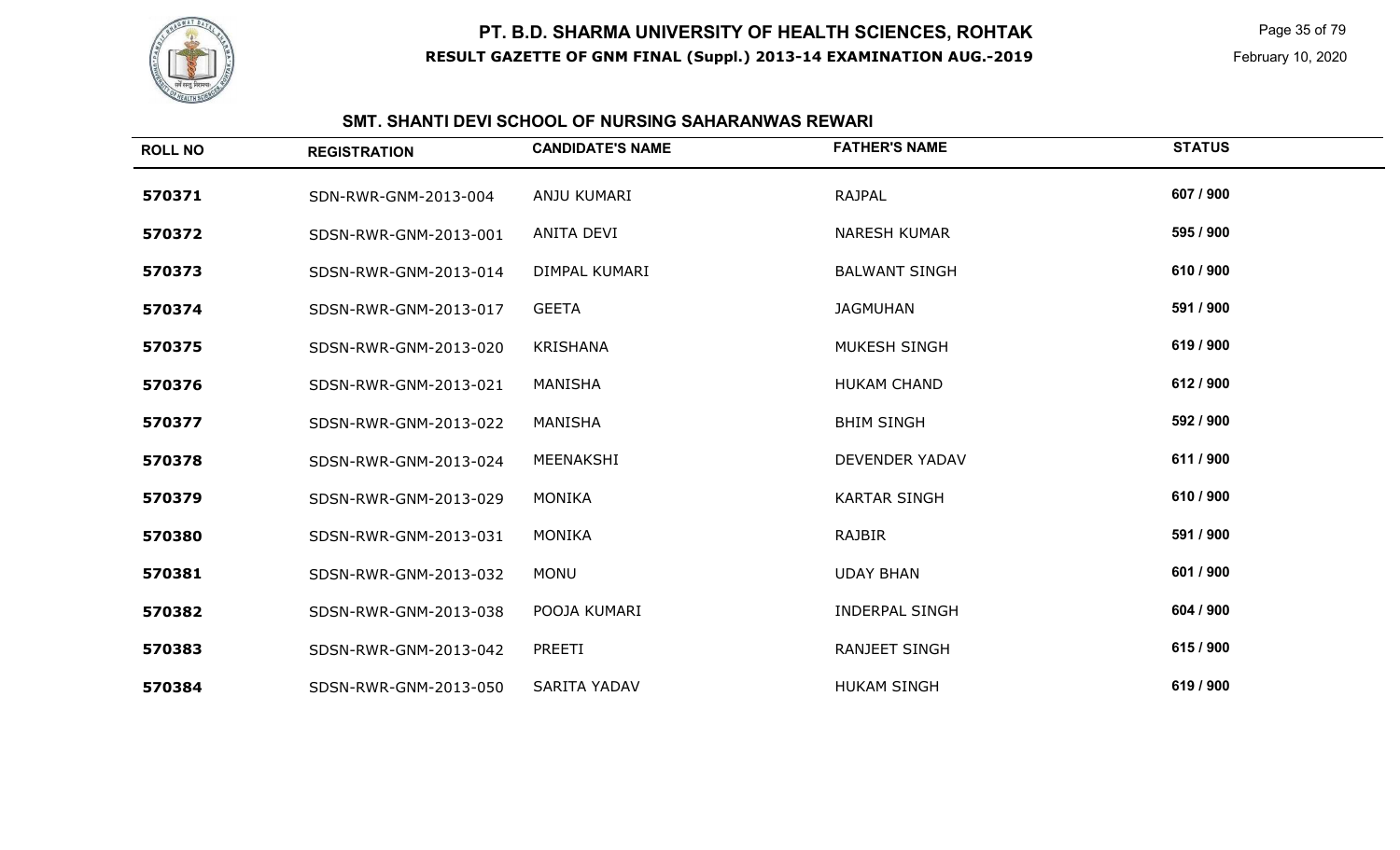

 Page 36 of 79 February 10, 2020

#### **PHOGAT SCHOOL OF NURSING, LOHARU, BHIWANI**

| <b>ROLL NO</b> | <b>REGISTRATION</b>  | <b>CANDIDATE'S NAME</b> | <b>FATHER'S NAME</b> | <b>STATUS</b> |
|----------------|----------------------|-------------------------|----------------------|---------------|
| 570571         | PSN-BHW-GNM-2013-014 | MANJEET                 | <b>AJIT SINGH</b>    | <b>FAIL</b>   |
| 570572         | PSN-BHW-GNM-2013-025 | MEENA KUMARI            | POL SINGH            | 655 / 900     |
| 570573         | PSN-BHW-GNM-2013-027 | <b>SUNITA</b>           | RAJBIR               | <b>FAIL</b>   |
| 570574         | PSN-BHW-GNM-2013-028 | ANJU                    | <b>OMPRAKASH</b>     | <b>FAIL</b>   |
| 570575         | PSN-BHW-GNM-2013-037 | <b>POONAM</b>           | <b>KARAMBIR</b>      | 646 / 900     |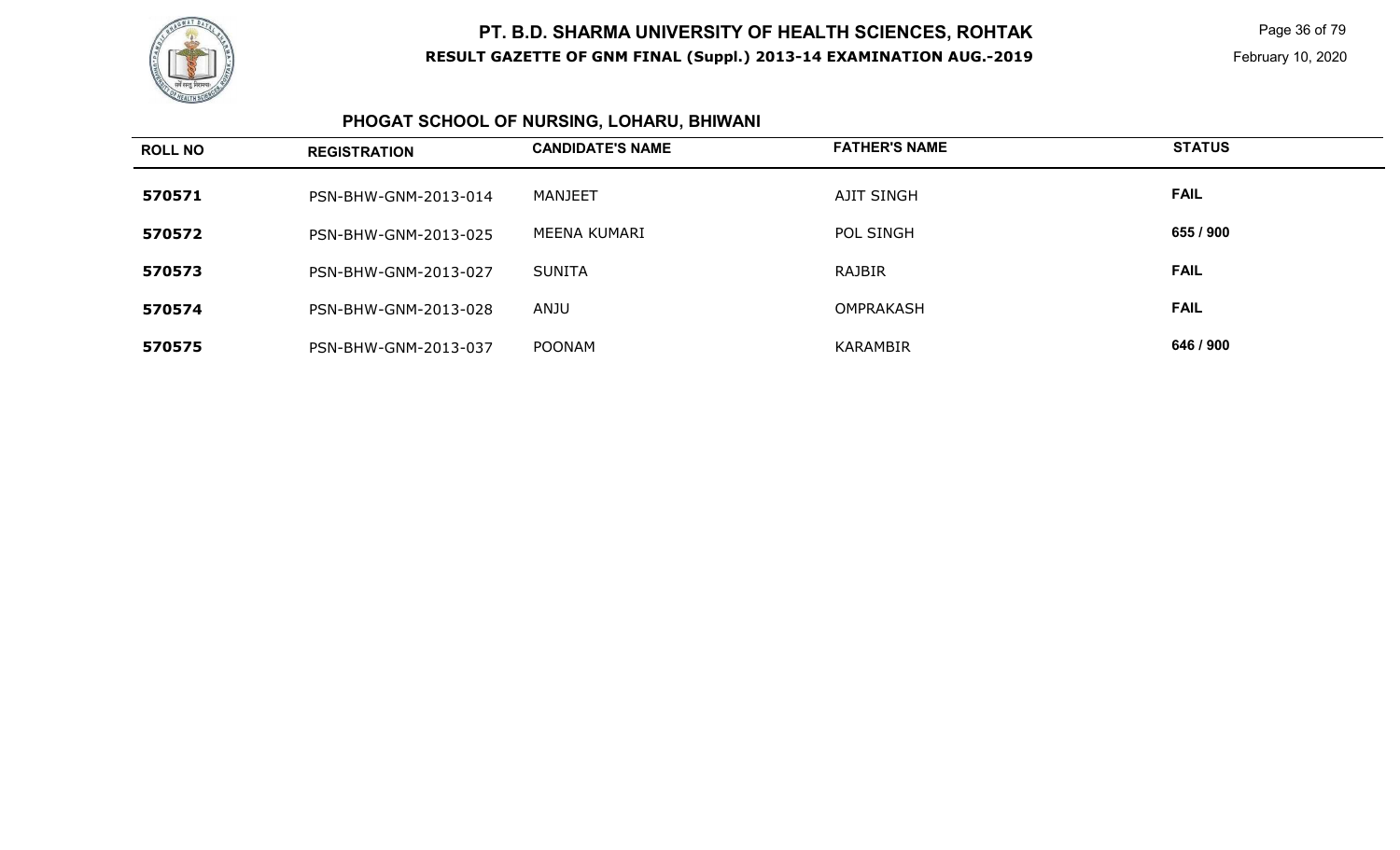

 Page 37 of 79 February 10, 2020

#### **BABA SWAMI DAYAL SCHOOL OF NURSING MAHENDERGARH**

| <b>ROLL NO</b> | <b>REGISTRATION</b>    | <b>CANDIDATE'S NAME</b> | <b>FATHER'S NAME</b> | <b>STATUS</b> |
|----------------|------------------------|-------------------------|----------------------|---------------|
| 570812         | BSDSN-MGH-GNM-2013-005 | SALOCHNA                | <b>DUSHYANT</b>      | 610 / 900     |
| 570813         | BSDSN-MGH-GNM-2013-025 | MUKESH DEVI             | RAJENDER SINGH       | 631 / 900     |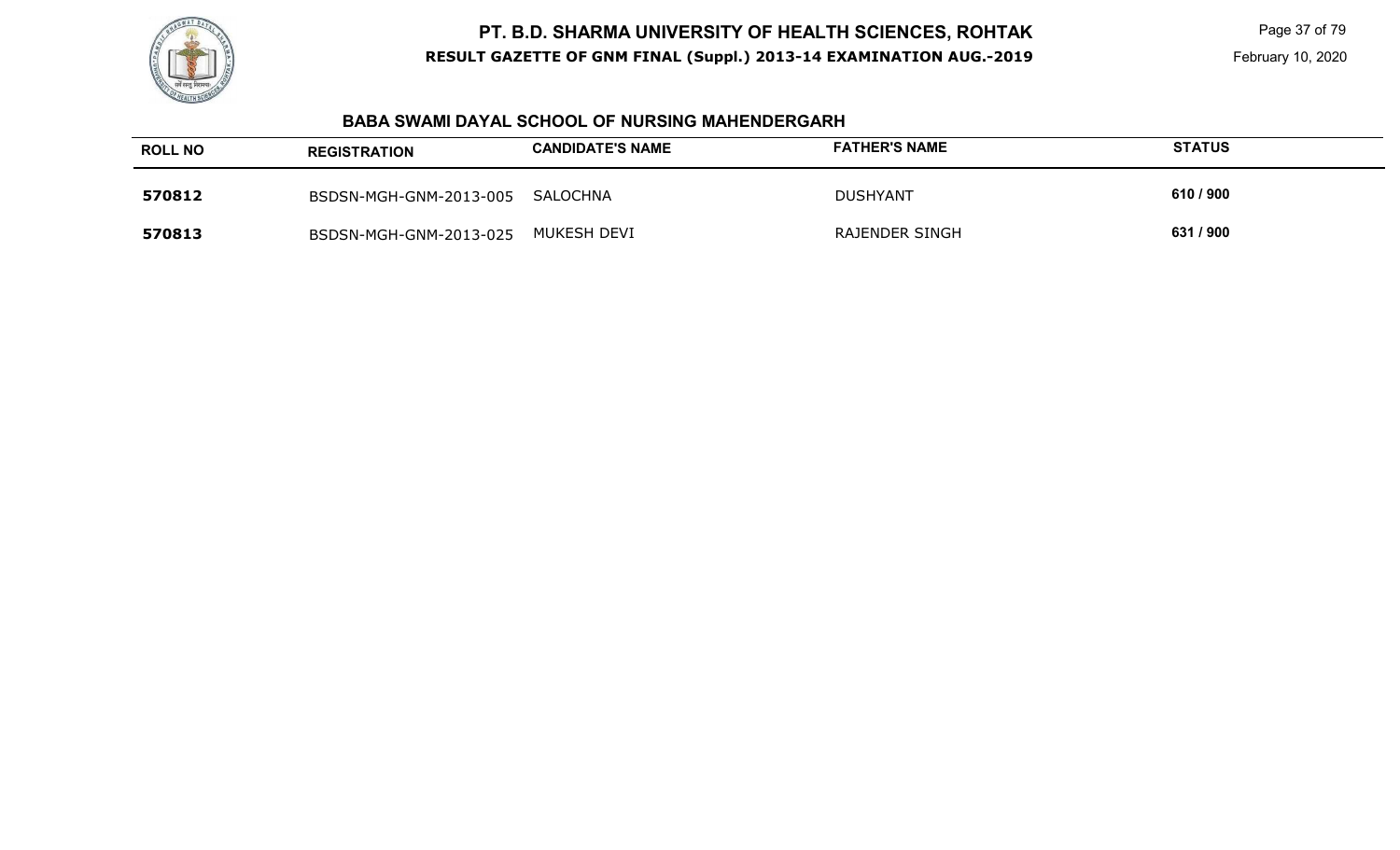

 Page 38 of 79 February 10, 2020

### **RDR JAN SEWA SCH. OF NURSING KANINA MOHINDERGARH**

| <b>ROLL NO</b> | <b>REGISTRATION</b>  | <b>CANDIDATE'S NAME</b> | <b>FATHER'S NAME</b>        | <b>STATUS</b> |
|----------------|----------------------|-------------------------|-----------------------------|---------------|
| 571001         | RDR-MGH-GNM-2013-001 | <b>SARITA</b>           | <b>SANT LAL</b>             | 655 / 900     |
| 571002         | RDR-MGH-GNM-2013-002 | <b>OMDHARA</b>          | <b>RATAN SINGH</b>          | 677 / 900     |
| 571003         | RDR-MGH-GNM-2013-005 | RAJNI                   | ARJUNSINGH                  | <b>FAIL</b>   |
| 571004         | RDR-MGH-GNM-2013-007 | <b>NISHU</b>            | <b>KIRORI MAL</b>           | <b>FAIL</b>   |
| 571005         | RDR-MGH-GNM-2013-014 | PREETI                  | <b>HIRA LAL</b>             | 665 / 900     |
| 571006         | RDR-MGH-GNM-2013-015 | <b>KALPANA YADAV</b>    | <b>NARENDER PAL</b>         | 666 / 900     |
| 571007         | RDR-MGH-GNM-2013-017 | <b>PAVITRA</b>          | <b>RAMAVTAR</b>             | 630 / 900     |
| 571008         | RDR-MGH-GNM-2013-021 | <b>REENA</b>            | <b>HARI KISHAN</b>          | <b>FAIL</b>   |
| 571009         | RDR-MGH-GNM-2013-028 | SAROJ KUMARI            | RADHA KRISHAN               | <b>FAIL</b>   |
| 571010         | RDR-MGH-GNM-2013-032 | <b>SUMAN</b>            | <b>VIRENDER SINGH YADAV</b> | 649 / 900     |
| 571011         | RDR-MGH-GNM-2013-035 | <b>BABALI KUMARI</b>    | <b>RAKESH KUMAR</b>         | 662 / 900     |
| 571012         | RDR-MGH-GNM-2013-037 | <b>KAJOL</b>            | <b>DHARMENDER</b>           | <b>FAIL</b>   |
| 571013         | RDR-MGH-GNM-2013-038 | SONAM                   | <b>SUMER SINGH</b>          | <b>FAIL</b>   |
| 571014         | RDR-MGH-GNM-2013-039 | <b>MONIKA</b>           | PRITAM LAL                  | <b>FAIL</b>   |
| 571015         | RDR-MGH-GNM-2013-041 | <b>ANITA</b>            | <b>NETRA PAL</b>            | <b>FAIL</b>   |
| 571016         | RDR-MGH-GNM-2013-049 | SONU KUMARI             | <b>GYANI RAM</b>            | 648 / 900     |
| 571017         | RDR-MGH-GNM-2013-060 | <b>NISHA YADAV</b>      | <b>RAM NIVAS</b>            | 671 / 900     |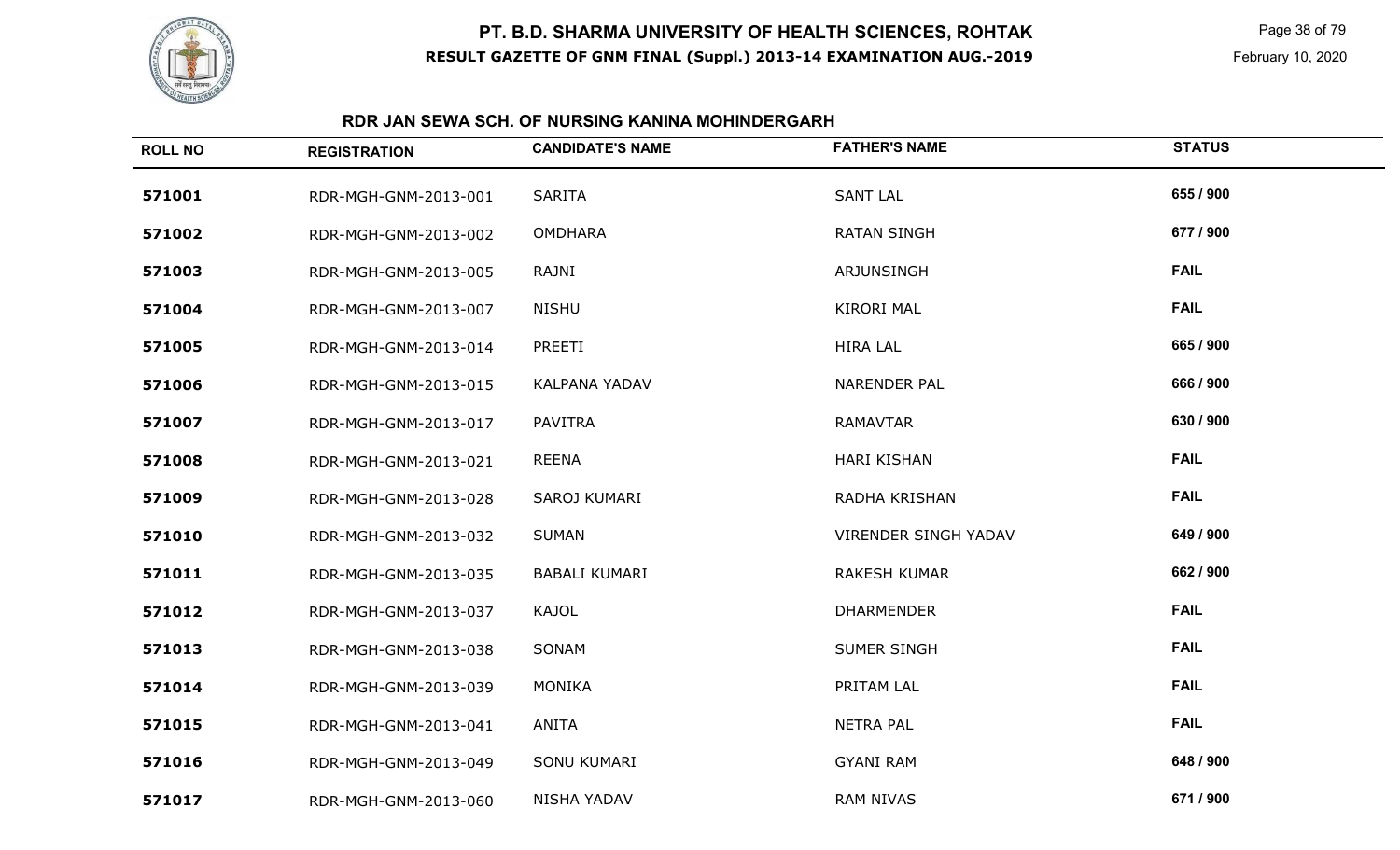

 Page 39 of 79 February 10, 2020

#### **DR. SHANTI YADAV SCH. OF NURSING MEERPUR REWARI**

| <b>ROLL NO</b> | <b>REGISTRATION</b>    | <b>CANDIDATE'S NAME</b> | <b>FATHER'S NAME</b> | <b>STATUS</b> |
|----------------|------------------------|-------------------------|----------------------|---------------|
| 571211         | DSYSN-RWR-GNM-2013-012 | PRIYANKA KUMARI         | <b>SAMAY SINGH</b>   | 682 / 900     |
| 571212         | DSYSN/RWR/GNM/2013/001 | ANNU                    | <b>INDER DEV</b>     | 656 / 900     |
| 571213         | DSYSN/RWR/GNM/2013/002 | SANJU                   | <b>SHREE RAM</b>     | 670 / 900     |
| 571214         | DSYSN/RWR/GNM/2013/019 | <b>NEHA</b>             | <b>MADAN SINGH</b>   | 658 / 900     |
| 571215         | DSYSN/RWR/GNM/2013/020 | PRIYANKA RANA           | <b>VIRENDER RANA</b> | 679 / 900     |
| 571216         | DSYSN/RWR/GNM/2013/022 | VANDNA                  | <b>KUNDAN SAINI</b>  | 662 / 900     |
| 571217         | DSYSN/RWR/GNM/2013/026 | <b>SANTOSH</b>          | POORAN SINGH         | 695 / 900     |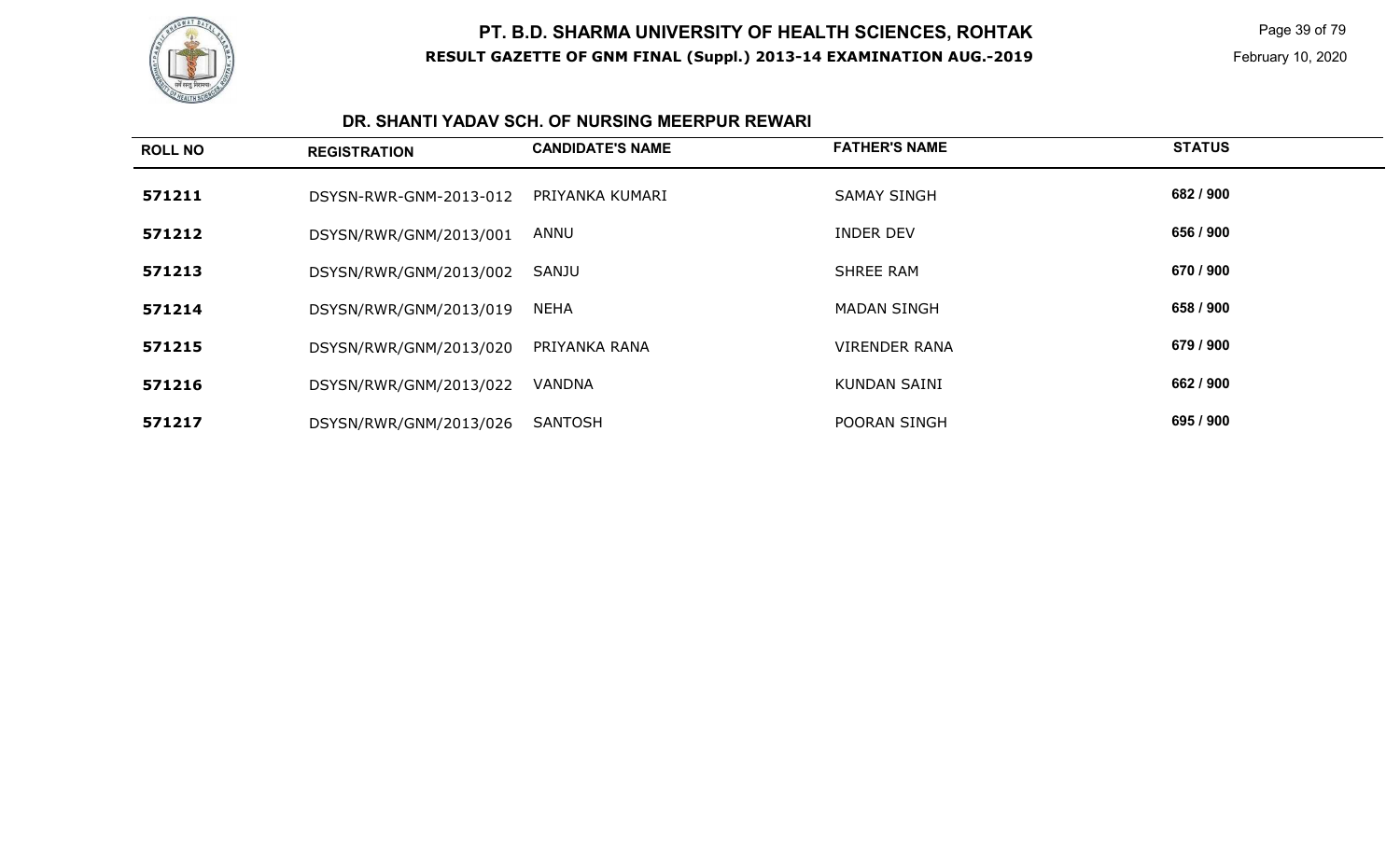

 Page 40 of 79 February 10, 2020

# **SARVODAYA NURSING INSTITUTE, FARIDABAD**

| <b>ROLL NO</b> | <b>REGISTRATION</b>  | <b>CANDIDATE'S NAME</b> | <b>FATHER'S NAME</b> | <b>STATUS</b> |
|----------------|----------------------|-------------------------|----------------------|---------------|
| 571462         | SCN-FBD-GNM-2013-023 | KAVITA GURJAR           | MALA RAM GURJAR      | 650 / 900     |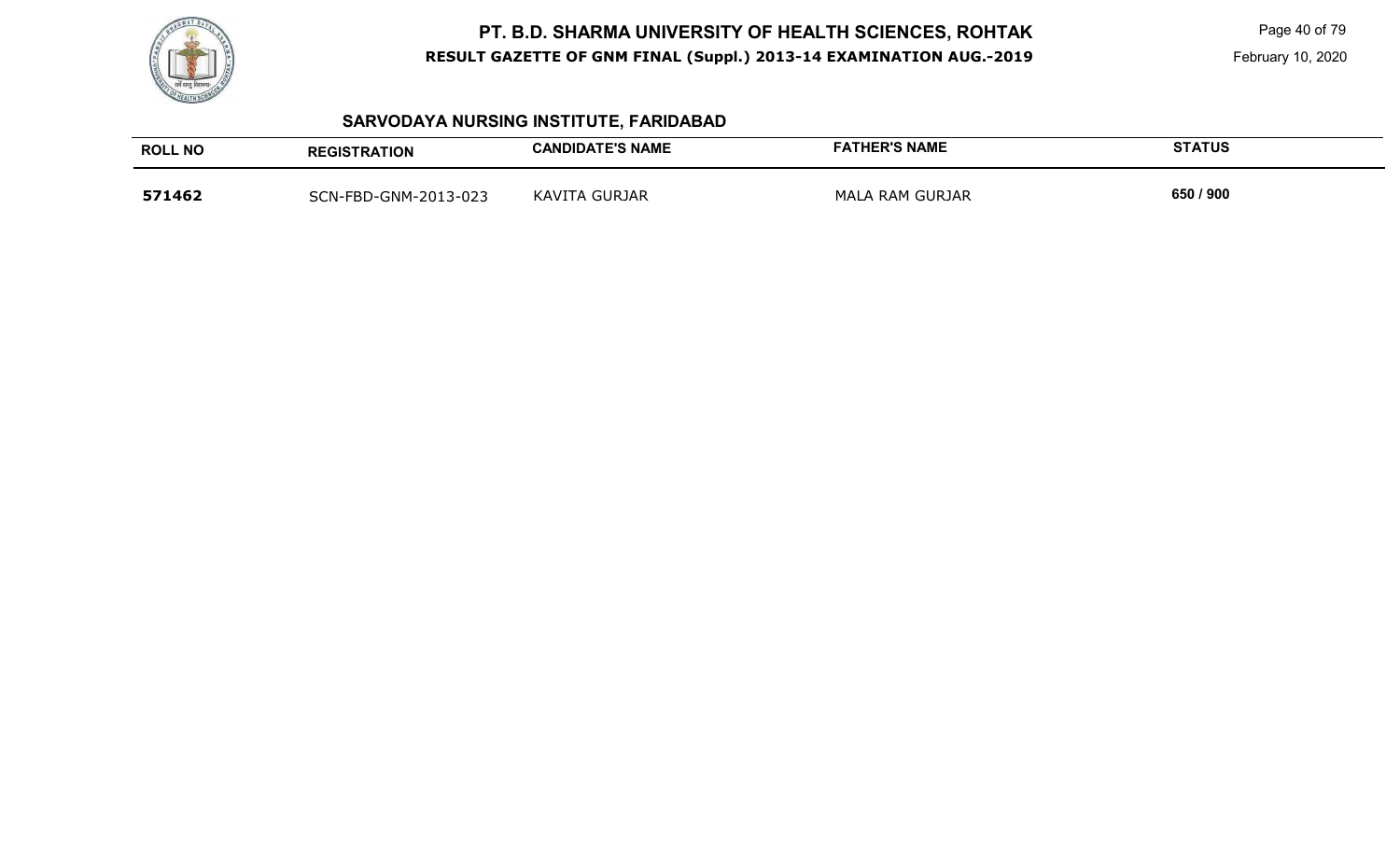

 Page 41 of 79 February 10, 2020

#### **SOS NURSING SCHOOL FARIDABAD**

| <b>ROLL NO</b> | <b>REGISTRATION</b>  | <b>CANDIDATE'S NAME</b> | <b>FATHER'S NAME</b> | <b>STATUS</b> |
|----------------|----------------------|-------------------------|----------------------|---------------|
| 571681         | SOS-FBD-GNM-2013-003 | BHAWNA                  | <b>GOVIND RAM</b>    | 616 / 900     |
| 571682         | SOS-FBD-GNM-2013-017 | <b>PANKAJ</b>           | <b>RAJVIR</b>        | 617 / 900     |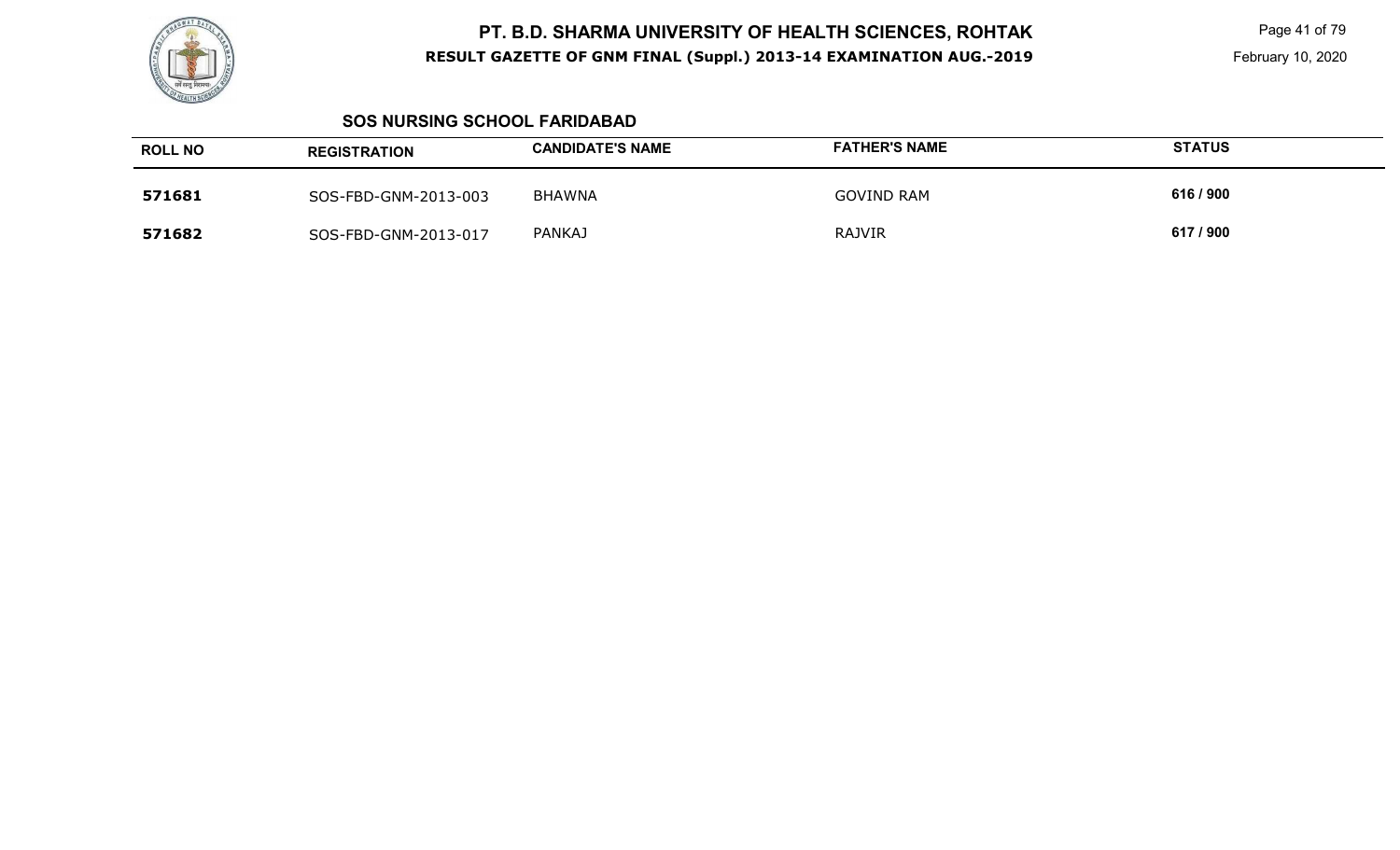

 Page 42 of 79 February 10, 2020

### **RR SCHOOL OF NURSING GURGAON**

| <b>ROLL NO</b> | <b>REGISTRATION</b>   | <b>CANDIDATE'S NAME</b> | <b>FATHER'S NAME</b>   | <b>STATUS</b> |
|----------------|-----------------------|-------------------------|------------------------|---------------|
| 571871         | RRSN-GGN-GNM-2013-005 | <b>DIVYA MALIK</b>      | SURESH KUMAR MALIK     | 586 / 900     |
| 571872         | RRSN-GGN-GNM-2013-009 | <b>ALKA YADAV</b>       | <b>SATISH KUMAR</b>    | 613/900       |
| 571873         | RRSN-GGN-GNM-2013-011 | KAVITA                  | DATARAM KAUSHIK        | 601 / 900     |
| 571874         | RRSN-GGN-GNM-2013-021 | <b>MONIKA</b>           | <b>ATAR SINGH</b>      | 581 / 900     |
| 571875         | RRSN-GGN-GNM-2013-025 | POOJA                   | <b>SURAJPAL</b>        | 636 / 900     |
| 571876         | RRSN-GGN-GNM-2013-030 | PRIYANKA                | <b>JITENDER</b>        | 610 / 900     |
| 571877         | RRSN-GGN-GNM-2013-033 | PRIYANKA YADAV          | <b>KESHAV YADAV</b>    | 595 / 900     |
| 571878         | RRSN-GGN-GNM-2013-039 | <b>RICHA VATS</b>       | ARUN KUMAR SHARMA      | 631 / 900     |
| 571879         | RRSN-GGN-GNM-2013-045 | <b>SHEETAL</b>          | <b>DHARMVEER</b>       | 626 / 900     |
| 571880         | RRSN-GGN-GNM-2013-046 | <b>SNEHA KUMARI</b>     | <b>MAHENDRA PRASAD</b> | 606 / 900     |
| 571881         | RRSN-GGN-GNM-2013-051 | LAXMI DEVI              | <b>JASVIR</b>          | <b>FAIL</b>   |
| 571882         | RRSN-GGN-GNM-2013-056 | <b>AMITA</b>            | <b>ZILE SINGH</b>      | 622 / 900     |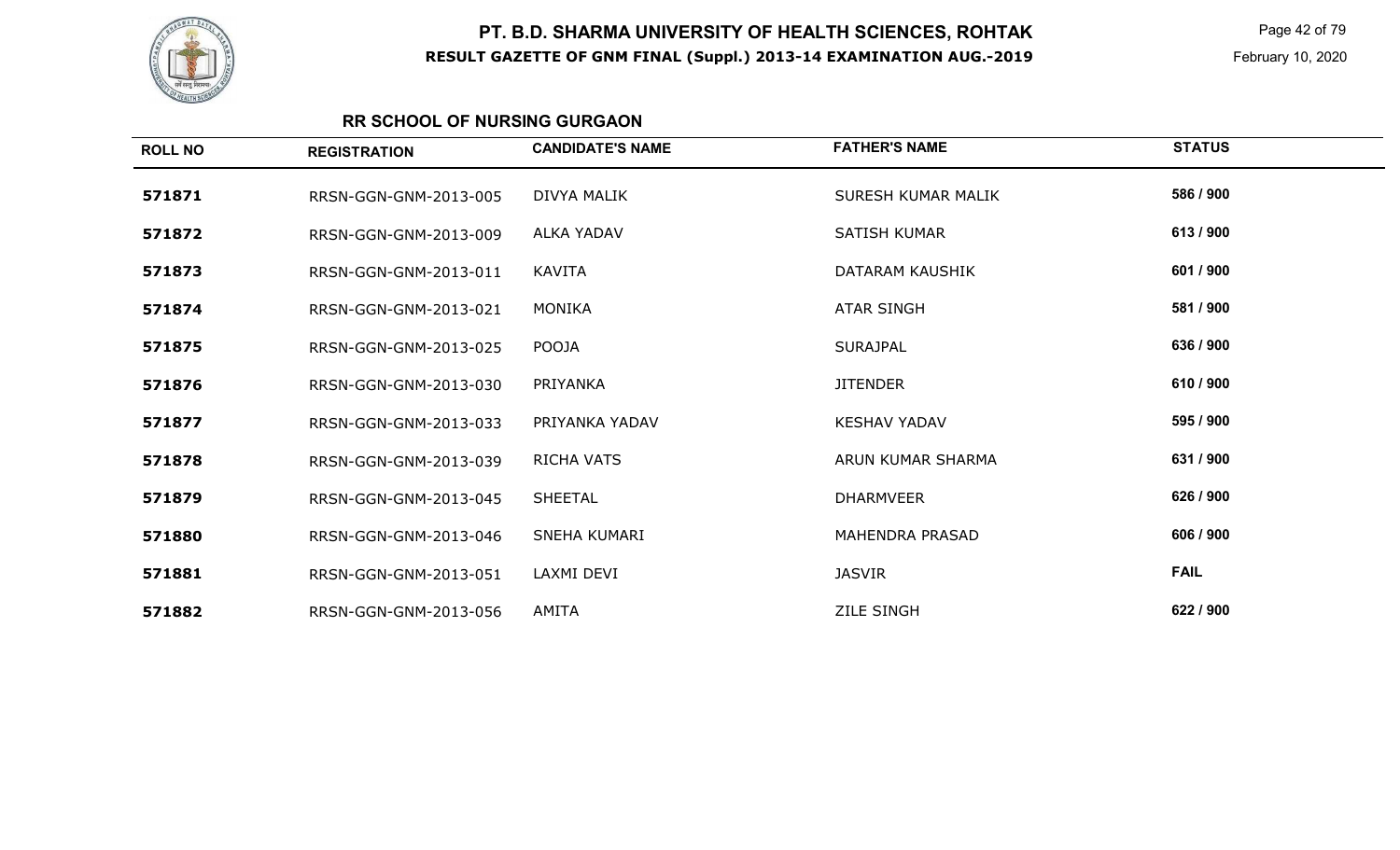

 Page 43 of 79 February 10, 2020

# **DASHMESH COLLEGE OF NURSING, GURGAON**

| <b>ROLL NO</b> | <b>REGISTRATION</b> | <b>CANDIDATE'S NAME</b> | <b>FATHER'S NAME</b>  | <b>STATUS</b> |
|----------------|---------------------|-------------------------|-----------------------|---------------|
| 572091         | 13-SGN-415          | <b>JOIES</b>            | <b>VIJAY</b>          | 554 / 900     |
| 572092         | 13-SGN-428          | <b>MONIKA YADAV</b>     | <b>SATBIR SINGH</b>   | 577 / 900     |
| 572093         | 13-SGN-429          | NEENA DEVI              | <b>KARAN SINGH</b>    | 586 / 900     |
| 572094         | 13-SGN-468          | SONI                    | SANJEEV SINGH         | 541 / 900     |
| 572095         | 13-SGN-471          | <b>SUNNY</b>            | <b>NAVAL SINGH</b>    | 598 / 900     |
| 572096         | 13-SGN-474          | <b>SUSHILA</b>          | <b>JAIVIR</b>         | 537 / 900     |
| 572097         | 140403040           | PRIYA SAINI             | <b>BABU LAL SAINI</b> | 556 / 900     |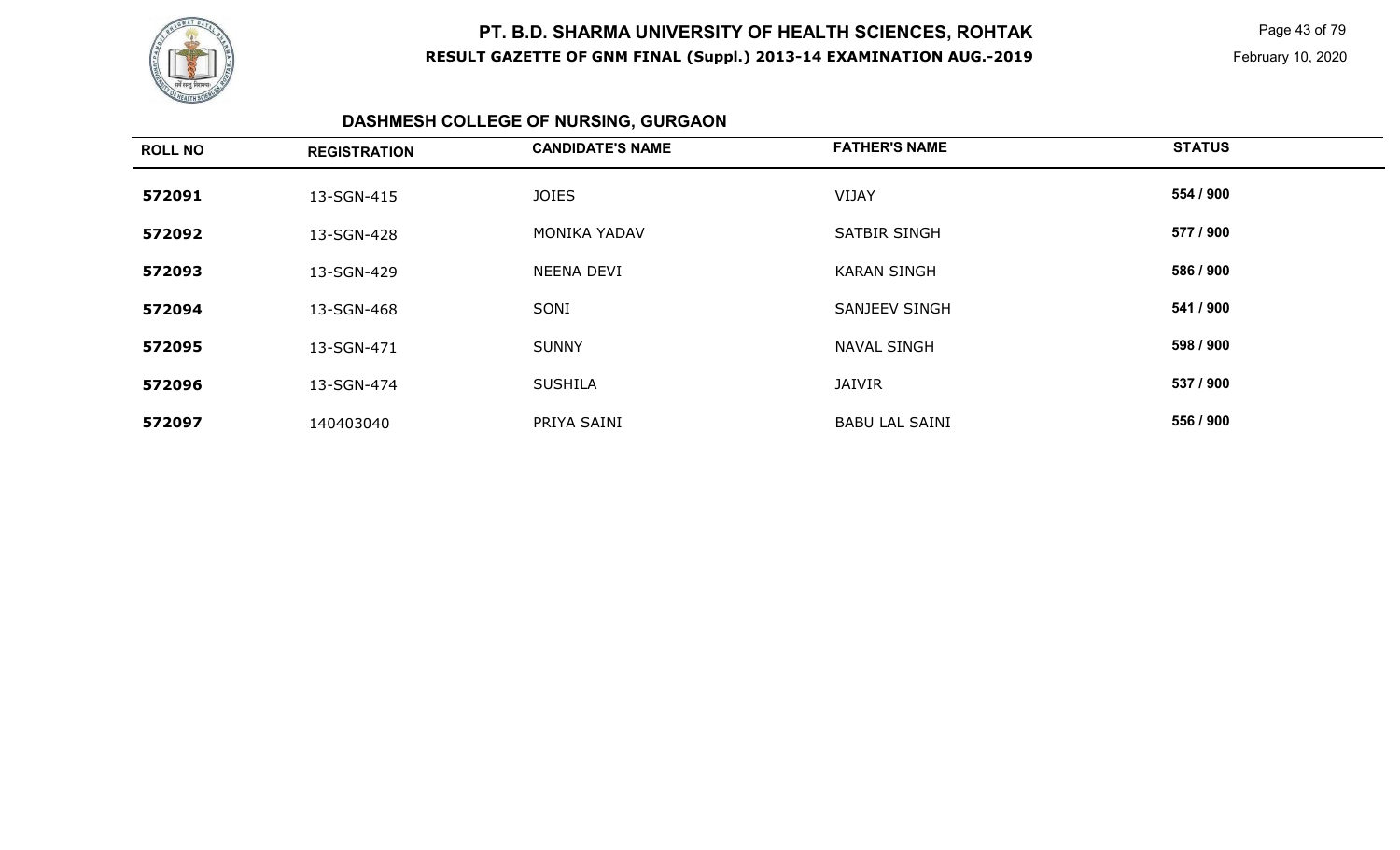

 Page 44 of 79 February 10, 2020

### **LORD SHIVA SCHOOL OF NURSING SIRSA**

| <b>ROLL NO</b> | <b>REGISTRATION</b>   | <b>CANDIDATE'S NAME</b> | <b>FATHER'S NAME</b> | <b>STATUS</b> |
|----------------|-----------------------|-------------------------|----------------------|---------------|
| 572211         | LSSN-SRS-GNM-2013-006 | SONIA                   | <b>CHETAN DAS</b>    | 613/900       |
| 572212         | LSSN-SRS-GNM-2013-008 | AARTI RANI              | <b>FAKIR CHAND</b>   | 618 / 900     |
| 572213         | LSSN-SRS-GNM-2013-011 | SANJU                   | <b>BALJEET</b>       | 639 / 900     |
| 572214         | LSSN-SRS-GNM-2013-027 | RANJEET KAUR            | <b>JAGIR SINGH</b>   | 614 / 900     |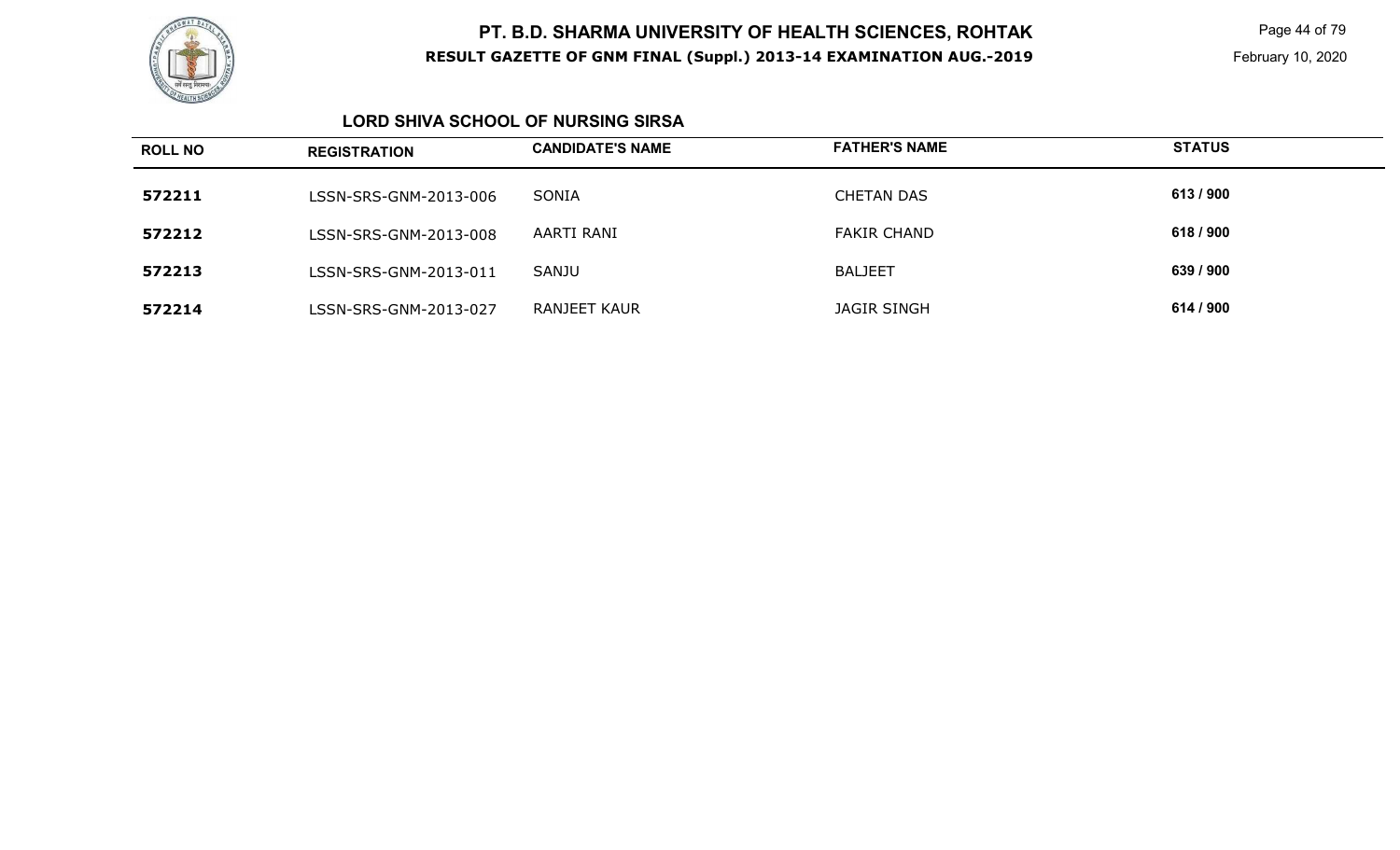

#### **SHAHEED BABA DEEPSINGH COLLEGE OF NURSING RATIA FATEHABAD**

| <b>ROLL NO</b> | <b>REGISTRATION</b>   | <b>CANDIDATE'S NAME</b> | <b>FATHER'S NAME</b> | <b>STATUS</b> |
|----------------|-----------------------|-------------------------|----------------------|---------------|
| 572411         | SBDS-FTB-GNM-2013-026 | SURESH KUMAR            | KISHORI LAL          | 617 / 900     |
| 572412         | SBDS-FTB-GNM-2013-035 | BABLI RANI              | SADHU RAM            | 704 / 900     |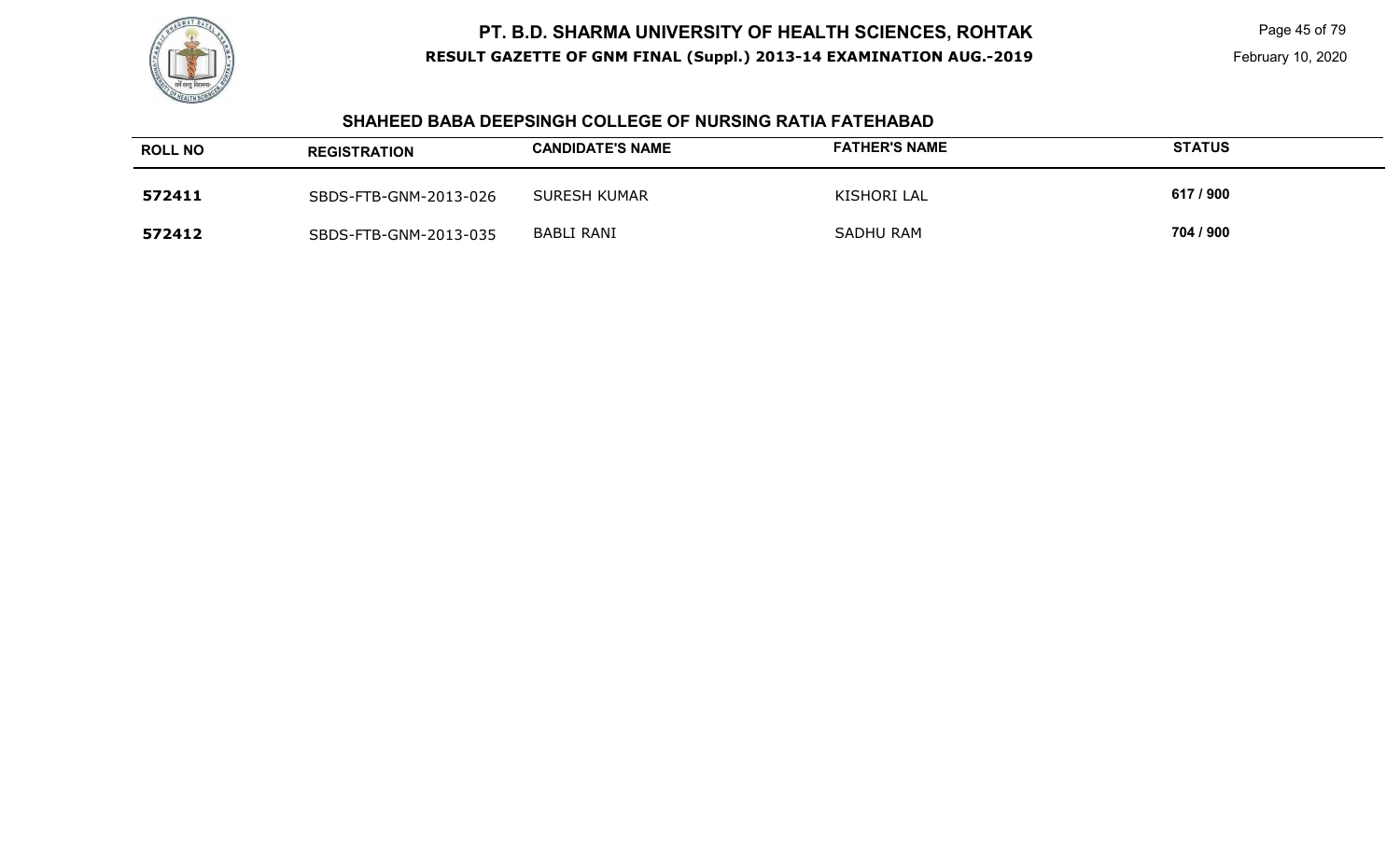

 Page 46 of 79 February 10, 2020

# **HARYANA COLLEGE OF NURSING ELLENABAD, SIRSA**

| <b>ROLL NO</b> | <b>REGISTRATION</b>   | <b>CANDIDATE'S NAME</b> | <b>FATHER'S NAME</b> | <b>STATUS</b> |
|----------------|-----------------------|-------------------------|----------------------|---------------|
| 572591         | HSN-SRS-GNM--2013-038 | SANYARI BAI             | LAL CHAND            | <b>FAIL</b>   |
| 572592         | HSN-SRS-GNM-2013-008  | SANTOSH KUMARI          | RAMGOPAL             | <b>FAIL</b>   |
| 572593         | HSN-SRS-GNM-2013-013  | <b>KITABO</b>           | PURKHA RAM           | 604 / 900     |
| 572594         | HSN-SRS-GNM-2013-023  | ANNU                    | <b>DHARMBIR</b>      | 597 / 900     |
| 572595         | HSN-SRS-GNM-2013-025  | <b>JASPAL KAUR</b>      | <b>GURJANT SINGH</b> | 644 / 900     |
| 572596         | HSN-SRS-GNM-2013-035  | <b>REENA</b>            | NIKA RAM             | <b>FAIL</b>   |
| 572597         | HSN-SRS-GNM-2013-046  | SONIA                   | <b>SUBASH GAUR</b>   | <b>FAIL</b>   |
| 572598         | HSN-SRS-GNM-2013-052  | RITU DEVI               | <b>RAM PAL</b>       | 613 / 900     |
| 572599         | HSN-SRS-GNM-2013-054  | MONIKA                  | <b>WAZIR SINGH</b>   | 639 / 900     |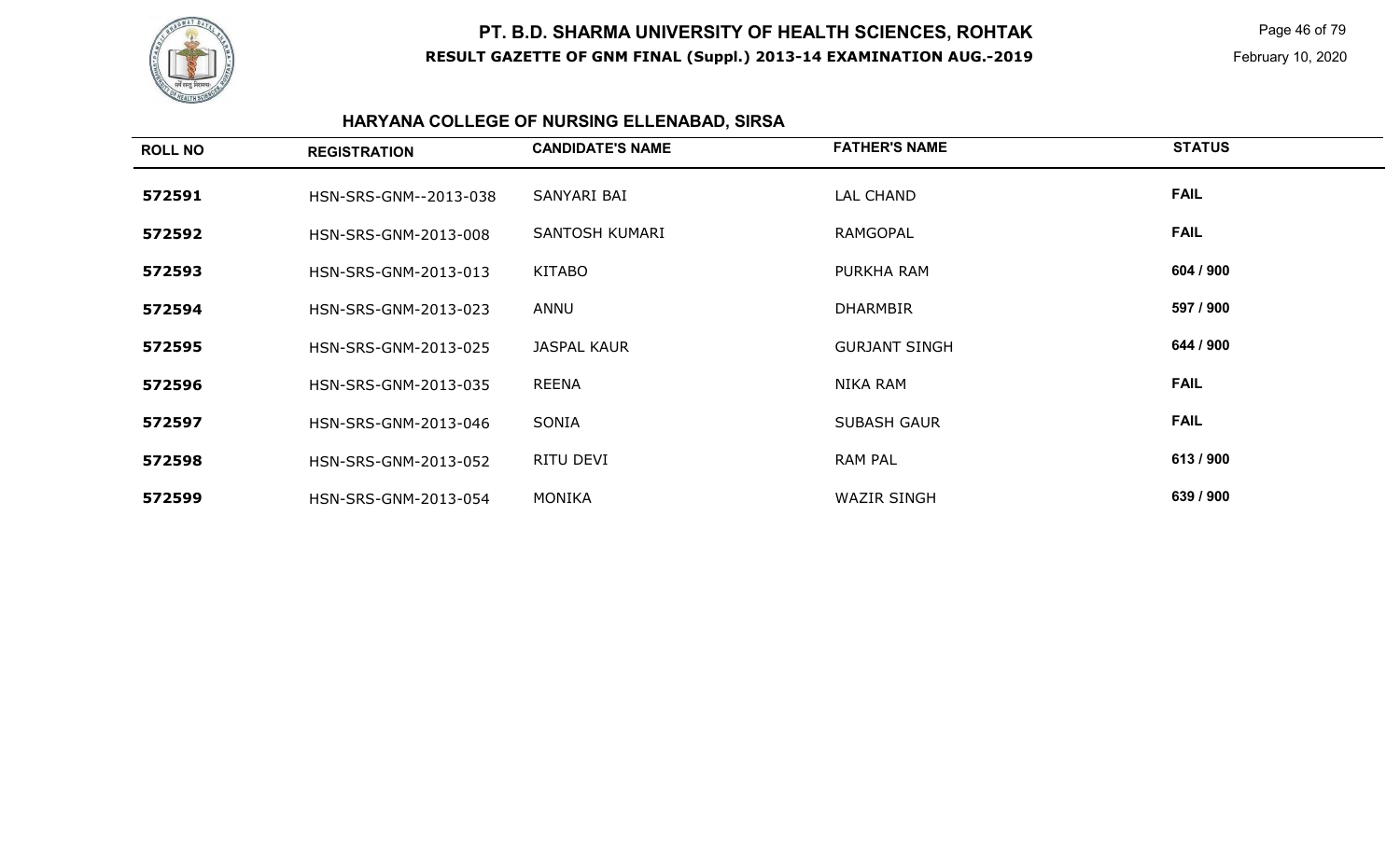

 Page 47 of 79 February 10, 2020

# **MATA SHANTI DEVI INSTITUTE OF NURSING, KALANWALI, SIRSA**

| <b>ROLL NO</b> | <b>REGISTRATION</b>  | <b>CANDIDATE'S NAME</b> | <b>FATHER'S NAME</b>  | <b>STATUS</b> |
|----------------|----------------------|-------------------------|-----------------------|---------------|
| 572771         | MSD-SRS-GNM-2013-013 | KULDEEP KAUR            | <b>HARNEK SINGH</b>   | 615 / 900     |
| 572772         | MSD-SRS-GNM-2013-015 | SATVEER KAUR            | <b>HARPAL SINGH</b>   | 629 / 900     |
| 572773         | MSD-SRS-GNM-2013-022 | <b>SHALLU RANI</b>      | <b>BALDEV KUMAR</b>   | <b>FAIL</b>   |
| 572774         | MSD-SRS-GNM-2013-025 | AMANDEEP KAUR           | <b>GURJEET SINGH</b>  | 654 / 900     |
| 572775         | MSD-SRS-GNM-2013-032 | MANJU                   | <b>SURINDER KUMAR</b> | 620 / 900     |
| 572777         | MSD-SRS-GNM-2013-058 | REENA DEVI              | PALA RAM              | 628 / 900     |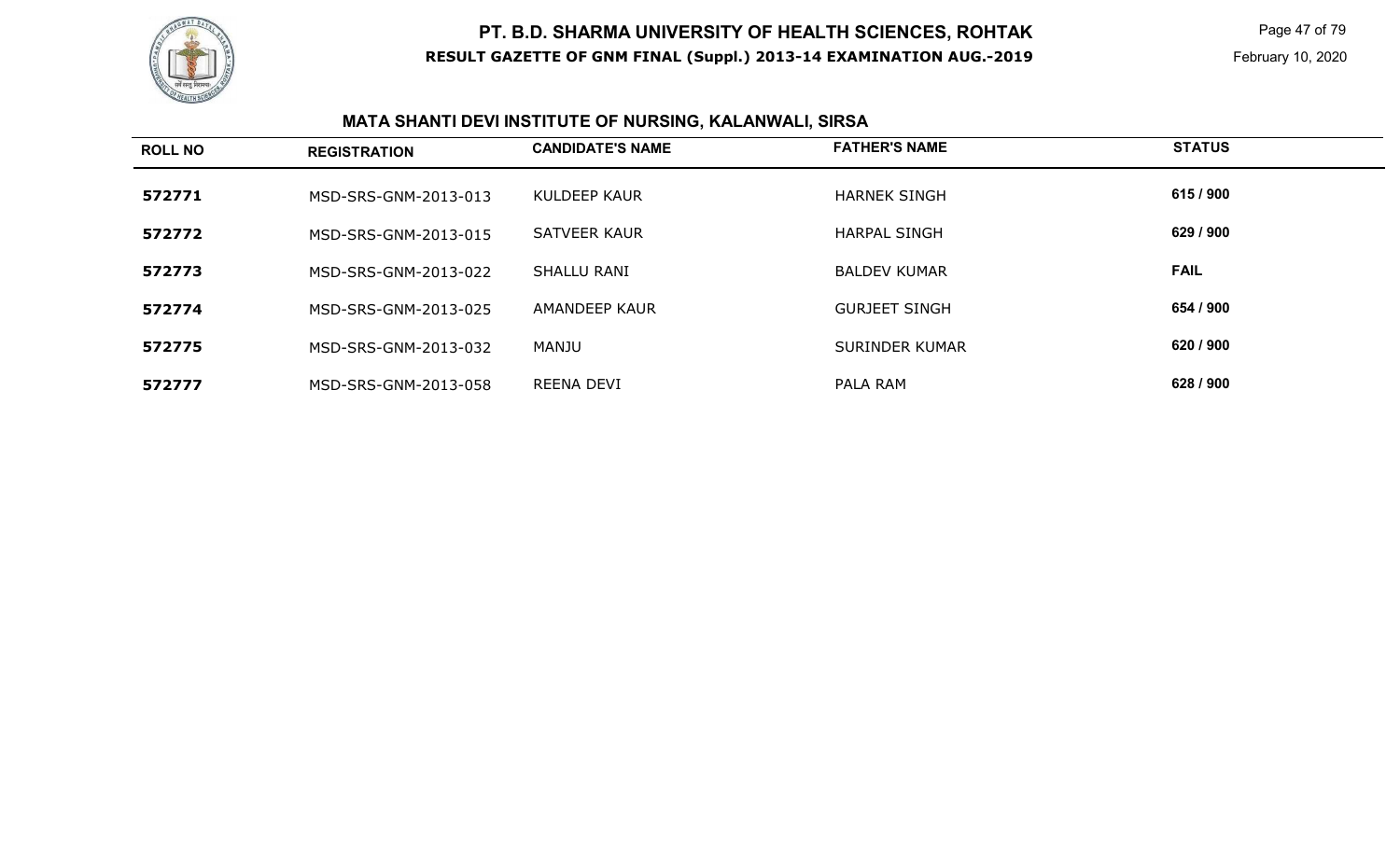

 Page 48 of 79 February 10, 2020

### **ARYABHATT COLLEGE OF NURSING FATEHABAD**

| <b>ROLL NO</b> | <b>REGISTRATION</b>                  | <b>CANDIDATE'S NAME</b> | <b>FATHER'S NAME</b> | <b>STATUS</b> |
|----------------|--------------------------------------|-------------------------|----------------------|---------------|
| 572961         | ANITA-CAN-FTB-GNM-2013-02 ANITA DEVI |                         | <b>MOHAR SINGH</b>   | 592 / 900     |
| 572962         | CAN-FTB-GNM-2013-002                 | <b>RENU</b>             | <b>KARAN SINGH</b>   | 599 / 900     |
| 572963         | CAN-FTB-GNM-2013-012                 | NEERU DEVI              | <b>SATBIR SINGH</b>  | 598 / 900     |
| 572964         | CAN-FTB-GNM-2013-019                 | SUSHILA DEVI            | <b>BALJIT SINGH</b>  | 603 / 900     |
| 572965         | CAN-FTB-GNM-2013-020                 | RACHNA DEVI             | <b>MANGE RAM</b>     | 586 / 900     |
| 572966         | CAN-FTB-GNM-2013-024                 | <b>NISHA</b>            | <b>SADHU RAM</b>     | 626 / 900     |
| 572967         | CAN-FTB-GNM-2013-11                  | SEEMA DEVI              | <b>OMPAL</b>         | 604 / 900     |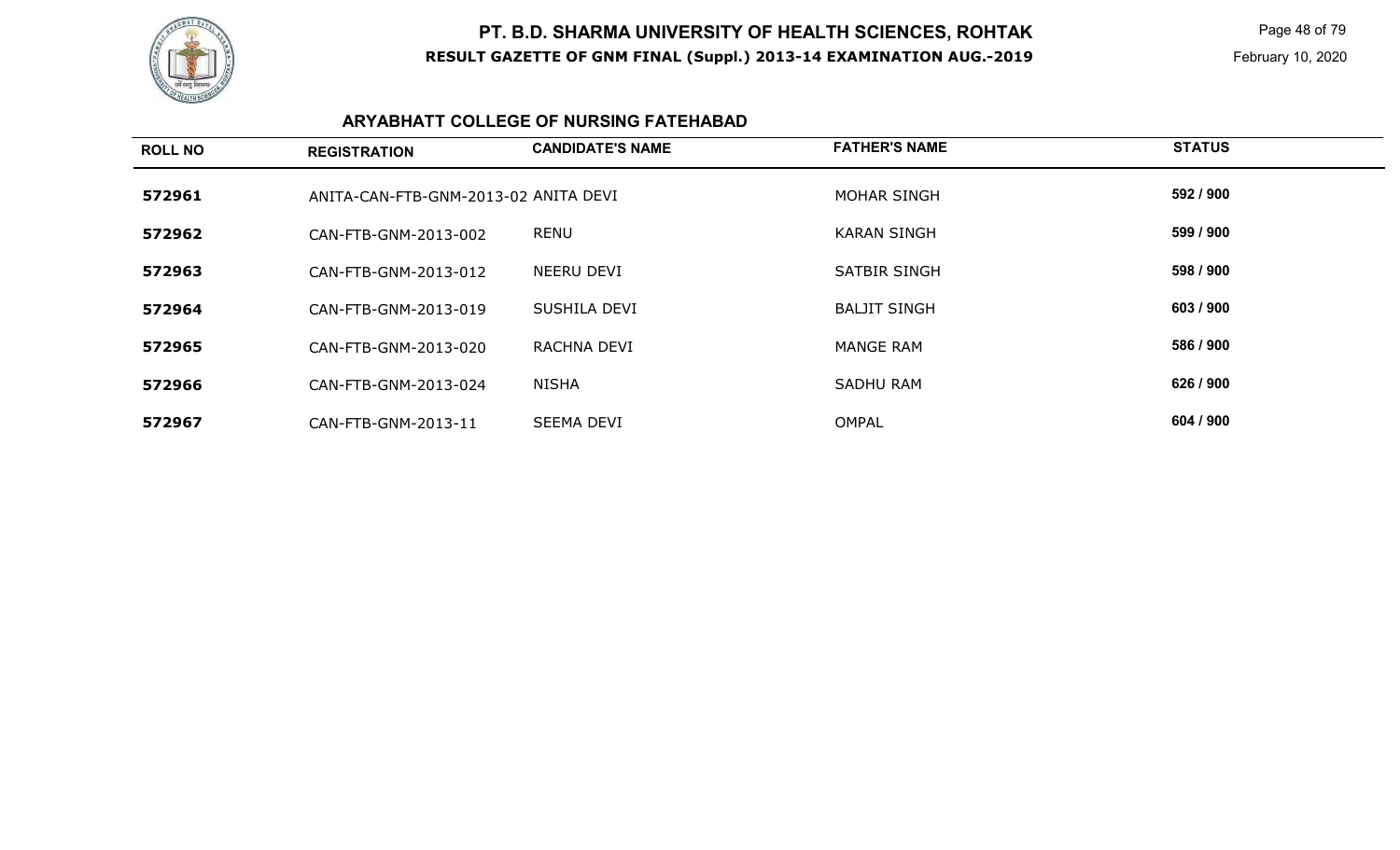

 Page 49 of 79 February 10, 2020

#### **RAJENDRA SCHOOL OF NURSING SIRSA**

| 605 / 900<br>KAVITA<br>MEWA SINGH<br>573151<br>RSN-SRS-GNM-2013-013<br>624 / 900<br>KIRAN<br>SAHAB RAM<br>573152<br>RSN-SRS-GNM-2013-015<br>595 / 900<br><b>OM PRAKASH</b><br>MANJU<br>573153<br>RSN-SRS-GNM-2013-023<br>602 / 900<br>573154<br>PARM JEET KAUR<br><b>GURDEEP SINGH</b><br>RSN-SRS-GNM-2013-027<br>615 / 900<br>POONAM RANI<br>PARBHU RAM<br>573155<br>RSN-SRS-GNM-2013-031<br>613/900<br>573156<br>POONAM RANI<br>PURAN SINGH<br>RSN-SRS-GNM-2013-033<br>588 / 900<br><b>SUMANPREET KAUR</b><br><b>BALRAJ SINGH</b><br>573157<br>RSN-SRS-GNM-2013-055<br>593 / 900<br>LILU RAM<br>SUNITA RANI<br>573158<br>RSN-SRS-GNM-2013-056 | <b>ROLL NO</b> | <b>REGISTRATION</b> | <b>CANDIDATE'S NAME</b> | <b>FATHER'S NAME</b> | <b>STATUS</b> |
|-------------------------------------------------------------------------------------------------------------------------------------------------------------------------------------------------------------------------------------------------------------------------------------------------------------------------------------------------------------------------------------------------------------------------------------------------------------------------------------------------------------------------------------------------------------------------------------------------------------------------------------------------|----------------|---------------------|-------------------------|----------------------|---------------|
|                                                                                                                                                                                                                                                                                                                                                                                                                                                                                                                                                                                                                                                 |                |                     |                         |                      |               |
|                                                                                                                                                                                                                                                                                                                                                                                                                                                                                                                                                                                                                                                 |                |                     |                         |                      |               |
|                                                                                                                                                                                                                                                                                                                                                                                                                                                                                                                                                                                                                                                 |                |                     |                         |                      |               |
|                                                                                                                                                                                                                                                                                                                                                                                                                                                                                                                                                                                                                                                 |                |                     |                         |                      |               |
|                                                                                                                                                                                                                                                                                                                                                                                                                                                                                                                                                                                                                                                 |                |                     |                         |                      |               |
|                                                                                                                                                                                                                                                                                                                                                                                                                                                                                                                                                                                                                                                 |                |                     |                         |                      |               |
|                                                                                                                                                                                                                                                                                                                                                                                                                                                                                                                                                                                                                                                 |                |                     |                         |                      |               |
|                                                                                                                                                                                                                                                                                                                                                                                                                                                                                                                                                                                                                                                 |                |                     |                         |                      |               |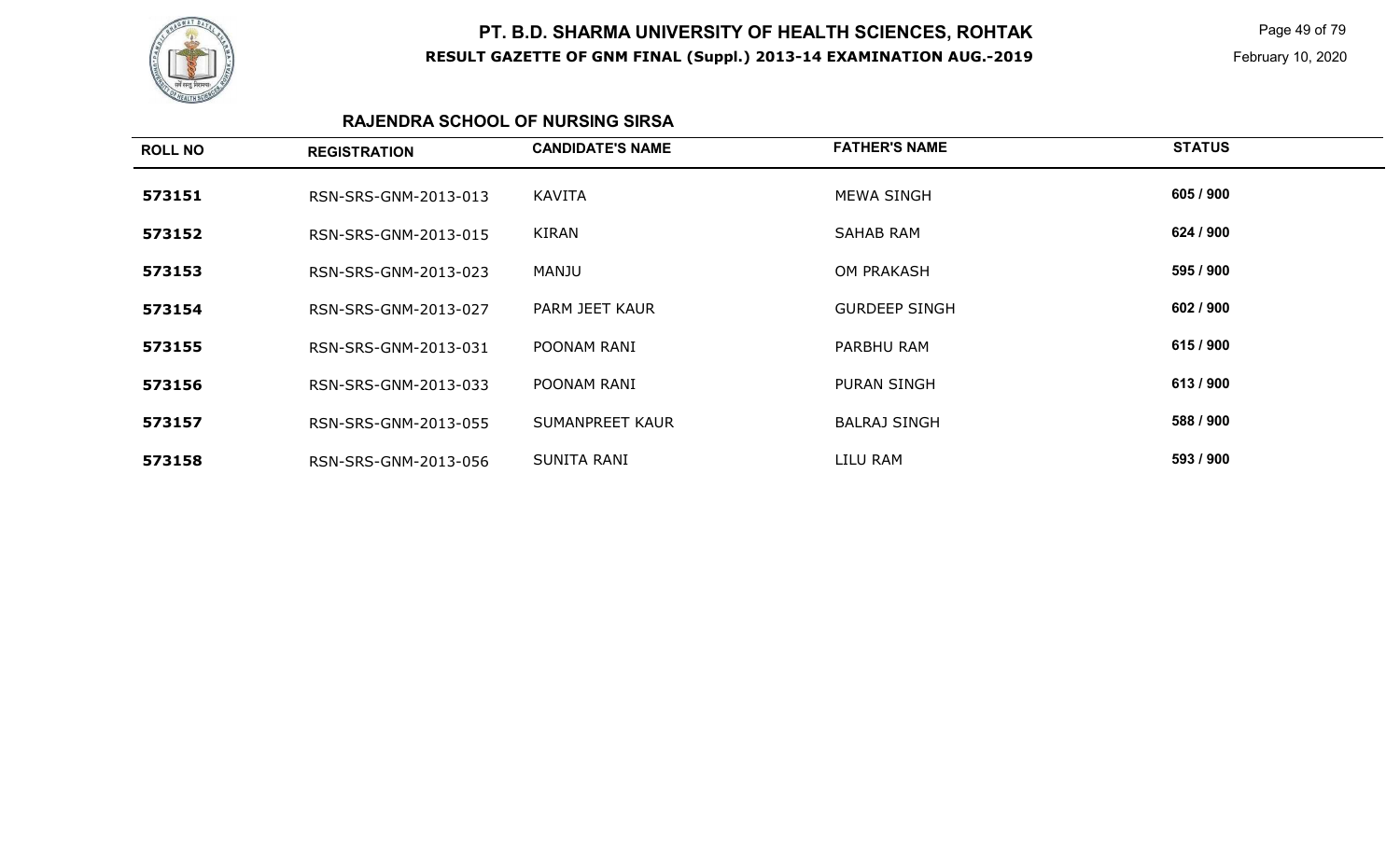

Page 50 of 79

February 10, 2020

#### **NATIONAL SCHOOL OF NURSING DARIYAPUR FATEHABAD**

| <b>ROLL NO</b> | <b>REGISTRATION</b>  | <b>CANDIDATE'S NAME</b> | <b>FATHER'S NAME</b> | <b>STATUS</b> |
|----------------|----------------------|-------------------------|----------------------|---------------|
| 573341         | NSN-FTB-GNM-2013-037 | SAWINDERJIT KAUR        | ANGREZ SINGH         | 646 / 900     |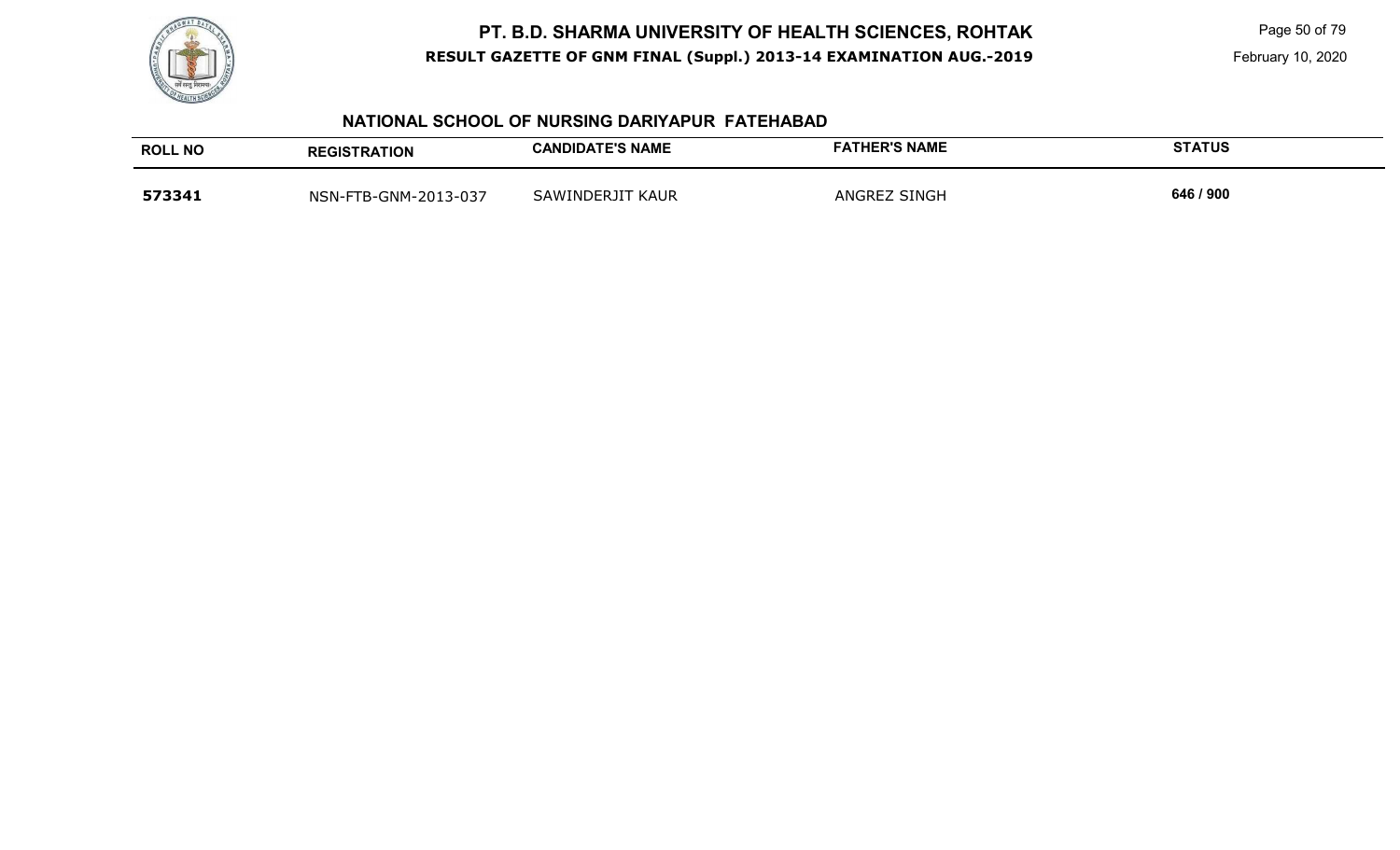

 Page 51 of 79 February 10, 2020

### **HERITAGE SCHOOL OF NURSING TOHANA**

| <b>ROLL NO</b> | <b>REGISTRATION</b>   | <b>CANDIDATE'S NAME</b> | <b>FATHER'S NAME</b> | <b>STATUS</b> |
|----------------|-----------------------|-------------------------|----------------------|---------------|
| 573521         | HSN-FTB-GNM-2013-011  | <b>ROMA</b>             | <b>SURESH KUMAR</b>  | 611 / 900     |
| 573522         | HSN-FTB-GNM-2013-020  | <b>SEEMA DEVI</b>       | <b>VED PARKASH</b>   | 616 / 900     |
| 573523         | HSN-FTB-GNM-2013-0237 | <b>SEEMA</b>            | <b>BUDHRAM</b>       | <b>FAIL</b>   |
| 573524         | HSN-FTB-GNM-2013-031  | POONAM DEVI POO         | <b>KARTAR SINGH</b>  | 596 / 900     |
| 573525         | HSN-FTB-GNM-2013-032  | SHARMILA RANI           | <b>AJIT SINGH</b>    | 640 / 900     |
| 573526         | HSN-FTB-GNM-2013-041  | <b>USHA</b>             | <b>GOSAI RAM</b>     | 608 / 900     |
| 573527         | HSN-FTB-GNM-2013-060  | JAGSEER SINGH           | <b>AMAR SINGH</b>    | 631 / 900     |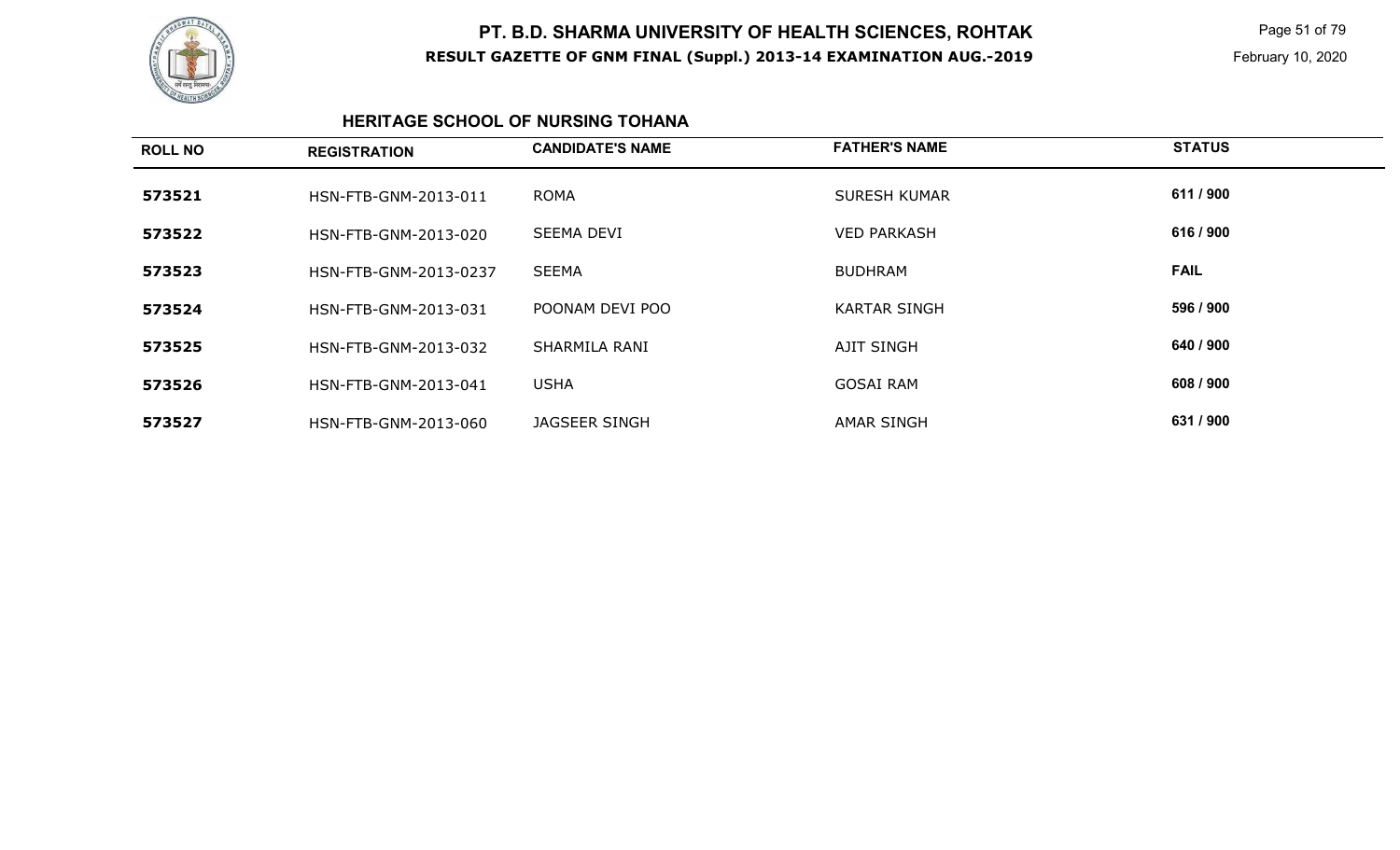

 Page 52 of 79 February 10, 2020

### **BANBHORI SCHOOL OF NURSING HISAR**

| <b>ROLL NO</b> | <b>REGISTRATION</b>  | <b>CANDIDATE'S NAME</b> | <b>FATHER'S NAME</b>  | <b>STATUS</b> |
|----------------|----------------------|-------------------------|-----------------------|---------------|
| 573711         | BSN/HSR/GNM/2013/014 | SUSHMA RANI             | RAM PAL               | 614 / 900     |
| 573712         | BSN-HSR-GNM-2013-017 | <b>SUMIT MATHUR</b>     | SURENDER SINGH MATHUR | 610 / 900     |
| 573713         | BSN-HSR-GNM-2013-019 | NITU KUMARI             | BIDYANDAN SINGH       | <b>FAIL</b>   |
| 573714         | BSN-HSR-GNM-2013-020 | KM KHASTI DANU          | PRATAP SINGH DANU     | 610 / 900     |
| 573715         | BSN-HSR-GNM-2013-025 | KM MADHU SHARMA         | PAWAN KUMAR SHARMA    | <b>FAIL</b>   |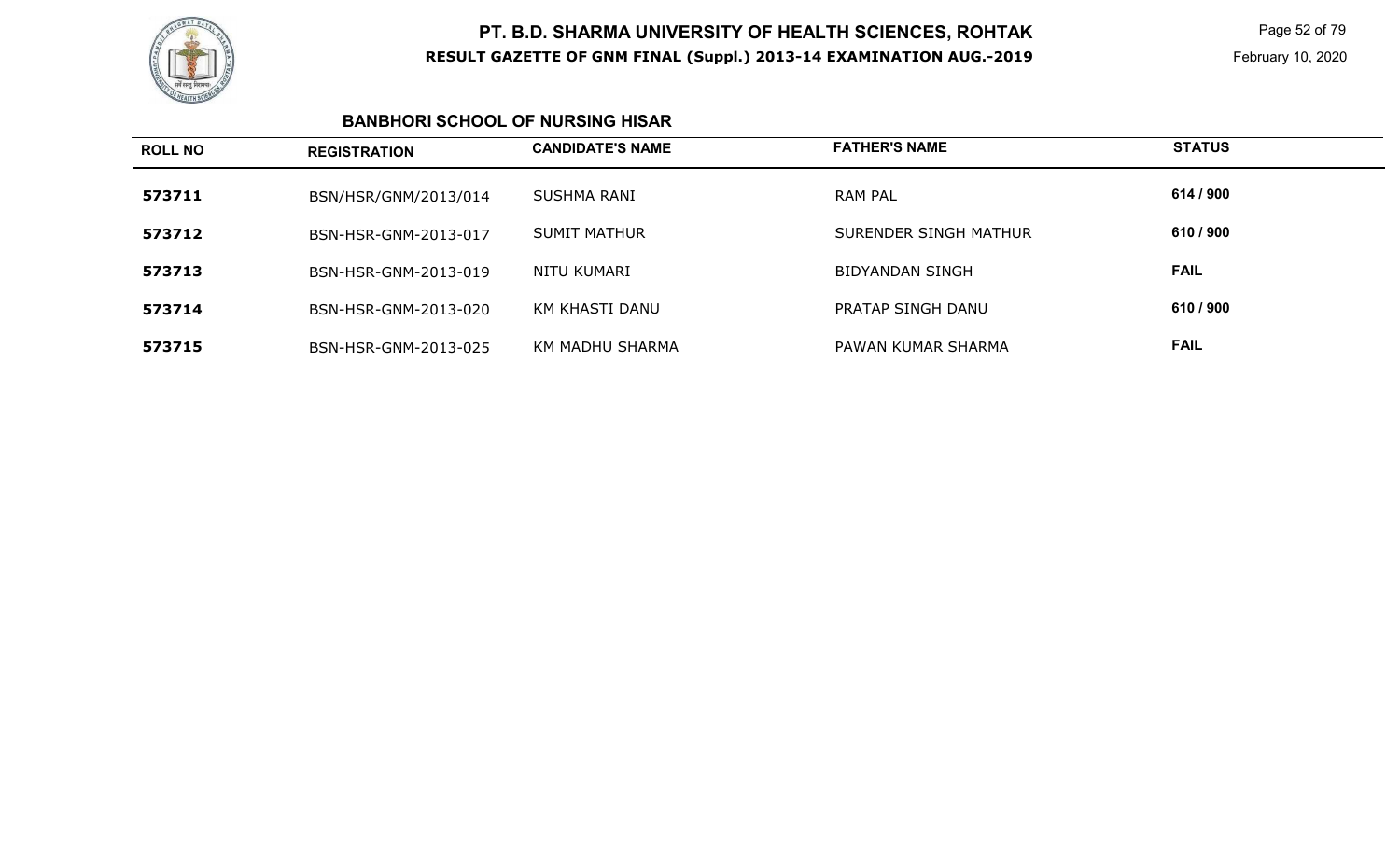

 Page 53 of 79 February 10, 2020

### **MAHARISHI DAYANAND INST. OF NURSING CHAUDHARYWAS HISAR**

| <b>ROLL NO</b> | <b>REGISTRATION</b>    | <b>CANDIDATE'S NAME</b> | <b>FATHER'S NAME</b> | <b>STATUS</b> |
|----------------|------------------------|-------------------------|----------------------|---------------|
| 573891         | MDSN-HSR-GNM-2013-0003 | <b>DURGA RANI</b>       | <b>RAMPAL</b>        | 577 / 900     |
| 573892         | MDSN-HSR-GNM-2013-0019 | PROMILA                 | <b>BHARAT SINGH</b>  | 578 / 900     |
| 573893         | MDSN-HSR-GNM-2013-002  | <b>AARTI DEVI</b>       | <b>MEHAR SINGH</b>   | 583 / 900     |
| 573894         | MDSN-HSR-GNM-2013-0027 | <b>KIRAN BALA</b>       | <b>DHARMPAL</b>      | 591 / 900     |
| 573895         | MDSN-HSR-GNM-2013-0029 | SARASWATI               | <b>RATTAN SINGH</b>  | <b>FAIL</b>   |
| 573896         | MDSN-HSR-GNM-2013-003  | <b>SAROJ</b>            | <b>HANUMAN</b>       | <b>FAIL</b>   |
| 573897         | MDSN-HSR-GNM-2013-0030 | <b>RINU</b>             | <b>VED PARKASH</b>   | <b>FAIL</b>   |
| 573898         | MDSN-HSR-GNM-2013-006  | <b>CHETNA RANI</b>      | <b>BHIM SINGH</b>    | 600 / 900     |
| 573899         | MDSN-HSR-GNM-2013-008  | <b>MANJU BALA</b>       | <b>DHANPAT</b>       | <b>FAIL</b>   |
| 573900         | MDSN-HSR-GNM-2013-020  | PRIYANKA                | <b>RAJKUMAR</b>      | 603 / 900     |
| 573901         | MDSN-HSR-GNM-2013-025  | <b>REENA</b>            | <b>AJMER</b>         | <b>FAIL</b>   |
| 573902         | MDSN-HSR-GNM-2013-032  | <b>SAVITA</b>           | SATBIR SINGH         | <b>FAIL</b>   |
| 573903         | MDSN-HSR-GNM-2013-034  | SUDESH KUMARI           | <b>RAMBHAGAT</b>     | 602 / 900     |
| 573904         | MDSN-HSR-GNM-2013-037  | <b>SUMAN RANI</b>       | <b>RAM SWAROOP</b>   | <b>FAIL</b>   |
| 573905         | MDSN-HSR-GNM-2013-043  | <b>SUNITA</b>           | <b>AZAD SINGH</b>    | <b>FAIL</b>   |
| 573906         | MDSN-HSR-GNM-2013-047  | <b>AJAY KUMAR</b>       | <b>RAJESH KUMAR</b>  | <b>FAIL</b>   |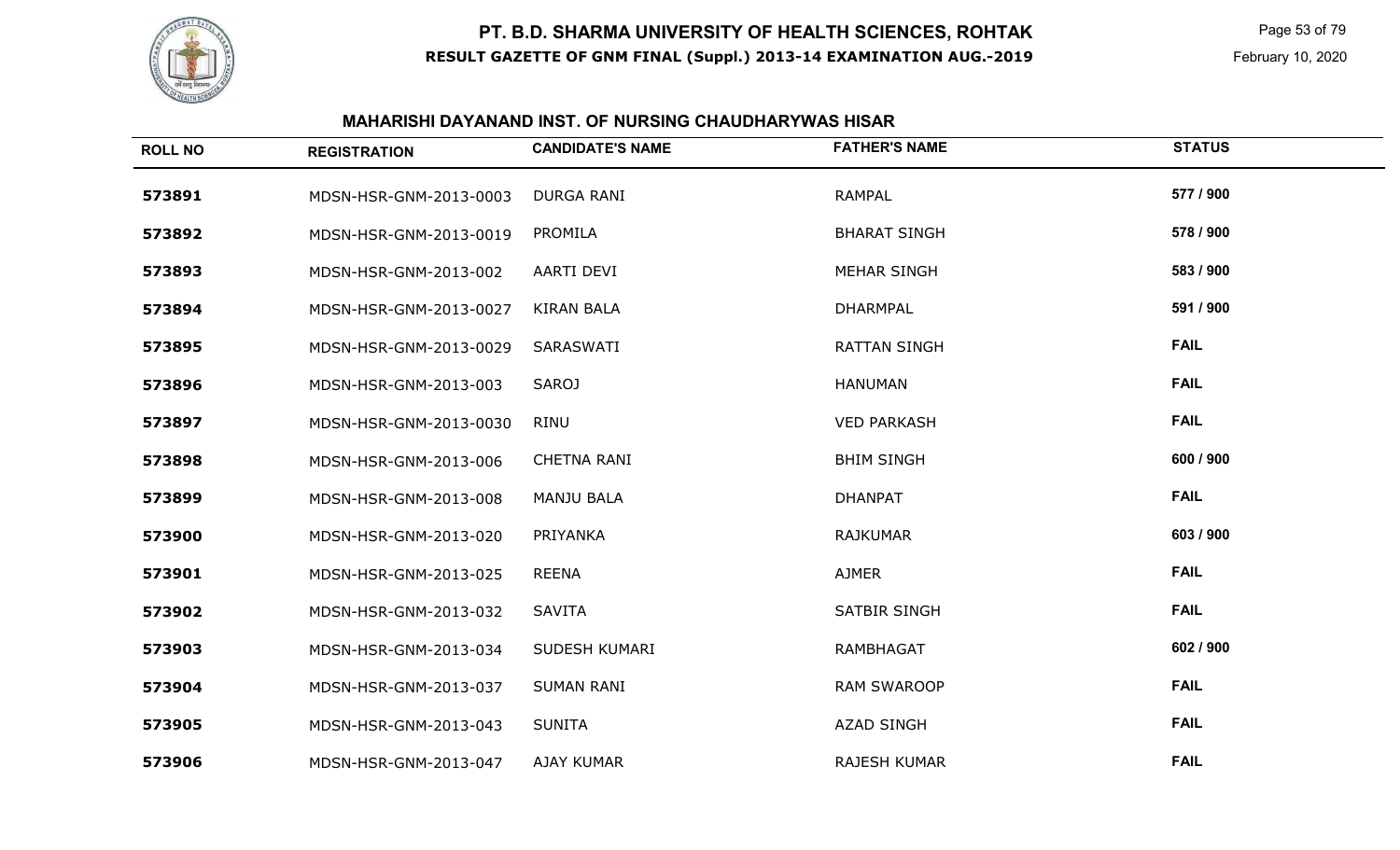

 Page 54 of 79 February 10, 2020

### **SWATANTARTA SAINANI SCHOOL OF NURSING HSR**

| <b>ROLL NO</b> | <b>REGISTRATION</b>   | <b>CANDIDATE'S NAME</b> | <b>FATHER'S NAME</b>  | <b>STATUS</b> |
|----------------|-----------------------|-------------------------|-----------------------|---------------|
| 574081         | SSCN-HSR-GNM-2013-003 | PRIYANKA                | LAKSHMAN SINGH        | <b>FAIL</b>   |
| 574082         | SSCN-HSR-GNM-2013-015 | KM SALMA BEE            | ZAMEEL AHMAD          | <b>FAIL</b>   |
| 574084         | SSCN-HSR-GNM2013-019  | <b>REENA</b>            | <b>KITAB SINGH</b>    | 636 / 900     |
| 574085         | SSSN-HSR-GNM-2013-008 | KM KANCHAN UPRETI       | BHUWAN CHANDRA UPRETI | <b>FAIL</b>   |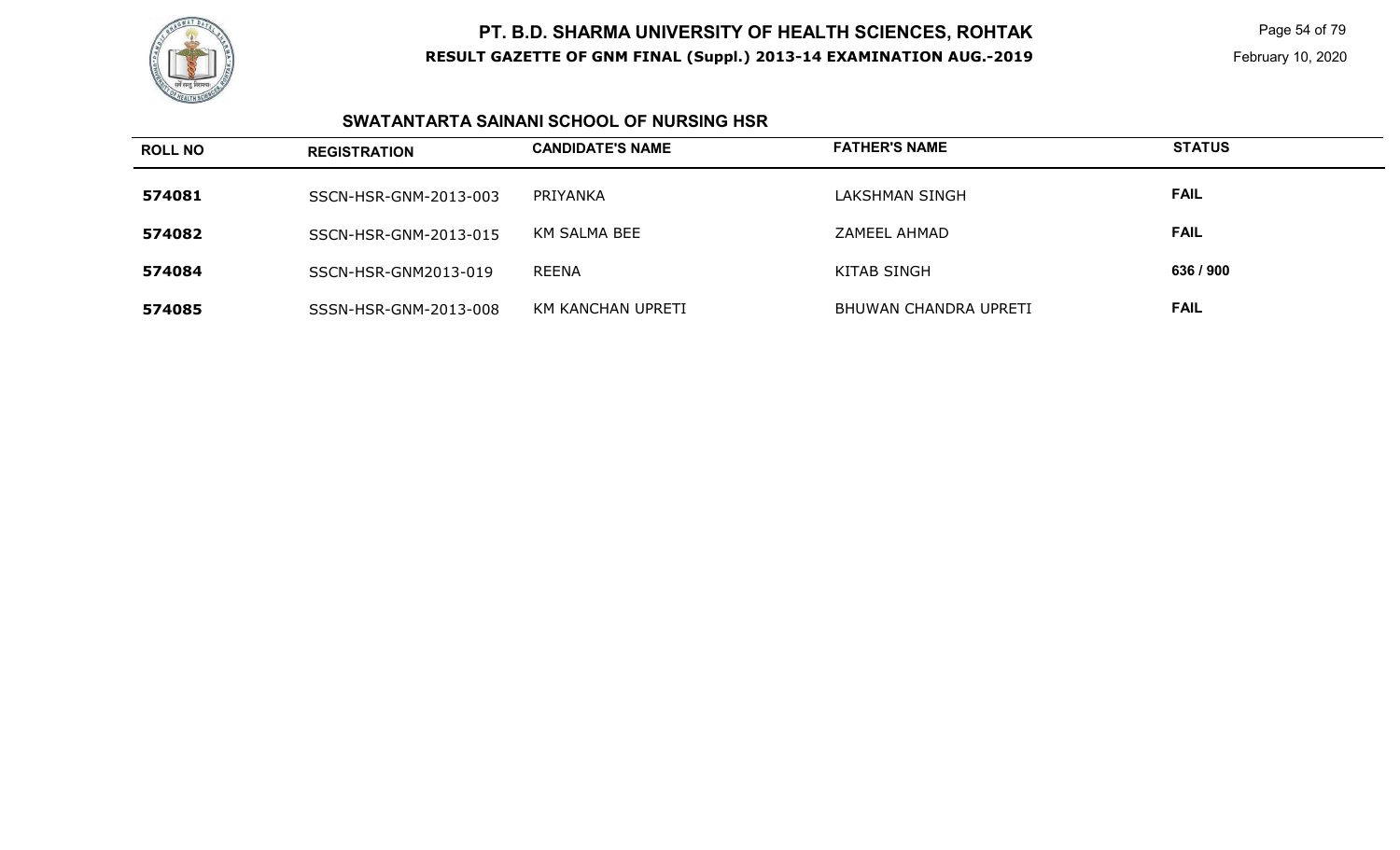

 Page 55 of 79 February 10, 2020

### **KHUSHI SCHOOL & COLLEGE OF NURSING KAGSAR HISAR**

| <b>ROLL NO</b> | <b>REGISTRATION</b>  | <b>CANDIDATE'S NAME</b> | <b>FATHER'S NAME</b>  | <b>STATUS</b> |
|----------------|----------------------|-------------------------|-----------------------|---------------|
| 574261         | KSN-HSR-GNM-2013-006 | <b>SEEMA</b>            | <b>NARENDER</b>       | 574 / 900     |
| 574262         | KSN-HSR-GNM-2013-007 | <b>MANJU</b>            | <b>BALWAN</b>         | 582 / 900     |
| 574263         | KSN-HSR-GNM-2013-009 | SONIA                   | <b>DAYANAND</b>       | <b>FAIL</b>   |
| 574264         | KSN-HSR-GNM-2013-012 | <b>RENU</b>             | SATYANARAYAN          | <b>FAIL</b>   |
| 574265         | KSN-HSR-GNM-2013-014 | LALITA                  | MAHABIR SINGH         | <b>FAIL</b>   |
| 574266         | KSN-HSR-GNM-2013-018 | REKHA RANI              | <b>SUMESH CHANDER</b> | 636 / 900     |
| 574267         | KSN-HSR-GNM-2013-021 | <b>SAMTA</b>            | <b>RAM MEHAR</b>      | 582 / 900     |
| 574268         | KSN-HSR-GNM-2013-029 | PARAMJEET KAUR          | <b>RAMKUMAR</b>       | 615 / 900     |
| 574269         | KSN-HSR-GNM-2013-029 | POONAM RANI             | <b>MANGE RAM</b>      | 617 / 900     |
| 574270         | KSN-HSR-GNM-2013-032 | <b>RENU</b>             | <b>MEHAR SINGH</b>    | <b>FAIL</b>   |
| 574271         | KSN-HSR-GNM-2013-035 | ANITA RANI              | OM PARKASH            | 596 / 900     |
| 574272         | KSN-HSR-GNM-2013-038 | <b>ASHA</b>             | <b>RAMPHAL</b>        | 596 / 900     |
| 574273         | KSN-HSR-GNM-2013-039 | RITU DEVI               | SATPAL RANGA          | 609 / 900     |
| 574274         | KSN-HSR-GNM-2013-044 | NEERAJ DEVI             | <b>AVTAAR SINGH</b>   | 622 / 900     |
| 574275         | KSN-HSR-GNM-2013-045 | ANNU DEVI               | RANDHIR SINGH         | 610 / 900     |
| 574276         | KSN-HSR-GNM-2013-046 | <b>VIJETA</b>           | MAICHAND              | 614 / 900     |
| 574277         | KSN-HSR-GNM-2013-048 | <b>TANUJA</b>           | <b>JAGBIR SINGH</b>   | 602 / 900     |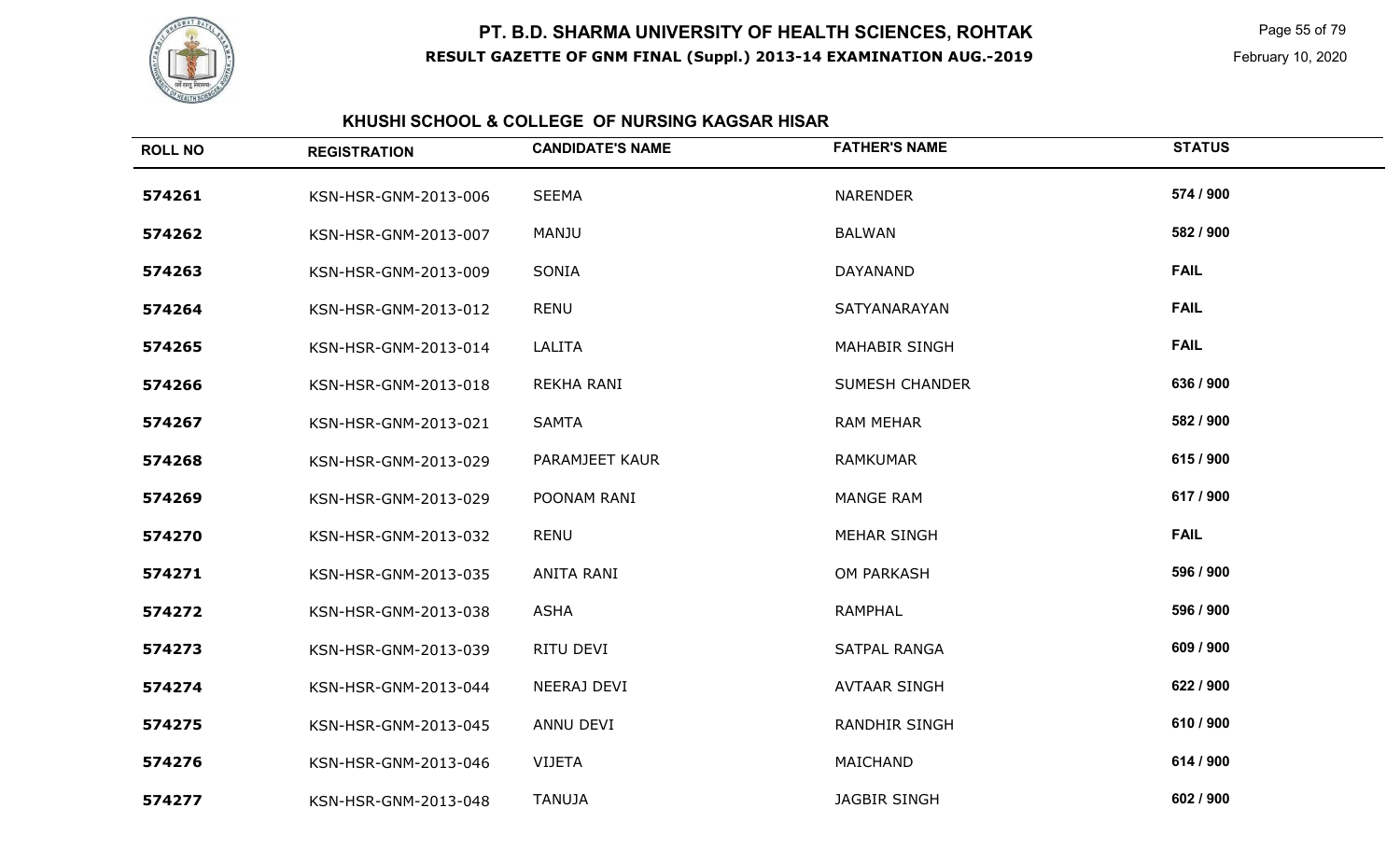

 Page 56 of 79 February 10, 2020

### **KHUSHI SCHOOL & COLLEGE OF NURSING KAGSAR HISAR**

| <b>ROLL NO</b> | <b>REGISTRATION</b>  | <b>CANDIDATE'S NAME</b> | <b>FATHER'S NAME</b> | <b>STATUS</b> |
|----------------|----------------------|-------------------------|----------------------|---------------|
| 574278         | KSN-HSR-GNM-2013-050 | ANNU DEVI               | <b>VED PARKASH</b>   | <b>FAIL</b>   |
| 574279         | KSN-HSR-GNM-2013-059 | AVINA                   | <b>RAM KISHAN</b>    | <b>FAIL</b>   |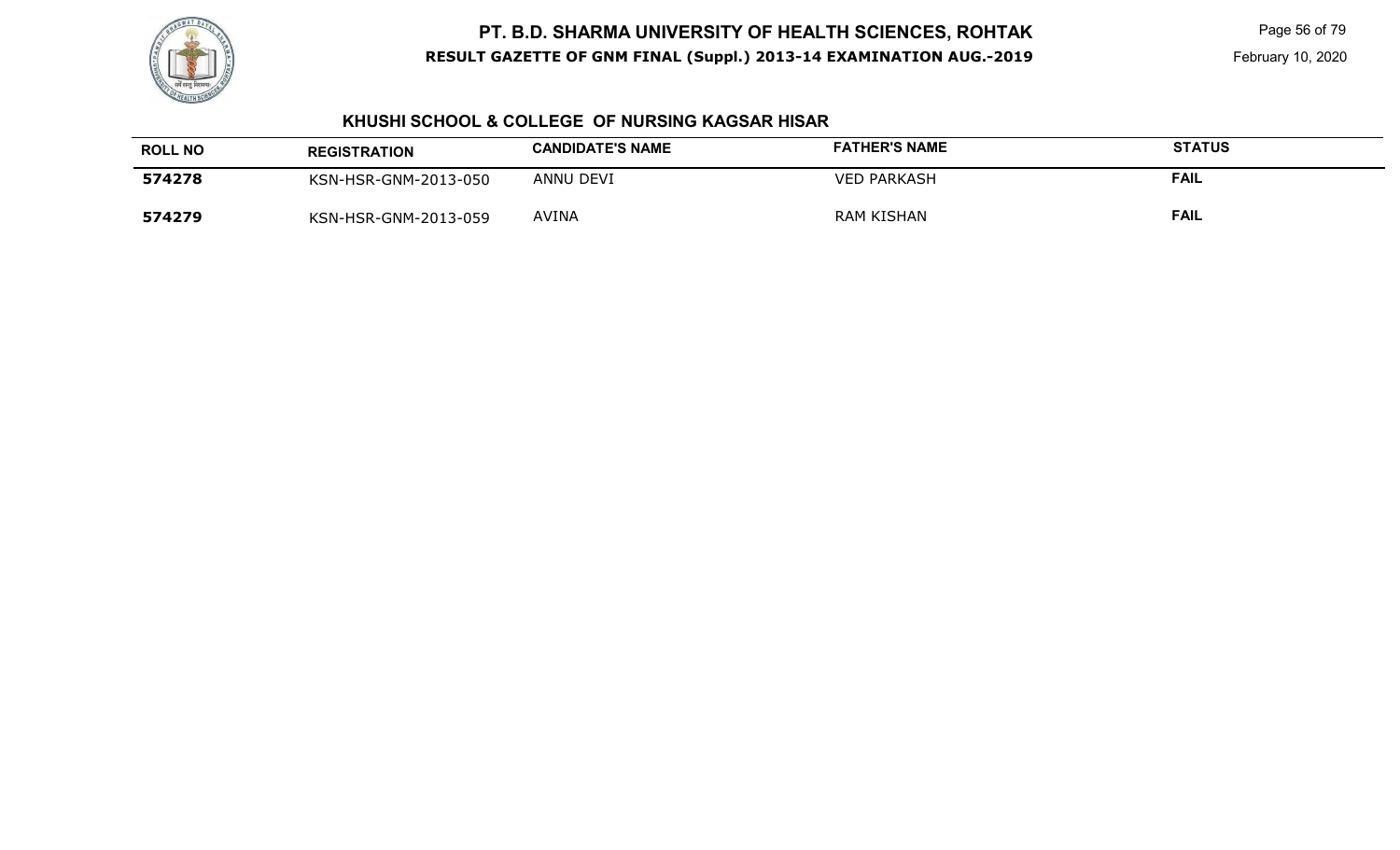

 Page 57 of 79 February 10, 2020

# **MAHARAJA AGRASEN COLLEGE OF NURSING AGROHA, HISAR**

| <b>ROLL NO</b> | <b>REGISTRATION</b>    | <b>CANDIDATE'S NAME</b> | <b>FATHER'S NAME</b>  | <b>STATUS</b> |
|----------------|------------------------|-------------------------|-----------------------|---------------|
| 574451         | MACON-HSR-GNM-2013-012 | <b>PANKAJ</b>           | KARAMBIR              | <b>FAIL</b>   |
| 574452         | MACON-HSR-GNM-2013-026 | RITU RANI               | <b>PREM KUMAR</b>     | 602 / 900     |
| 574453         | MACON-HSR-GNM-2013-049 | SHEELA DEVI             | <b>SHAMSHER SINGH</b> | 576 / 900     |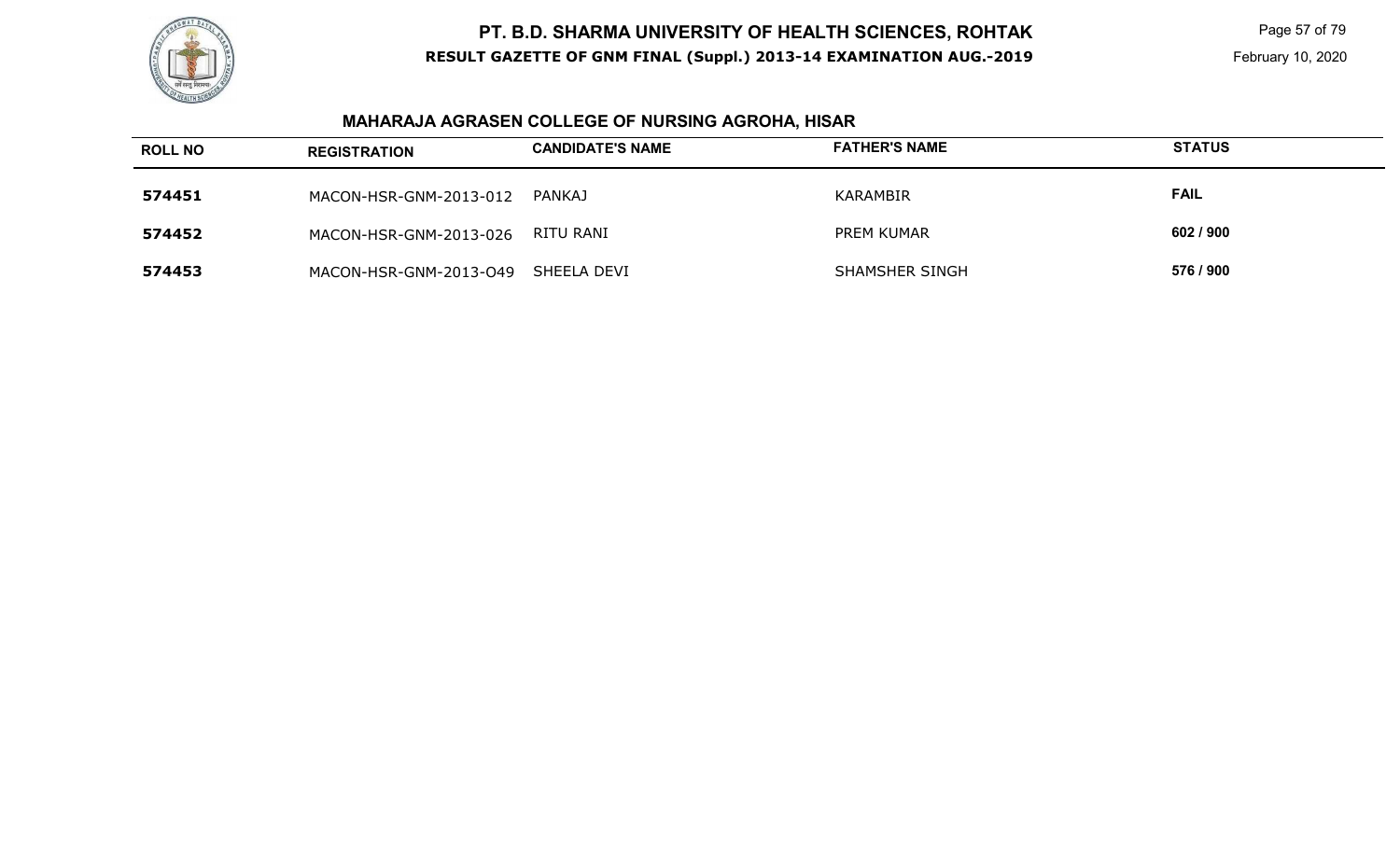

 Page 58 of 79 February 10, 2020

### **NATIONAL NURSING INST. SEC-9 HISAR**

| <b>ROLL NO</b> | <b>REGISTRATION</b>  | <b>CANDIDATE'S NAME</b> | <b>FATHER'S NAME</b>  | <b>STATUS</b> |
|----------------|----------------------|-------------------------|-----------------------|---------------|
| 574721         | NIN-HSR-GNM-2013-001 | SAVITA DEVI             | RANDHIR SINGH         | <b>RLA</b>    |
| 574722         | NIN-HSR-GNM-2013-003 | PRIYANKA                | <b>RAGHUBIR SINGH</b> | 614 / 900     |
| 574723         | NIN-HSR-GNM-2013-007 | MAMTA                   | <b>SURJIT SINGH</b>   | 576 / 900     |
| 574724         | NIN-HSR-GNM-2013-015 | MONIKA                  | <b>NAND KISHORE</b>   | 624 / 900     |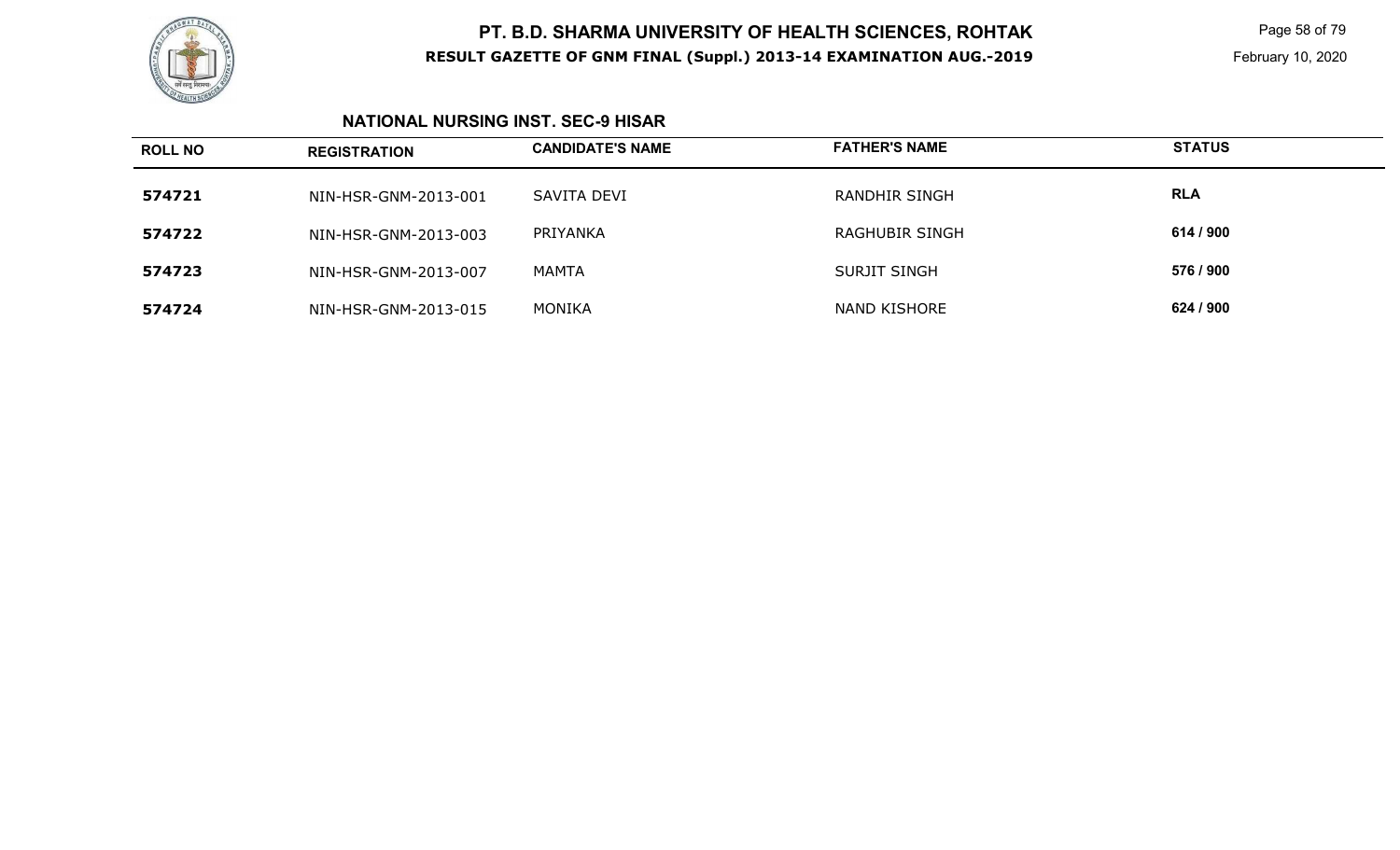

 Page 59 of 79 February 10, 2020

### **MAHARISHI DAYANAND SCHOOL OF NURSING LITANI UKLANA HISAR**

| <b>ROLL NO</b> | <b>REGISTRATION</b> | <b>CANDIDATE'S NAME</b> | <b>FATHER'S NAME</b>  | <b>STATUS</b> |
|----------------|---------------------|-------------------------|-----------------------|---------------|
| 574901         | 9116                | <b>AMIT KUMAR</b>       | <b>BALWAN SINGH</b>   | 618 / 900     |
| 574902         | 9116                | ANITA RANI              | <b>BIRBAL</b>         | 601 / 900     |
| 574903         | 9116                | CHINTO DEVI             | <b>SORAN RAM</b>      | 608 / 900     |
| 574904         | 9116                | <b>DARSHANA</b>         | <b>KARAMBIR SINGH</b> | 612 / 900     |
| 574905         | 9116                | <b>KUSUM</b>            | SUBHASH CHOUHAN       | 617 / 900     |
| 574906         | 9116                | MANJU DEVI              | AAD RAM               | <b>FAIL</b>   |
| 574907         | 9116                | PARVEEN KUMAR           | RAMESHWAR DAS         | 609 / 900     |
| 574908         | 9116                | PARVESH RANI            | RAMBILASH             | 615 / 900     |
| 574909         | 9116                | POOJA                   | <b>MOHAN LAL</b>      | 586 / 900     |
| 574910         | 9116                | POONAM DEVI             | RAJ PAL               | 605 / 900     |
| 574911         | 9116                | POONAM RANI             | <b>ROSHAN LAL</b>     | 601 / 900     |
| 574912         | 9116                | RADHA RANI              | <b>BEDU RAM</b>       | 588 / 900     |
| 574913         | 9116                | REENU DEVI              | PARKASH CHAND         | 599 / 900     |
| 574914         | 9116                | RIMPEE                  | SHARMA RAM            | 625 / 900     |
| 574915         | 9116                | <b>SEENA RANI</b>       | LILA RAM              | 595 / 900     |
| 574916         | 9116                | <b>SUNITA</b>           | RAVI DUTT             | <b>FAIL</b>   |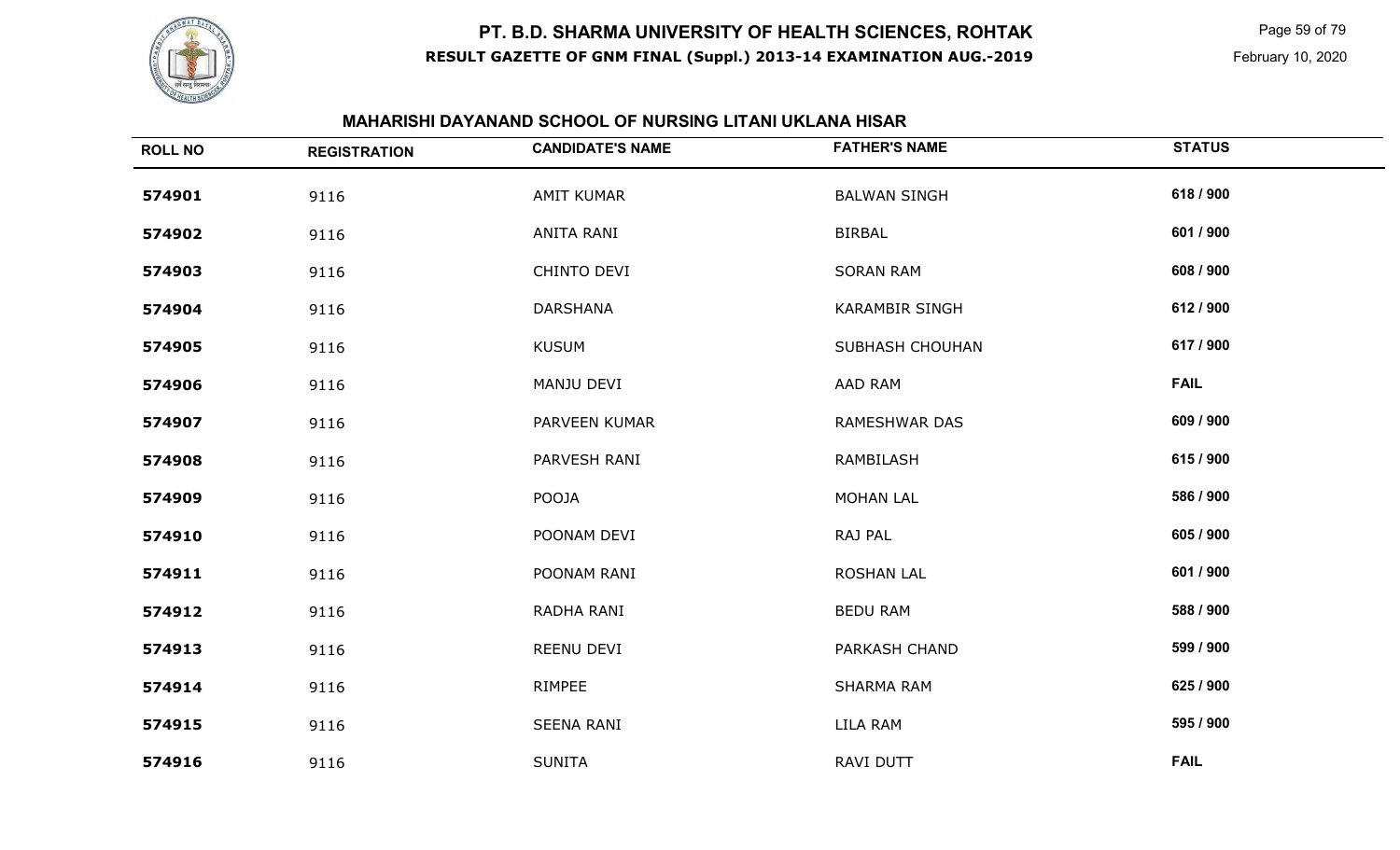

 Page 60 of 79 February 10, 2020

### **H.K.S.D SCHOOL OF NURSING KHERI LOCHAB NARNAUND HISAR**

| <b>ROLL NO</b> | <b>REGISTRATION</b>   | <b>CANDIDATE'S NAME</b> | <b>FATHER'S NAME</b>  | <b>STATUS</b> |
|----------------|-----------------------|-------------------------|-----------------------|---------------|
| 574971         | HKSD-HSR-GNM-2013-009 | <b>SANGEETA</b>         | <b>RAMPHAL</b>        | 685 / 900     |
| 574972         | HKSD-HSR-GNM-2013-011 | PINKI DEVI              | RAM JAWARI            | 694 / 900     |
| 574973         | HKSD-HSR-GNM-2013-012 | RENU DEVI               | HARI KRISHAN          | 682 / 900     |
| 574974         | HKSD-HSR-GNM-2013-016 | POOJA                   | <b>BIJENDER SINGH</b> | 666 / 900     |
| 574975         | HKSD-HSR-GNM-2013-017 | <b>REENA</b>            | OM SINGH              | 656 / 900     |
| 574976         | HKSD-HSR-GNM-2013-023 | <b>USHA RANI</b>        | <b>RAM KANWAR</b>     | 674 / 900     |
| 574977         | HKSD-HSR-GNM-2013-031 | RINKU SEHRAWAT          | <b>LAKHPAT</b>        | 688 / 900     |
| 574978         | HKSD-HSR-GNM-2013-032 | POONAM DEVI             | <b>AZAD SINGH</b>     | 662 / 900     |
| 574979         | HKSD-HSR-GNM-2013-036 | <b>ESHWANTI RANI</b>    | <b>BALWAN SINGH</b>   | 681 / 900     |
| 574980         | HKSD-HSR-GNM-2013-036 | <b>RAMRATI</b>          | <b>INDER SINGH</b>    | 678 / 900     |
| 574981         | HKSD-HSR-GNM-2013-04  | <b>BHARAT</b>           | <b>RAM NIWAS</b>      | <b>FAIL</b>   |
| 574982         | HKSD-HSR-GNM-2013-048 | ANJU RANI               | <b>BALWAN SINGH</b>   | 679 / 900     |
| 574983         | HKSD-HSR-GNM-2013-049 | <b>DEEPAK KUMAR</b>     | <b>MADAN LAL</b>      | <b>FAIL</b>   |
| 574984         | HKSD-HSR-GNM-2013-053 | NIRMALA DEVI            | <b>VIJAY KUMAR</b>    | 676 / 900     |
| 574985         | HKSD-HSR-GNM-2013-056 | <b>KULDEEP</b>          | SHER SINGH            | 666 / 900     |
| 574986         | HKSD-HSR-GNM-2013-058 | <b>UMA DEVI</b>         | <b>KARAMBIR</b>       | 655 / 900     |
| 574987         | HKSD-HSR-GNM-2013-059 | <b>SALINDER SINGH</b>   | <b>NAFE SINGH</b>     | 659 / 900     |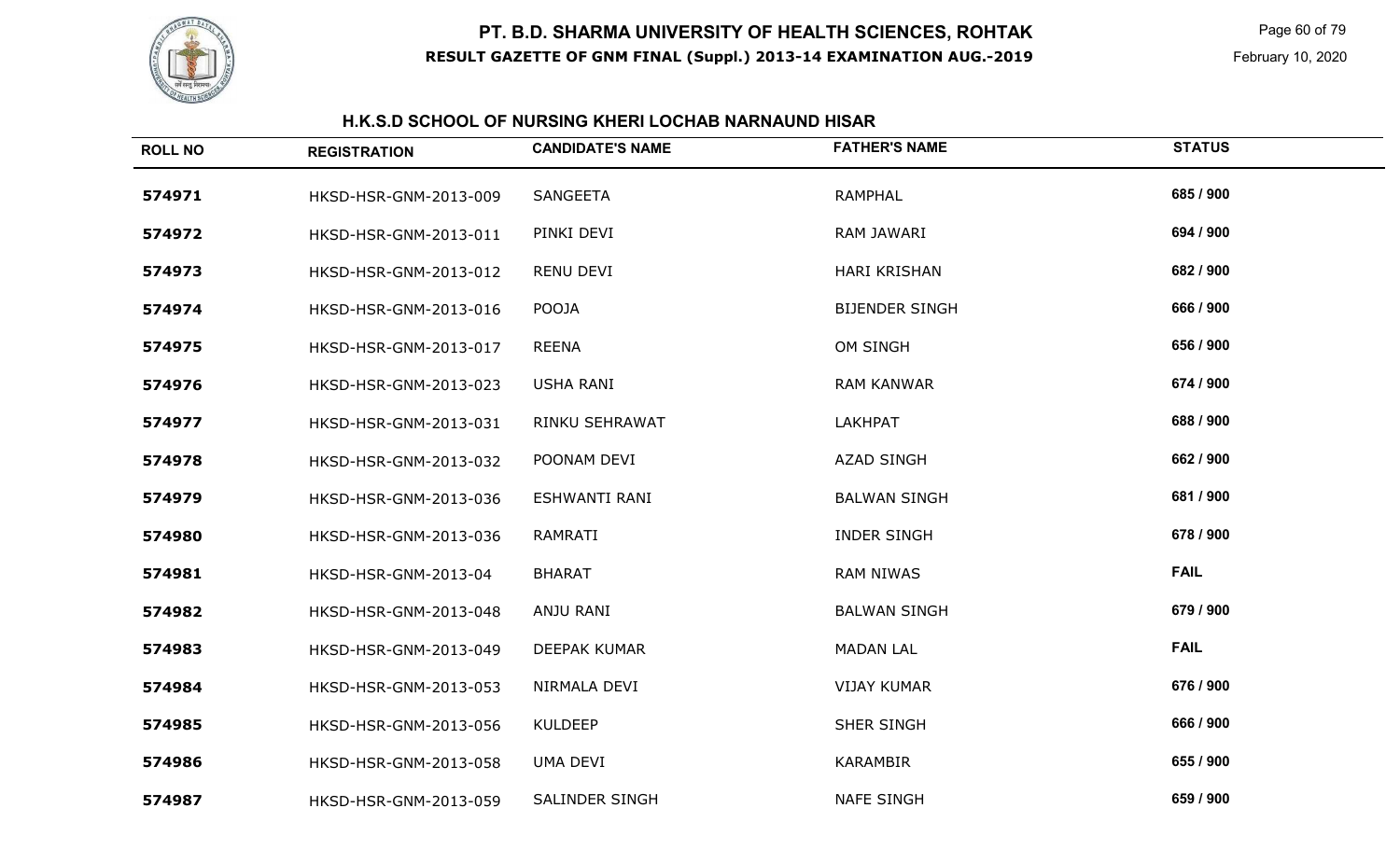

 Page 61 of 79 February 10, 2020

### **H.K.S.D SCHOOL OF NURSING KHERI LOCHAB NARNAUND HISAR**

| <b>ROLL NO</b> | <b>REGISTRATION</b>   | <b>CANDIDATE'S NAME</b> | <b>FATUEDIO MAME</b><br>IHER.<br>; NAME | <b>STATUS</b> |
|----------------|-----------------------|-------------------------|-----------------------------------------|---------------|
| 574988         | HKSD-HSR-GNM-2013-060 | <b>PARDEEP KUMAR</b>    | <b>ATYAWAN</b><br>5A.                   | 650 / 900     |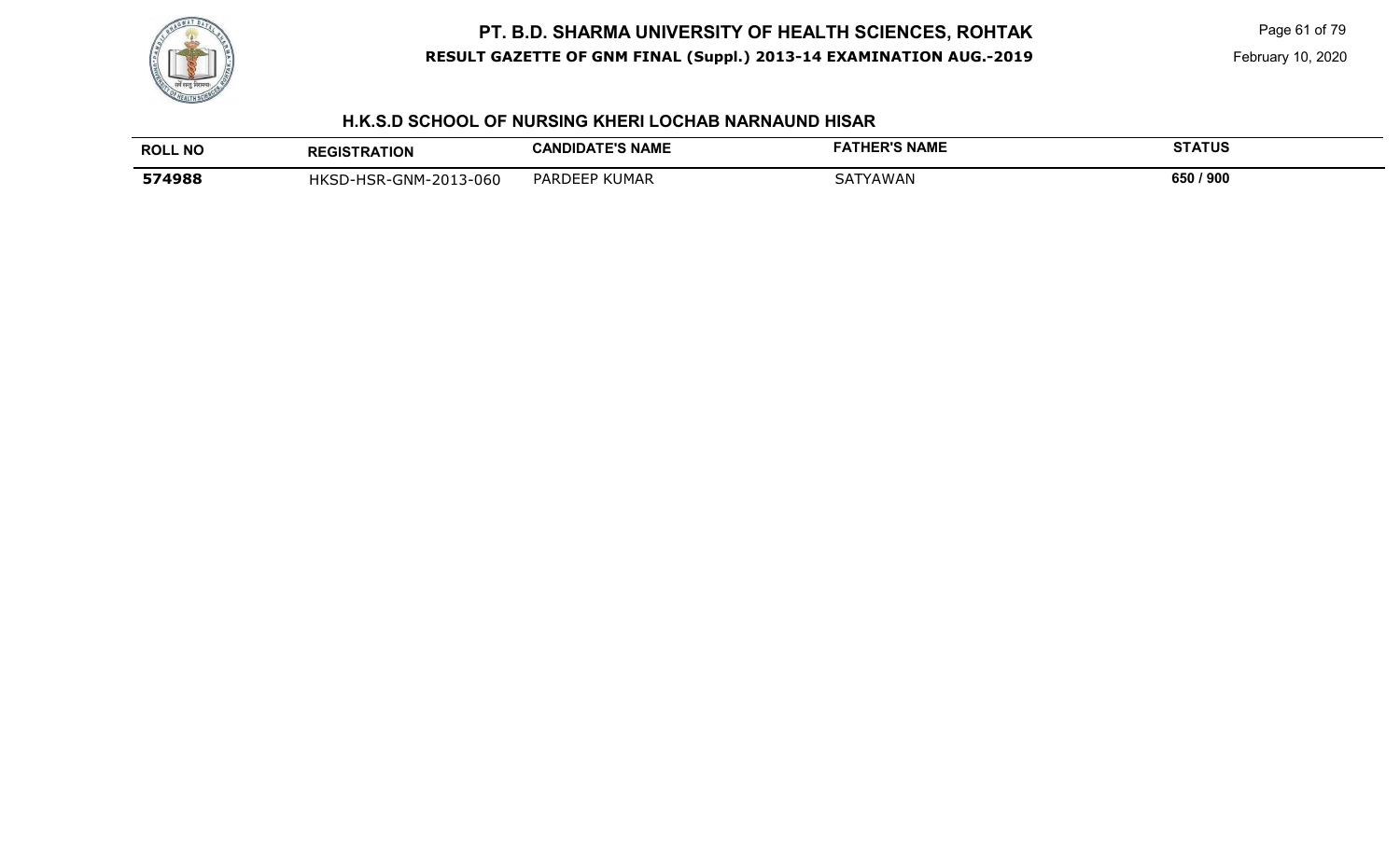

 Page 62 of 79 February 10, 2020

#### **SAVITRI JINDAL INSTITUTE OF NURSING HISAR**

| <b>ROLL NO</b> | <b>REGISTRATION</b>   | <b>CANDIDATE'S NAME</b> | <b>FATHER'S NAME</b> | <b>STATUS</b> |
|----------------|-----------------------|-------------------------|----------------------|---------------|
| 575111         | SJIN-HSR-GNM-2013-008 | KAVITA<br>. DEVI        | <b>MAMAN RAM</b>     | 622 / 900     |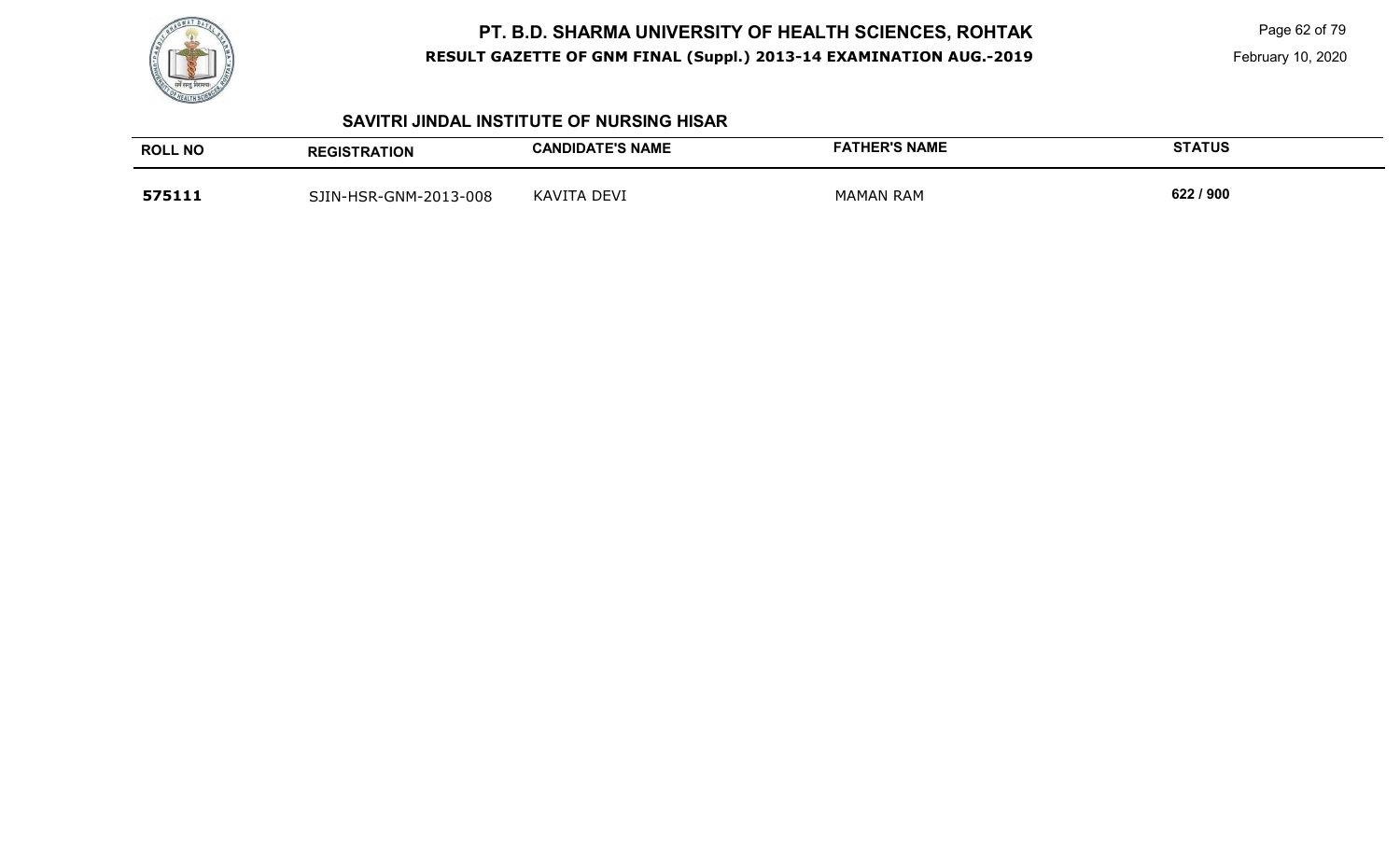

 Page 63 of 79 February 10, 2020

### **GANDHI SCHOOL OF NURSING KARNAL**

| <b>ROLL NO</b> | <b>REGISTRATION</b>  | <b>CANDIDATE'S NAME</b> | <b>FATHER'S NAME</b>    | <b>STATUS</b> |
|----------------|----------------------|-------------------------|-------------------------|---------------|
| 575481         | GSN-KNL-GNM-2013-001 | <b>RIMPY</b>            | <b>VED PARKAS</b>       | 584 / 900     |
| 575482         | GSN-KNL-GNM-2013-005 | PRIYA                   | PIARA LAL               | 688 / 900     |
| 575483         | GSN-KNL-GNM-2013-020 | MAMTA                   | <b>BHAGWAN DASS</b>     | <b>FAIL</b>   |
| 575484         | GSN-KNL-GNM-2013-039 | <b>MALTI RANI</b>       | <b>GOVIND LAL MATTA</b> | 634 / 900     |
| 575485         | GSN-KNL-GNM-2013-040 | <b>SEEMA RANI</b>       | <b>BALBIR SINGH</b>     | 630 / 900     |
| 575486         | GSN-KNL-GNM-2013-042 | SONIA BAIRAGI           | DALBIR SINGH            | 602 / 900     |
| 575487         | GSN-KNL-GNM-2013-045 | SONIA RANI              | <b>RAMNIWAS SINGH</b>   | <b>FAIL</b>   |
| 575488         | GSN-KNL-GNM-2013-046 | <b>SARITA</b>           | <b>TARA CHAND</b>       | 621 / 900     |
| 575489         | GSN-KNL-GNM-2013-047 | RAJNI                   | RANBIR                  | 639 / 900     |
| 575490         | GSN-KNL-GNM-2013-054 | <b>KUSUM</b>            | <b>SURESH</b>           | 632 / 900     |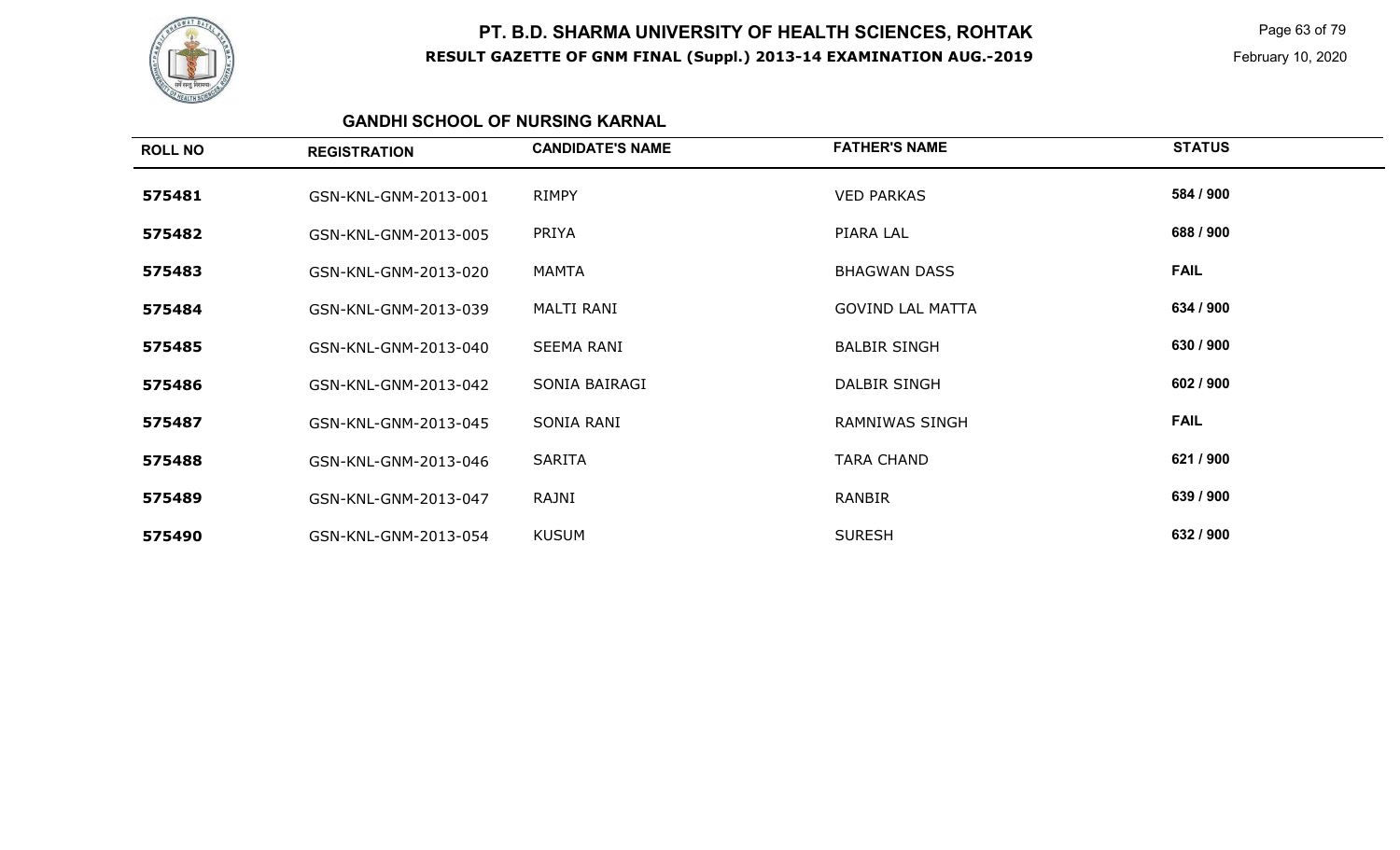

 Page 64 of 79 February 10, 2020

### **VIDYAWATI SCHOOL OF NURSING MAHENDERGARH**

| <b>ROLL NO</b> | <b>REGISTRATION</b>  | <b>CANDIDATE'S NAME</b> | <b>FATHER'S NAME</b> | <b>STATUS</b> |
|----------------|----------------------|-------------------------|----------------------|---------------|
| 575671         | VSN-MGH-GNM-2013-004 | SUMAN                   | RAMKISHAN            | 600 / 900     |
| 575672         | VSN-MGH-GNM-2013-019 | <b>MONIKA</b>           | <b>VIJAY SINGH</b>   | 606 / 900     |
| 575673         | VSN-MGH-GNM-2013-028 | REENA MANDAIYA          | <b>BIRDU RAM</b>     | 609 / 900     |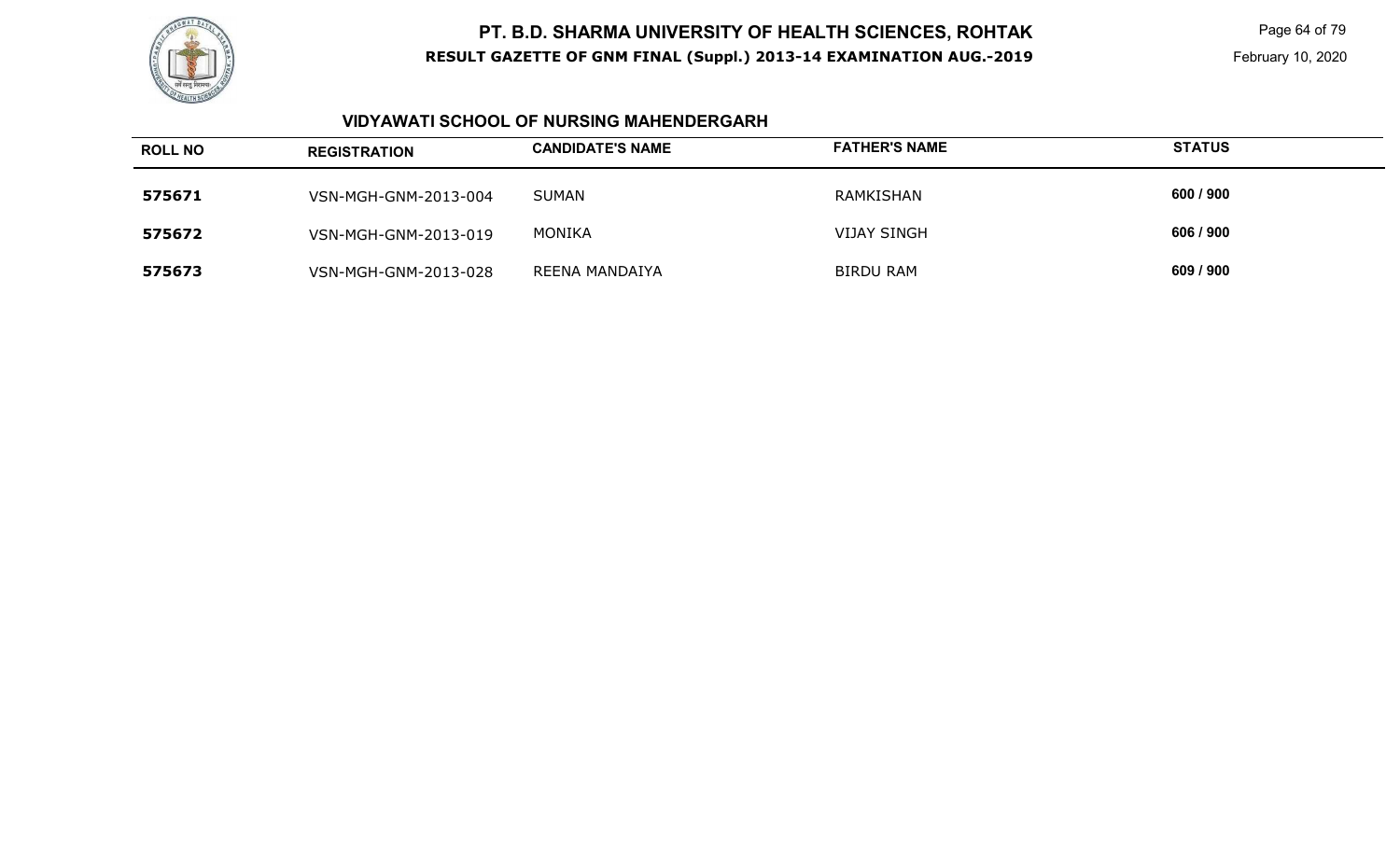

 Page 65 of 79 February 10, 2020

# **MAHABIR SCHOOL OF NURSING BULLANA, AMBALA**

| <b>ROLL NO</b> | <b>REGISTRATION</b>  | <b>CANDIDATE'S NAME</b> | <b>FATHER'S NAME</b> | <b>STATUS</b> |
|----------------|----------------------|-------------------------|----------------------|---------------|
| 575851         | MSN-AMB-GNM-2013-056 | NEHA                    | MAHINDER KUMAR       | 648 / 900     |
| 575852         | MSN-AMB-GNM-2013-060 | KOMAL RANI              | <b>TARSEM LAL</b>    | 639 / 900     |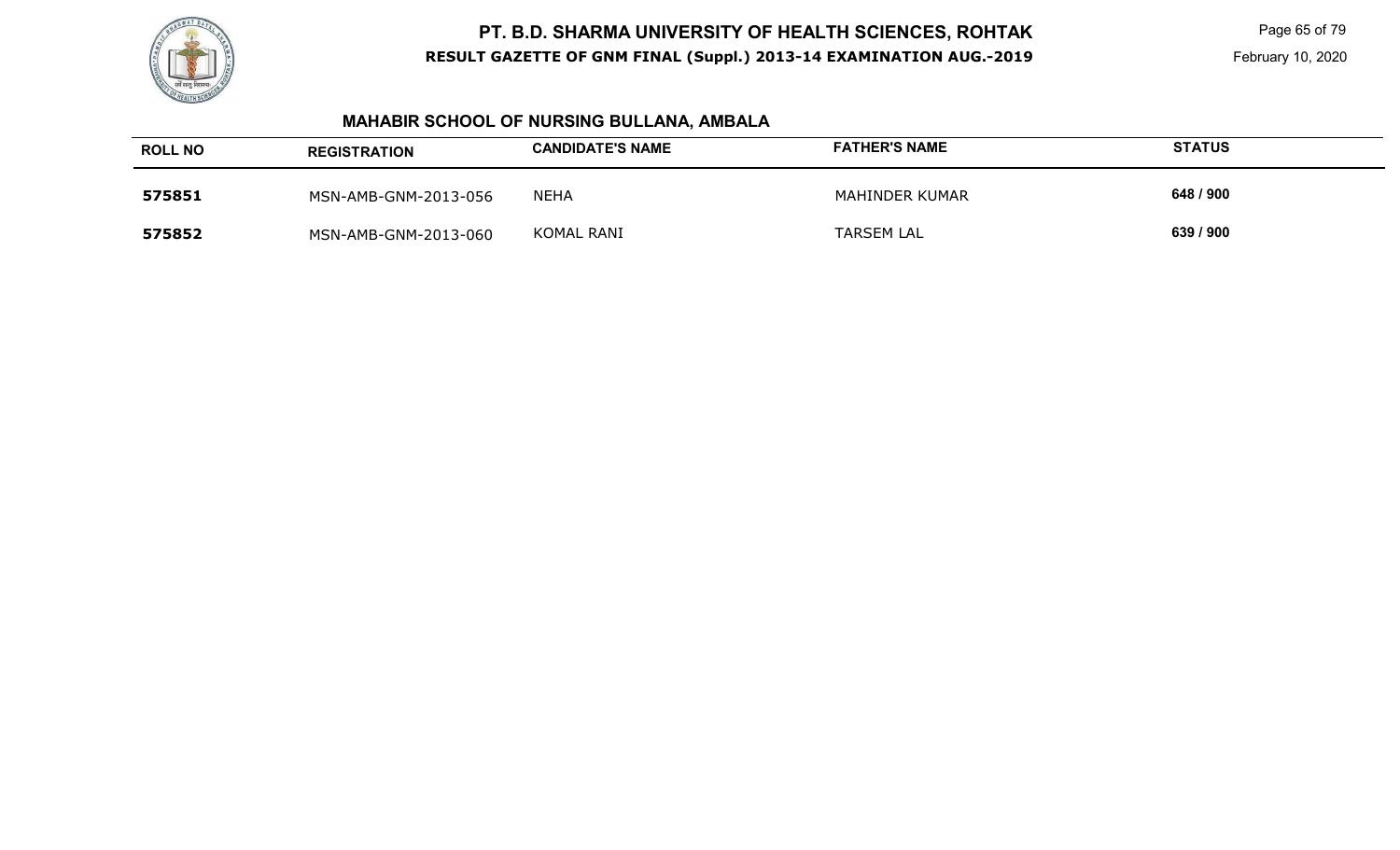

 Page 66 of 79 February 10, 2020

#### **GEETA NIKETAN NURSING SCHOOL, CHARKHI DADRI**

| <b>ROLL NO</b> | <b>REGISTRATION</b>   | <b>CANDIDATE'S NAME</b> | <b>FATHER'S NAME</b> | <b>STATUS</b> |
|----------------|-----------------------|-------------------------|----------------------|---------------|
| 575961         | GNSN-BHW-GNM-2013-001 | LALITA KUMARI           | <b>BHIM SINGH</b>    | 599 / 900     |
| 575962         | GNSN-BHW-GNM-2013-003 | PINKI                   | <b>BALBIR SINGH</b>  | <b>FAIL</b>   |
| 575963         | GNSN-BHW-GNM-2013-004 | PRIYANKA                | <b>CHHAJU RAM</b>    | <b>FAIL</b>   |
| 575964         | GNSN-BHW-GNM-2013-005 | KAVITA                  | <b>JELDAR</b>        | 588 / 900     |
| 575965         | GNSN-BHW-GNM-2013-016 | <b>ROSHNI</b>           | <b>JASWANT</b>       | <b>FAIL</b>   |
| 575966         | GNSN-BHW-GNM-2013-018 | <b>MONIKA</b>           | <b>RAJPAL</b>        | 614 / 900     |
| 575967         | GNSN-BHW-GNM-2013-020 | POONAM KUMARI           | <b>KRISHAN KUMAR</b> | <b>FAIL</b>   |
| 575968         | GNSN-BHW-GNM-2013-030 | MS REKHA YADAV          | <b>SANTLAL</b>       | <b>FAIL</b>   |
| 575969         | GNSN-BHW-GNM-2013-035 | <b>SUMAN KUMARI</b>     | <b>BHIM SINGH</b>    | <b>FAIL</b>   |
| 575970         | GNSN-BHW-GNM-2013-036 | <b>RUKSHANA</b>         | <b>JOGINDER</b>      | 595 / 900     |
| 575971         | GNSN-BHW-GNM-2013-038 | POOJA DEVI              | <b>RAM KISHAN</b>    | <b>FAIL</b>   |
| 575972         | GNSN-BHW-GNM-2013-039 | <b>POOJA</b>            | PHOOL SINGH          | <b>FAIL</b>   |
| 575973         | GNSN-BHW-GNM-2013-042 | <b>POONAM</b>           | <b>DHARM PAL</b>     | 626 / 900     |
| 575974         | GNSN-BHW-GNM-2013-043 | MANITA KUMARI           | <b>ISHWAR SINGH</b>  | 590 / 900     |
| 575975         | GNSN-BHW-GNM-2013-046 | MINAKSHI                | <b>JAI SINGH</b>     | <b>FAIL</b>   |
| 575976         | GNSN-BHW-GNM-2013-45  | <b>SUNEEM KUMARI</b>    | <b>DHARMBIR</b>      | <b>FAIL</b>   |
| 575977         | GNSN-BHW-GNM-2013-49  | NISHA KUMARI            | <b>JAGDISH SINGH</b> | 595 / 900     |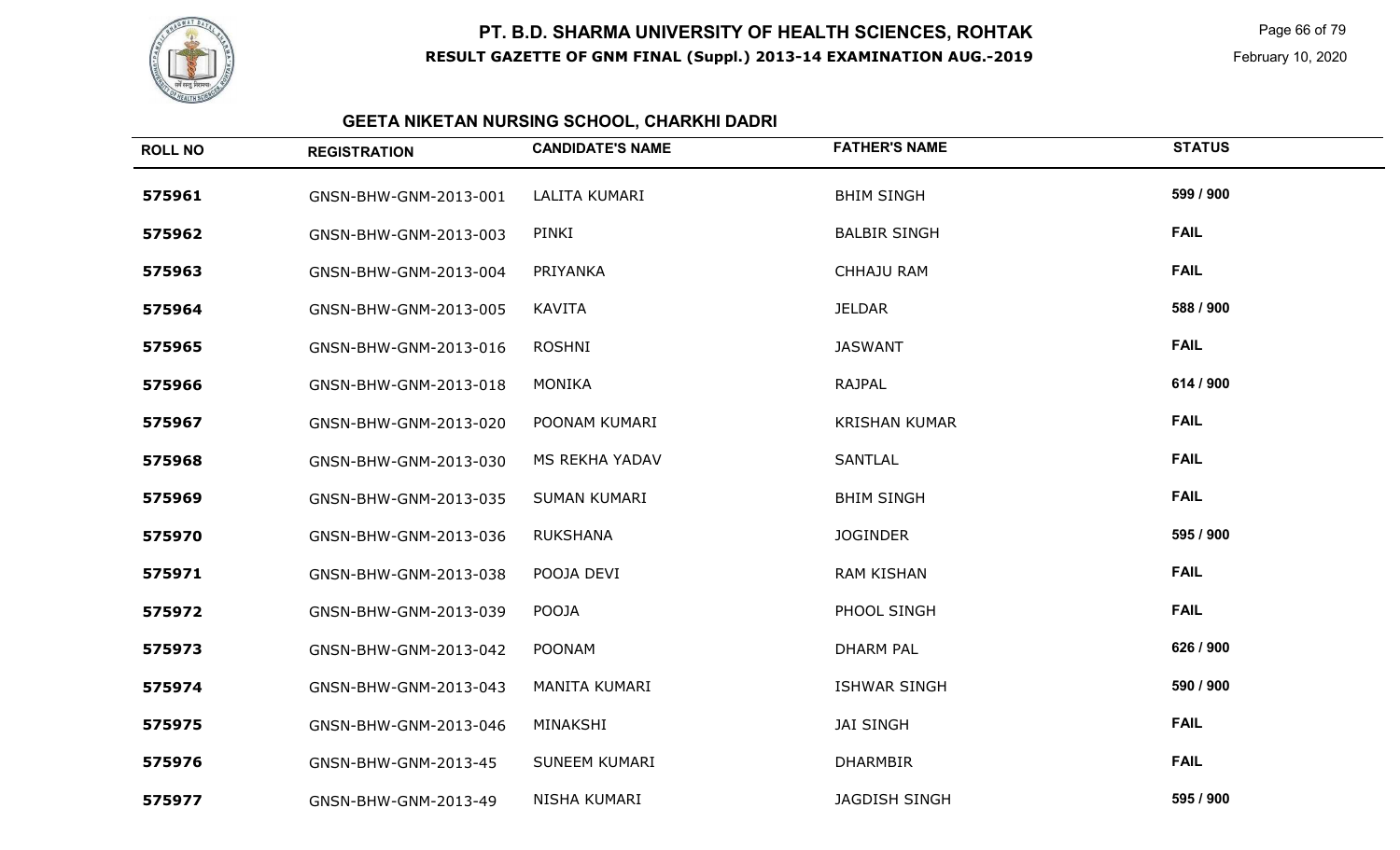

 Page 67 of 79 February 10, 2020

# **SHAHEED UDHAM SINGH SCHOOL OF NURSING RATIA, FATEHABAD**

| <b>ROLL NO</b> | <b>REGISTRATION</b>    | <b>CANDIDATE'S NAME</b> | <b>FATHER'S NAME</b> | <b>STATUS</b> |
|----------------|------------------------|-------------------------|----------------------|---------------|
| 576161         | SUSCN-FTB-GNM-2013-008 | <b>NIRMAL KAUR</b>      | <b>AMRIK SINGH</b>   | 606 / 900     |
| 576162         | SUSCN-FTB-GNM-2013-010 | PRIYANKA TANEJA         | RATAN LAL TANEJA     | 629 / 900     |
| 576163         | SUSCN-FTB-GNM-2013-031 | <b>GURMEET KAUR</b>     | <b>SITA SINGH</b>    | <b>FAIL</b>   |
| 576164         | SUSCN-FTB-GNM-2013-035 | RAMAN PAL KAUR          | <b>HARBANS SINGH</b> | 619 / 900     |
| 576165         | SUSCN-FTB-GNM-2013-035 | REEMPAL KAUR            | <b>JARNAIL SINGH</b> | 623 / 900     |
| 576166         | SUSCN-FTB-GNM-2013-040 | PARAMJEET KAUR          | <b>VIJAY KUMAR</b>   | 611 / 900     |
| 576167         | SUSCN-FTB-GNM-2013-051 | <b>KAMLESH</b>          | <b>OM PARKASH</b>    | 639 / 900     |
| 576168         | SUSCN-FTB-GNM-2013-055 | USHA RANI               | PAL SINGH            | 606 / 900     |
| 576169         | SUSSN-FTB-GNM-2013-011 | <b>SANDEEP KAUR</b>     | AJAIB SINGH          | 622 / 900     |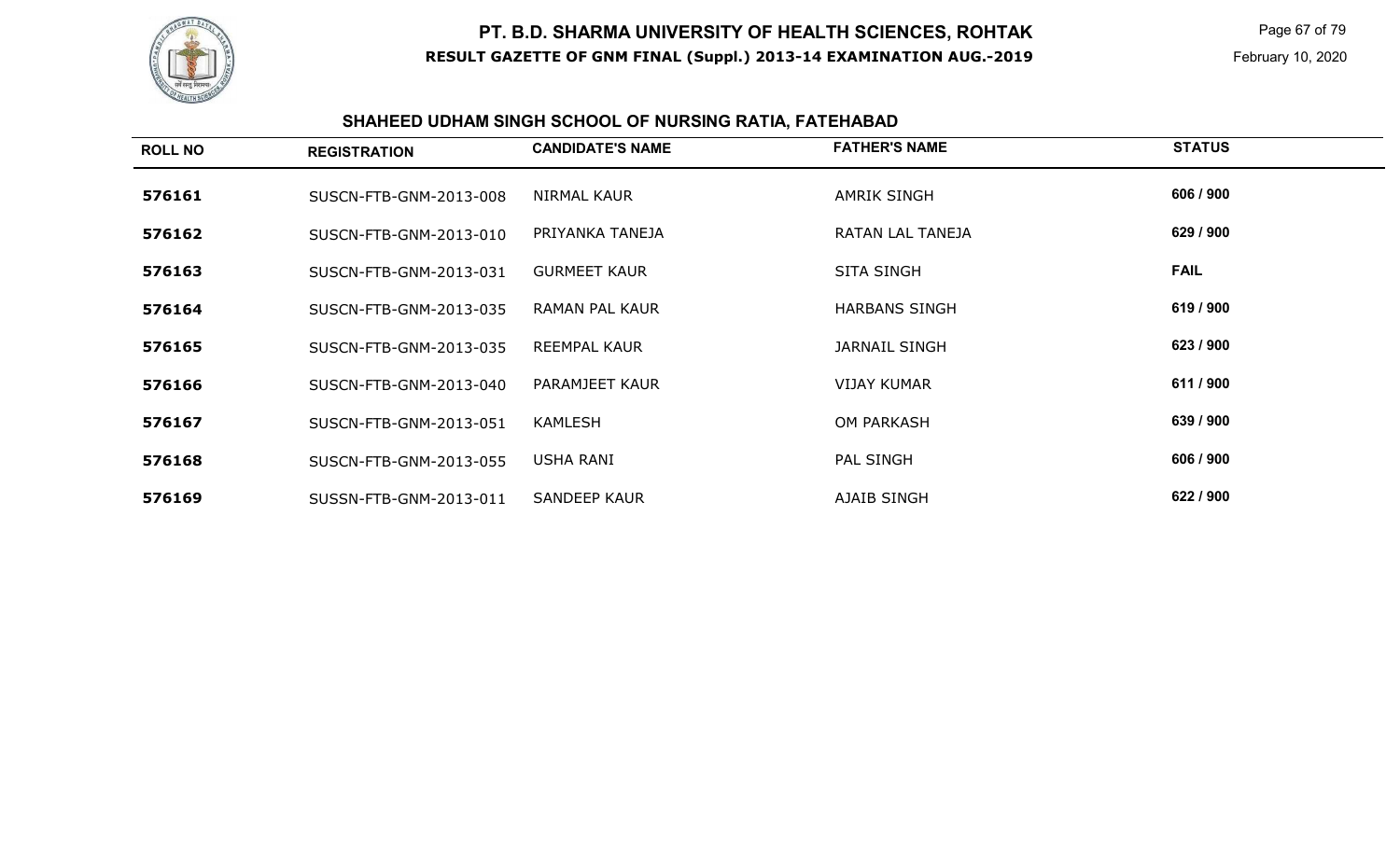

 Page 68 of 79 February 10, 2020

#### **DR. JAI PRAKASH SHARMA MEMORIAL SCHOOL OF NURSING YAMUNA NAGAR**

| <b>ROLL NO</b> | <b>REGISTRATION</b>  | <b>CANDIDATE'S NAME</b> | <b>FATHER'S NAME</b>  | <b>STATUS</b> |
|----------------|----------------------|-------------------------|-----------------------|---------------|
| 576351         | DJP-YNR-GNM-2013-022 | MAMTA                   | <b>ANIL KUMAR</b>     | 622 / 900     |
| 576352         | DJP-YNR-GNM-2013-042 | RITA DEVI               | KARAM CHAND           | 620 / 900     |
| 576353         | DJP-YNR-GNM-2013-046 | <b>SHASHI</b>           | <b>TIRSH PAL</b>      | 585 / 900     |
| 576354         | DJP-YNR-GNM-2013-048 | <b>SEEMA RANI</b>       | <b>JOGINDER SINGH</b> | <b>FAIL</b>   |
| 576355         | DJP-YNR-GNM-2013-051 | SONIA RANI              | RAJINDER KUMAR        | 597 / 900     |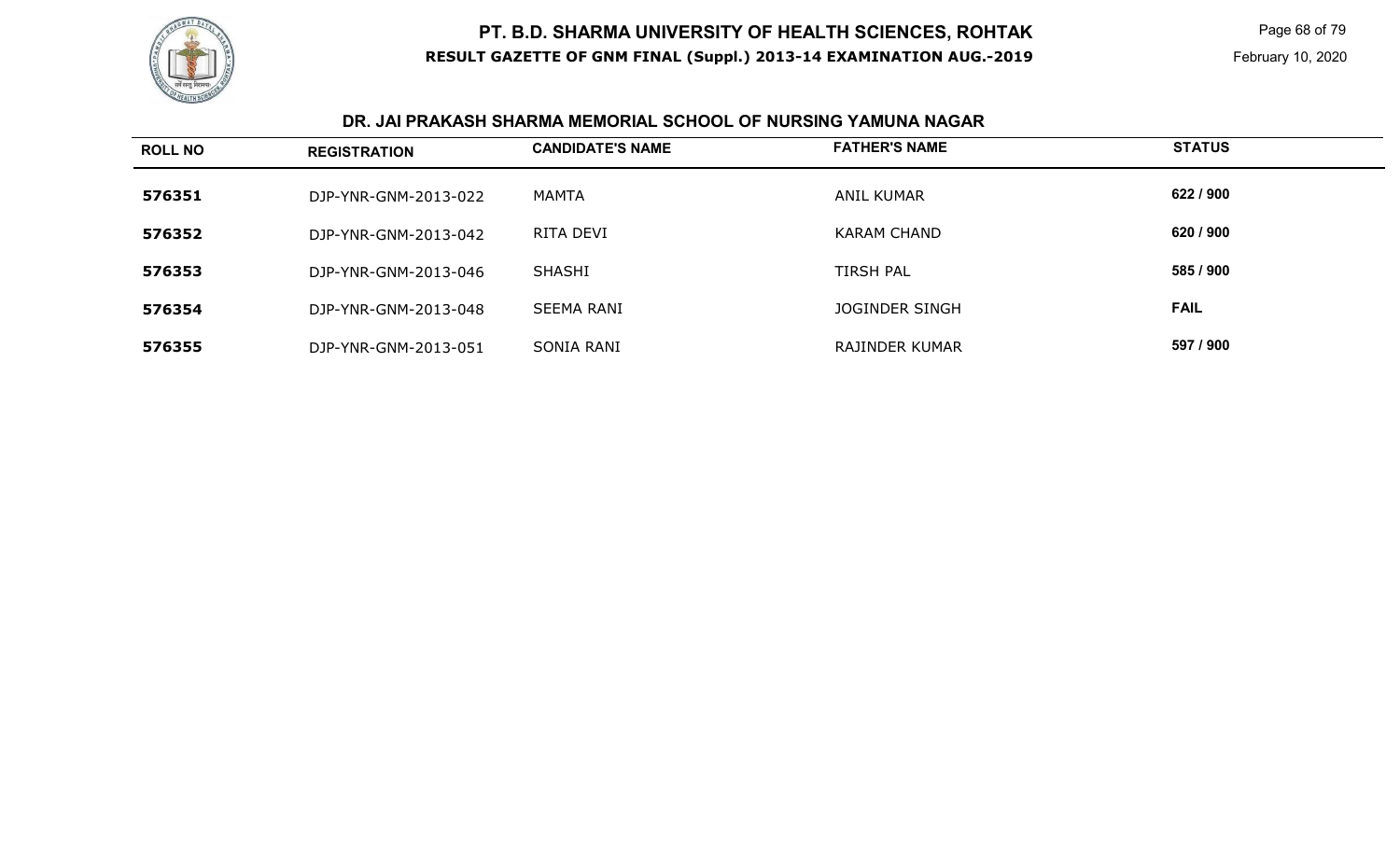

 Page 69 of 79 February 10, 2020

### **FLORENCE SCHOOL OF NURSING DAYALPUR BALLABGARH FARIDABAD**

| <b>ROLL NO</b> | <b>REGISTRATION</b>  | <b>CANDIDATE'S NAME</b> | <b>FATHER'S NAME</b>      | <b>STATUS</b> |
|----------------|----------------------|-------------------------|---------------------------|---------------|
| 576531         | FSN-FBD-GNM-2013-013 | <b>JYOTI</b>            | <b>RAJKUMAR</b>           | 580 / 900     |
| 576532         | FSN-FBD-GNM-2013-015 | REETA RANI              | <b>RAM HET</b>            | 621 / 900     |
| 576533         | FSN-FBD-GNM-2013-021 | <b>JYOTI KUMARI</b>     | <b>VED PRAKASH SHARMA</b> | 656 / 900     |
| 576534         | FSN-FBD-GNM-2013-023 | PINKI SHARMA            | <b>SATPAL SHARMA</b>      | 606 / 900     |
| 576535         | FSN-FBD-GNM-2013-024 | <b>KM MITHLESH</b>      | LAJJA                     | 629 / 900     |
| 576536         | FSN-FBD-GNM-2013-025 | <b>NAVITA</b>           | <b>SUKHRAM PAL</b>        | 655 / 900     |
| 576537         | FSN-FBD-GNM-2013-034 | KM RENU BALA            | <b>RAM SHARAN</b>         | 624 / 900     |
| 576538         | FSN-FBD-GNM-2013-037 | SATYA VATI              | <b>RAM BIR SINGH</b>      | 647 / 900     |
| 576539         | FSN-FBD-GNM-2013-041 | <b>RADHA</b>            | <b>LALA RAM</b>           | 649 / 900     |
| 576540         | FSN-FBD-GNM-2013-042 | <b>NEELAM</b>           | <b>DHARMENDER</b>         | 654 / 900     |
| 576541         | FSN-FBD-GNM-2013-045 | SUSHMA DEVI             | <b>RAM PRASAD</b>         | 619 / 900     |
| 576542         | FSN-FBD-GNM-2013-059 | <b>NIKITA</b>           | <b>RAM GOPAL</b>          | 631 / 900     |
| 576543         | FSN-FBD-GNM-2013-060 | <b>VARSHA RANI</b>      | TEJ PAL                   | 585 / 900     |
| 576544         | FSN-FBD-GNM-2013-070 | <b>SANGEETA</b>         | <b>NEPAL SINGH</b>        | 621 / 900     |
| 576545         | FSN-FBD-GNM-2013-073 | KUMMA DEVI              | <b>UMRAO</b>              | 641 / 900     |
| 576546         | FSN-FBD-GNM-2013-075 | POOJA DEVI              | <b>DEEP CHAND</b>         | 614 / 900     |
| 576547         | FSN-FBD-GNM-2013-076 | <b>KAVITA</b>           | <b>RAJENDER</b>           | 602 / 900     |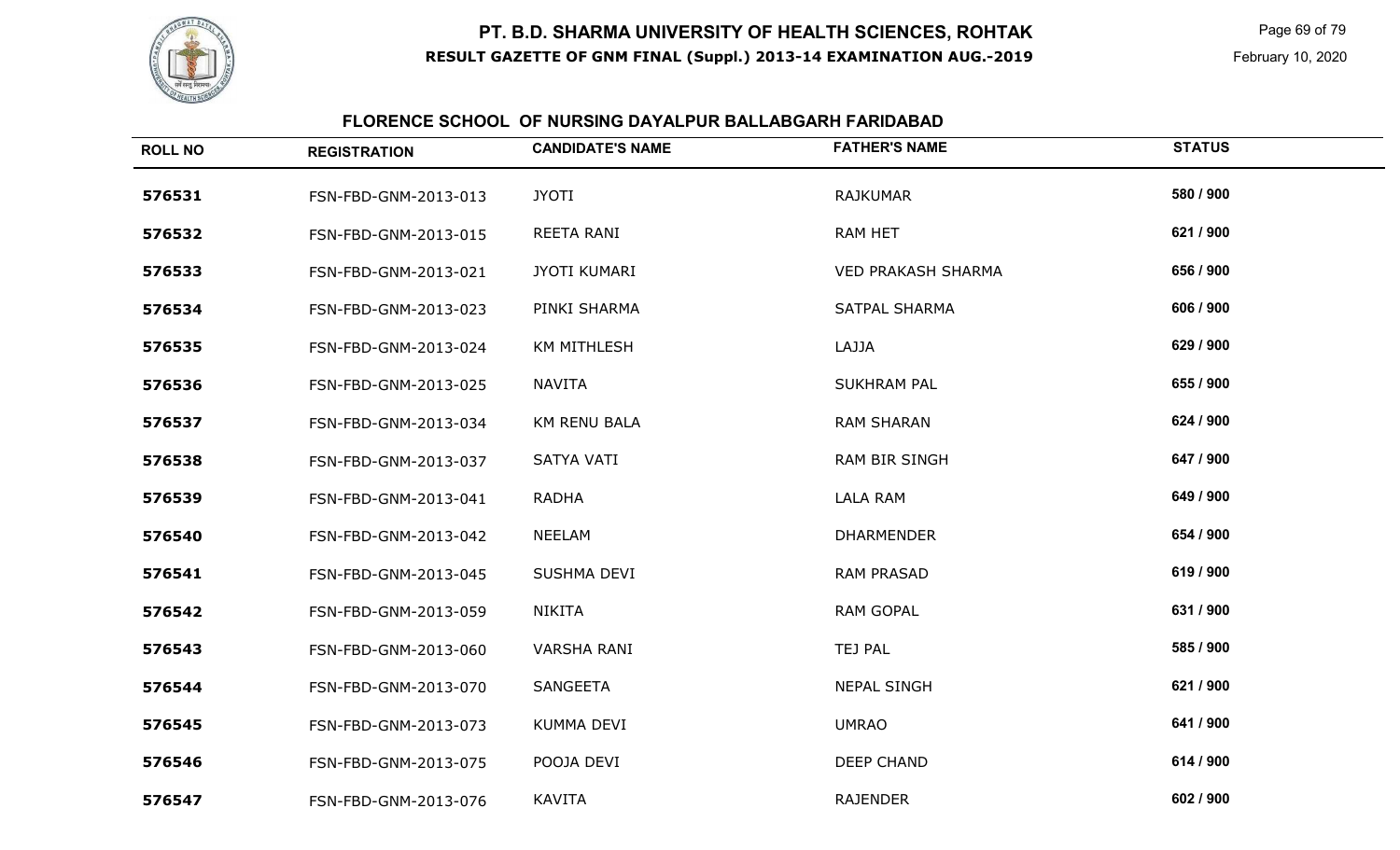

 Page 70 of 79 February 10, 2020

### **FLORENCE SCHOOL OF NURSING DAYALPUR BALLABGARH FARIDABAD**

| <b>ROLL NO</b> | <b>REGISTRATION</b>  | <b>CANDIDATE'S NAME</b> | <b>FATHER'S NAME</b>   | <b>STATUS</b> |
|----------------|----------------------|-------------------------|------------------------|---------------|
| 576548         | FSN-FBD-GNM-2013-085 | <b>SUNITA</b>           | <b>GAJENDER</b>        | 608 / 900     |
| 576549         | FSN-FBD-GNM-2013-089 | KM POONAM               | <b>OM PRAKASH</b>      | 651 / 900     |
| 576550         | FSN-FBD-GNM-2013-096 | <b>KRISHNA</b>          | <b>BISHAMBAR DAYAL</b> | 620 / 900     |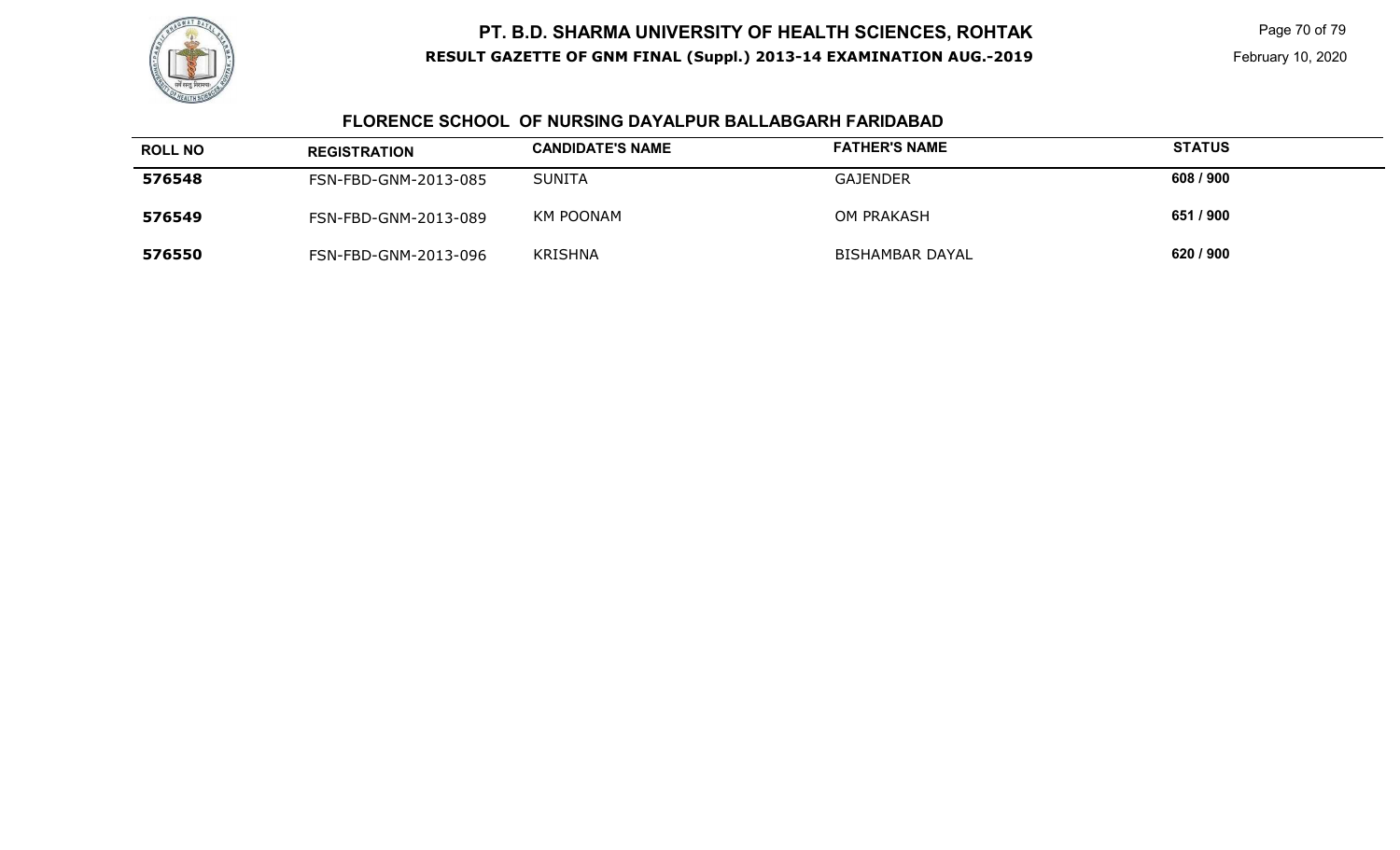

 Page 71 of 79 February 10, 2020

# **CH. BHAGMAL SCHOOL OF NURSING KHERI CHOPTTA, HISAR**

| <b>ROLL NO</b> | <b>REGISTRATION</b>   | <b>CANDIDATE'S NAME</b> | <b>FATHER'S NAME</b>   | <b>STATUS</b> |
|----------------|-----------------------|-------------------------|------------------------|---------------|
| 576741         | CBSN-HSR-GNM-2013-008 | ANJU                    | HOSHIYAR SINGH         | 683 / 900     |
| 576742         | CBSN-HSR-GNM-2013-011 | SONIA                   | <b>RAMMEHAR</b>        | 678 / 900     |
| 576743         | CBSN-HSR-GNM-2013-016 | <b>RAMAN KUMAR</b>      | <b>JAGDISH CHANDER</b> | 709 / 900     |
| 576744         | CBSN-HSR-GNM-2013-017 | <b>RACHNA</b>           | <b>BALBIR SINGH</b>    | <b>FAIL</b>   |
| 576745         | CBSN-HSR-GNM-2013-018 | MANISHA                 | <b>CHANDER BHAN</b>    | 662 / 900     |
| 576746         | CBSN-HSR-GNM-2013-022 | <b>POOJA</b>            | <b>RAJ SINGH</b>       | <b>FAIL</b>   |
| 576747         | CBSN-HSR-GNM-2013-027 | <b>LALIT SINGH</b>      | SUKHBIR SINGH          | <b>FAIL</b>   |
| 576748         | CBSN-HSR-GNM-2013-034 | <b>SANDEEP</b>          | RANDHIR SINGH          | <b>FAIL</b>   |
| 576749         | CBSN-HSR-GNM.2013-016 | <b>REKHA</b>            | <b>BALRAJ</b>          | <b>FAIL</b>   |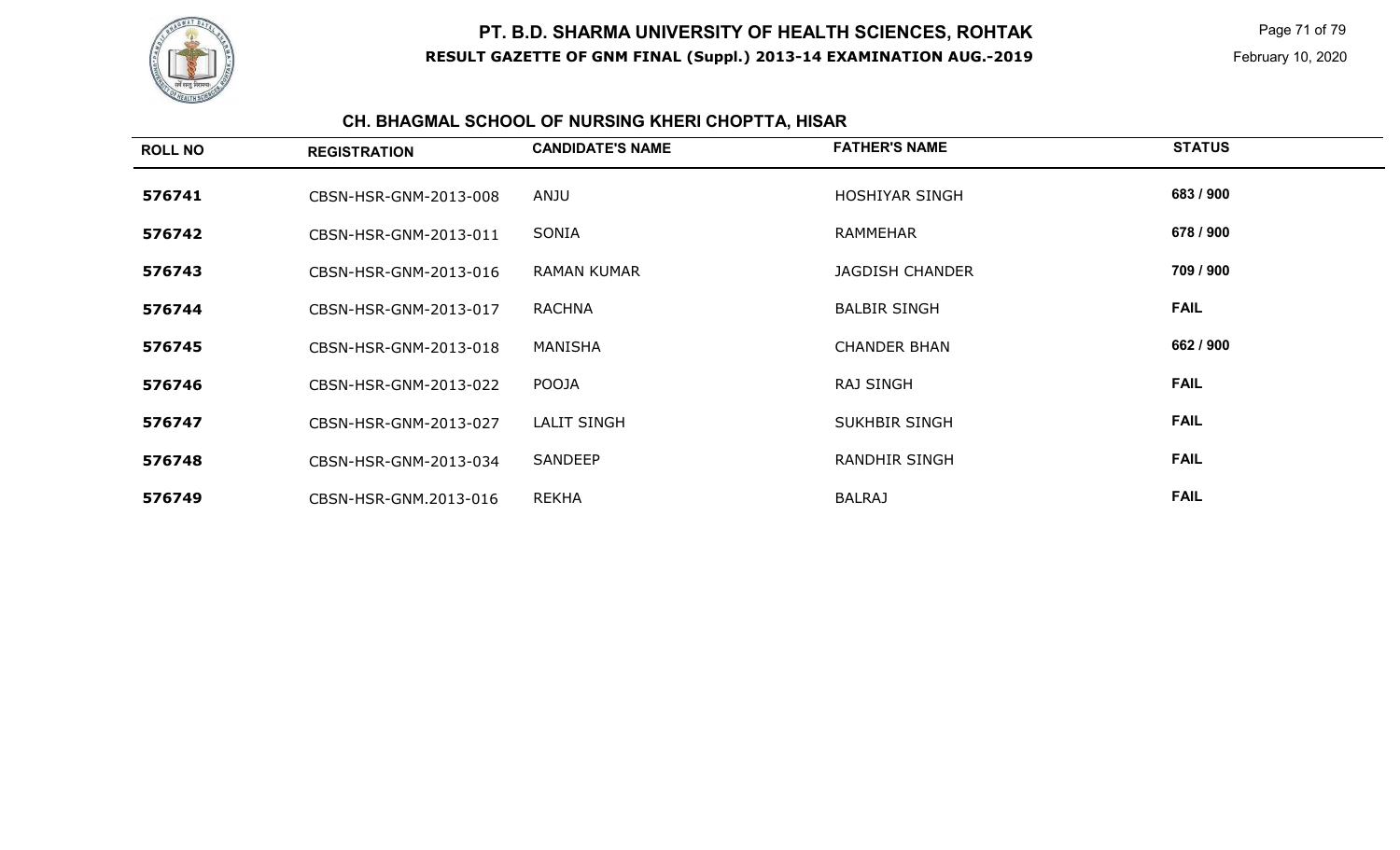

 Page 72 of 79 February 10, 2020

# **BHAI SURRENDER KUMAR MEMORIAL SCHOOL OF NURSING, JIND HARYANA**

| <b>ROLL NO</b> | <b>REGISTRATION</b>    | <b>CANDIDATE'S NAME</b> | <b>FATHER'S NAME</b> | <b>STATUS</b> |
|----------------|------------------------|-------------------------|----------------------|---------------|
| 576941         | BSSSN-JND-GNM-2013-006 | ANURADHA                | <b>SULTAN SINGH</b>  | 607 / 900     |
| 576942         | BSSSN-JND-GNM-2013-016 | <b>JYOTI</b>            | <b>RAM PHAL</b>      | 609 / 900     |
| 576943         | BSSSN-JND-GNM-2013-020 | <b>SHARMILA</b>         | <b>ZILE SINGH</b>    | <b>FAIL</b>   |
| 576944         | BSSSN-JND-GNM-2013-028 | <b>SUMAN LATA</b>       | <b>NAFE SINGH</b>    | <b>FAIL</b>   |
| 576945         | BSSSN-JND-GNM-2013-032 | MAMTA RANI              | <b>RAMPHAL</b>       | <b>FAIL</b>   |
| 576946         | BSSSN-JND-GNM-2013-036 | PARMILA                 | <b>AZAD SINGH</b>    | <b>FAIL</b>   |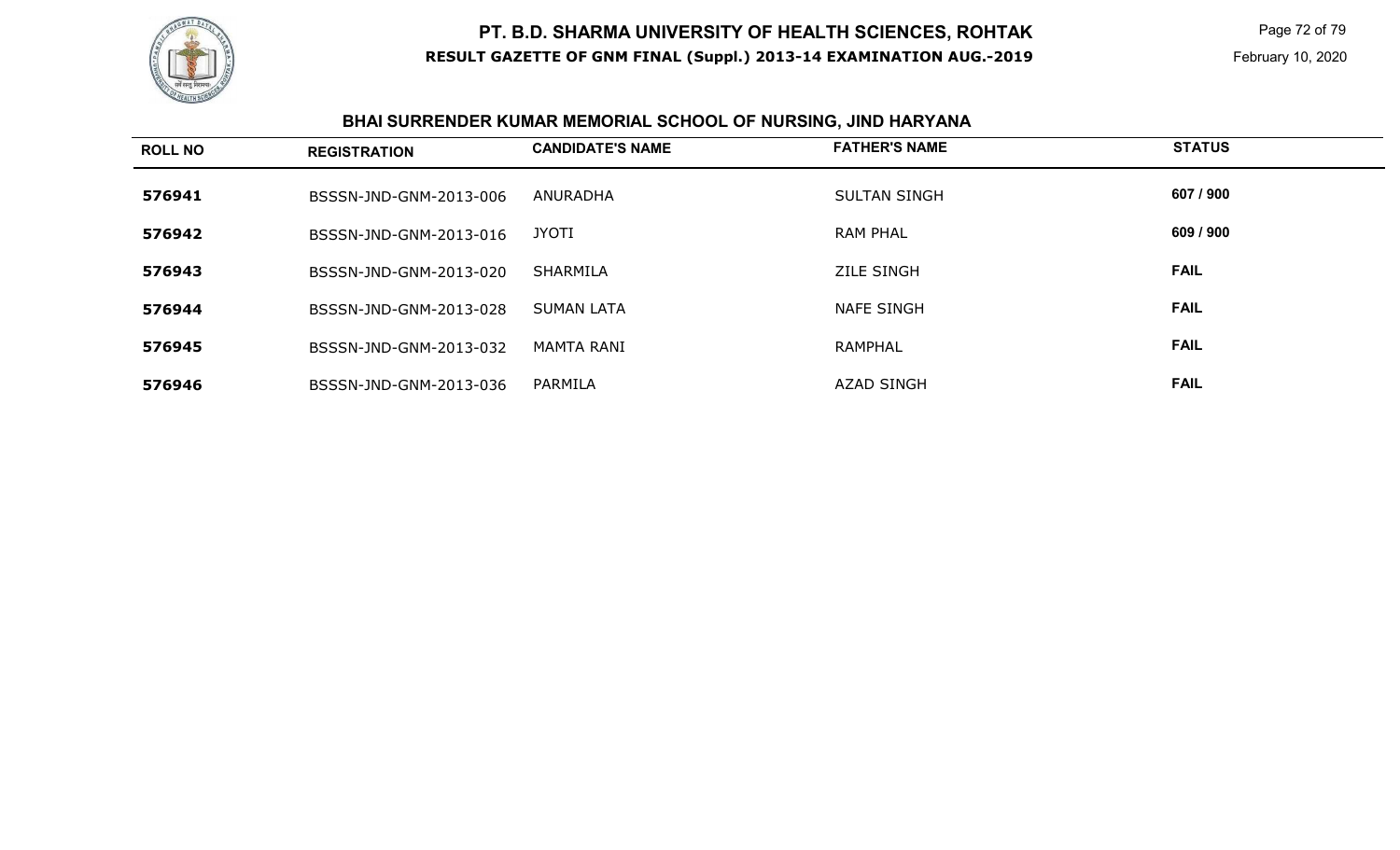

 Page 73 of 79 February 10, 2020

# **NEKI RAM SCHOOL OF NURSING, LAKHAN MAJRA, DISTT. ROHTAK**

| <b>ROLL NO</b> | <b>REGISTRATION</b>   | <b>CANDIDATE'S NAME</b> | <b>FATHER'S NAME</b> | <b>STATUS</b> |
|----------------|-----------------------|-------------------------|----------------------|---------------|
| 577121         | NRSN-RTK-GNM-2013-011 | <b>JYOTI</b>            | RAJBIR               | <b>FAIL</b>   |
| 577122         | NRSN-RTK-GNM-2013-038 | RAVINA                  | SURESH KUMAR         | 624 / 900     |
| 577123         | NRSN-RTK-GNM-2013-039 | USHA RANI               | JAI PRAKASH          | <b>FAIL</b>   |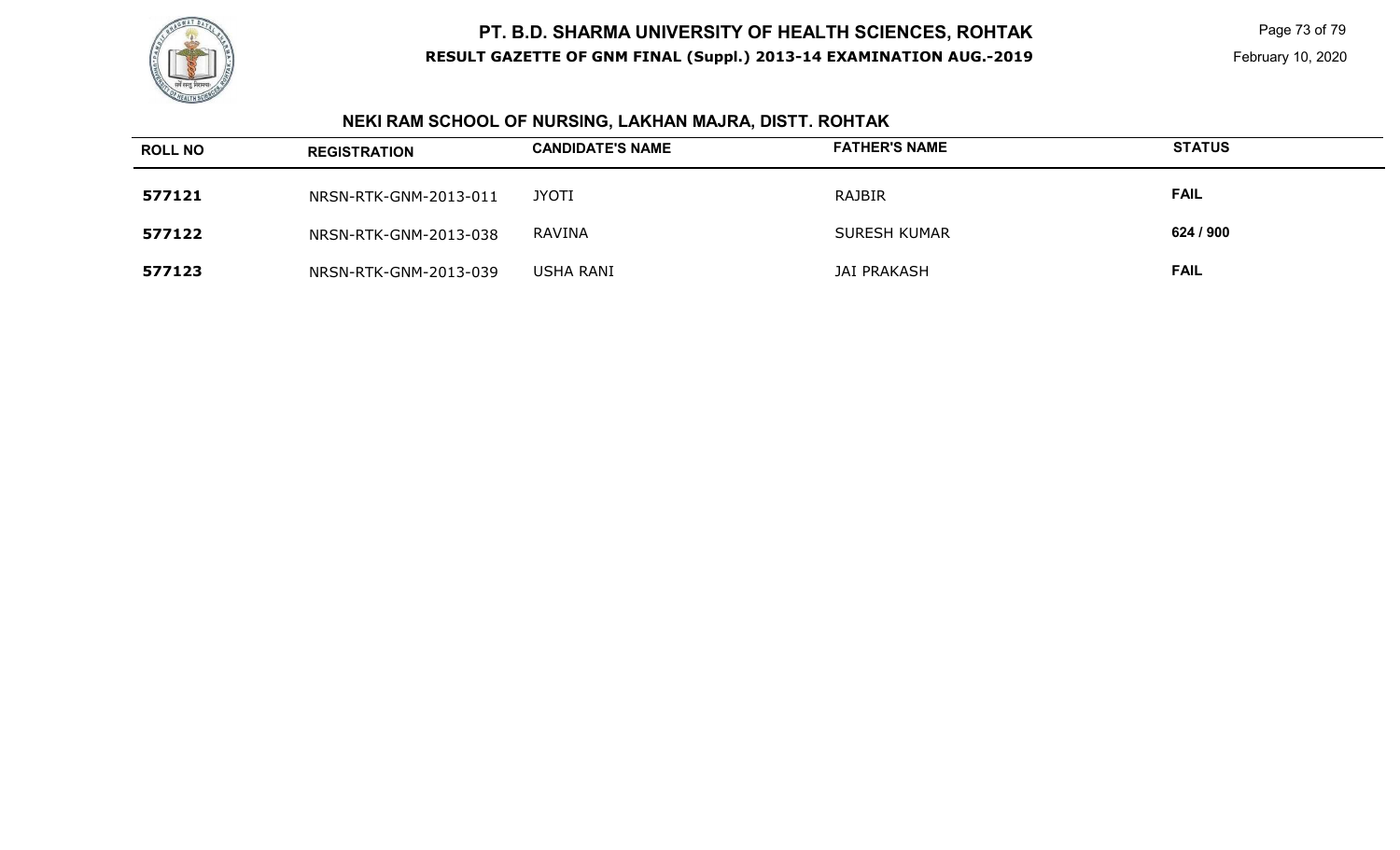

 Page 74 of 79 February 10, 2020

# **SARDAR KARTAR SINGH HAYER SCHOOL OF NURSING, SHAHABAD, MARKANDA, KURUKSHETRA**

| <b>ROLL NO</b> | <b>REGISTRATION</b>   | <b>CANDIDATE'S NAME</b> | <b>FATHER'S NAME</b> | <b>STATUS</b> |
|----------------|-----------------------|-------------------------|----------------------|---------------|
| 577381         | SKSH-KUK-GNM-2013-005 | <b>DALJEET KAUR</b>     | <b>BALTEJ SINGH</b>  | 619 / 900     |
| 577382         | SKSH-KUK-GNM-2013-017 | MANJU                   | <b>SATISH</b>        | 647 / 900     |
| 577383         | SKSH-KUK-GNM-2013-027 | POOJA                   | <b>KISHAN</b>        | 633 / 900     |
| 577384         | SKSH-KUK-GNM-2013-028 | POOJA                   | <b>NANAK CHAND</b>   | 604 / 900     |
| 577385         | SKSH-KUK-GNM-2013-032 | SHASHI BALA             | <b>SURAJ BHAN</b>    | 633 / 900     |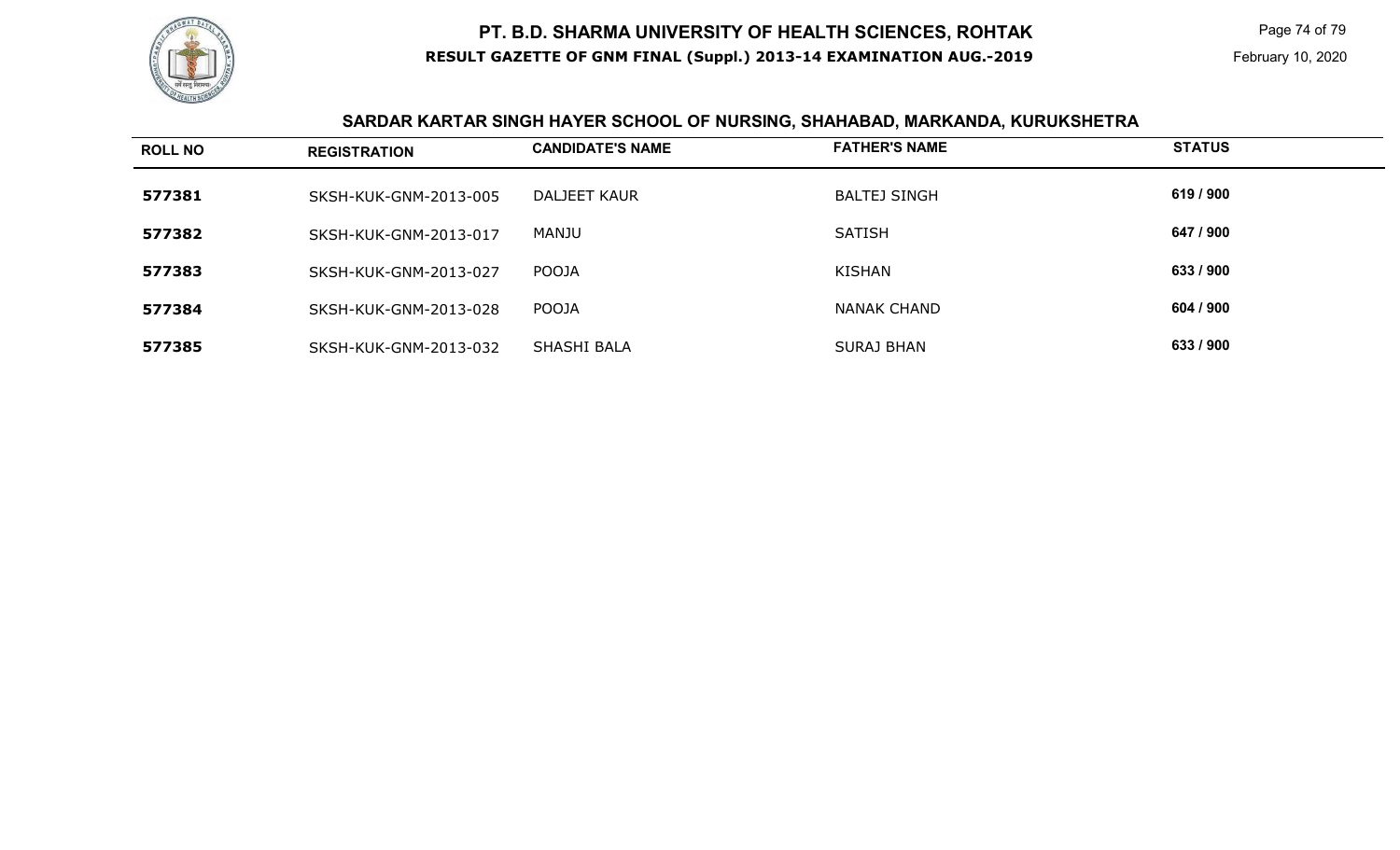

 Page 75 of 79 February 10, 2020

### **SWAMI VIVEKANAND PARAMHANS SCHOOL OF NURSING JAGADHARI**

| <b>ROLL NO</b> | <b>REGISTRATION</b>    | <b>CANDIDATE'S NAME</b> | <b>FATHER'S NAME</b>  | <b>STATUS</b> |
|----------------|------------------------|-------------------------|-----------------------|---------------|
| 577551         | SVPSN-YNR-GNM-2013-008 | MEERA RANI              | <b>SURJAN RAM</b>     | 632 / 900     |
| 577552         | SVPSN-YNR-GNM-2013-010 | POOJA                   | <b>MOHAN LAL</b>      | 620 / 900     |
| 577553         | SVPSN-YNR-GNM-2013-011 | POONAM DEVI             | <b>RAJBIR</b>         | 596 / 900     |
| 577554         | SVPSN-YNR-GNM-2013-014 | RABEENA KUMARI          | RAJ KUMAR             | 615 / 900     |
| 577555         | SVPSN-YNR-GNM-2013-015 | KM RAJNI JOHN           | <b>JOHN MASIH</b>     | 615 / 900     |
| 577556         | SVPSN-YNR-GNM-2013-016 | <b>RAJNISH</b>          | <b>RAJENDER KUMAR</b> | 611 / 900     |
| 577557         | SVPSN-YNR-GNM-2013-018 | <b>REKHA RANI</b>       | <b>KHEM CHAND</b>     | 621 / 900     |
| 577558         | SVPSN-YNR-GNM-2013-021 | SUSHILA RANI            | <b>JASMER SINGH</b>   | 643 / 900     |
| 577559         | SVPSN-YNR-GNM-2013-022 | <b>JYOTI RANI</b>       | <b>GEETA RAM</b>      | <b>FAIL</b>   |
| 577560         | SVPSN-YNR-GNM-2013-025 | POOJA                   | <b>SHIV RAM</b>       | <b>FAIL</b>   |
| 577561         | SVPSN-YNR-GNM-2013-026 | RAJNI                   | RISHI PAL             | 577 / 900     |
| 577562         | SVPSN-YNR-GNM-2013-030 | <b>KUSHAM DEVI</b>      | <b>GEETA RAM</b>      | <b>FAIL</b>   |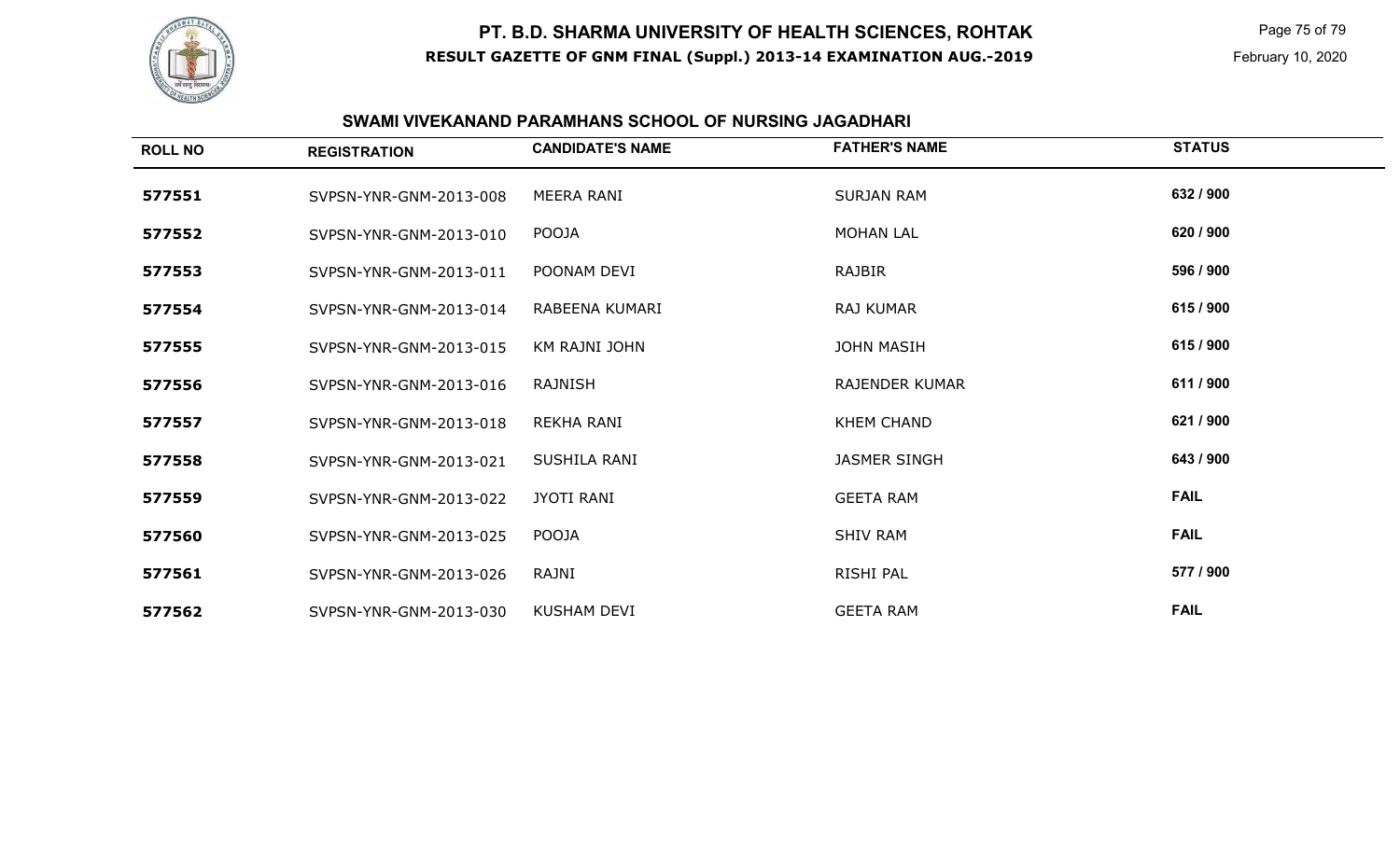

 Page 76 of 79 February 10, 2020

#### **SHRI BABA YOGI NETANATH NURSING, COLLEGE, LOHANI BHIWANI**

| <b>ROLL NO</b> | <b>REGISTRATION</b>   | <b>CANDIDATE'S NAME</b> | <b>FATHER'S NAME</b>  | <b>STATUS</b> |
|----------------|-----------------------|-------------------------|-----------------------|---------------|
| 577741         | BYNN-BHW-GNM-2013-002 | ANNU DEVI               | <b>BIRENDER SINGH</b> | 574 / 900     |
| 577742         | BYNN-BHW-GNM-2013-027 | PREETI                  | <b>RAJ SINGH</b>      | 628 / 900     |
| 577743         | BYNN-BHW-GNM-2013-029 | RAKHI                   | <b>ISHWAR SINGH</b>   | 615 / 900     |
| 577744         | BYNN-BHW-GNM-2013-034 | <b>SHASHI</b>           | <b>SUBHASH</b>        | 582 / 900     |
| 577745         | BYNN-BHW-GNM-2013-037 | SUSHMA RATHI            | RAJ SINGH RATHI       | 583 / 900     |
| 577746         | BYNN-BWN-GNM-2013-003 | <b>ASHA RANI</b>        | <b>HOSIYAR SINGH</b>  | 591 / 900     |
| 577747         | BYNN-BWN-GNM-2013-010 | KAVITA                  | <b>JAI SINGH</b>      | 625 / 900     |
| 577748         | BYNN-BWN-GNM-2013-019 | MANJU                   | <b>MAHAVIR SINGH</b>  | 586 / 900     |
| 577749         | BYNN-BWN-GNM-2013-033 | <b>SEEMA</b>            | <b>OMPARKASH</b>      | 580 / 900     |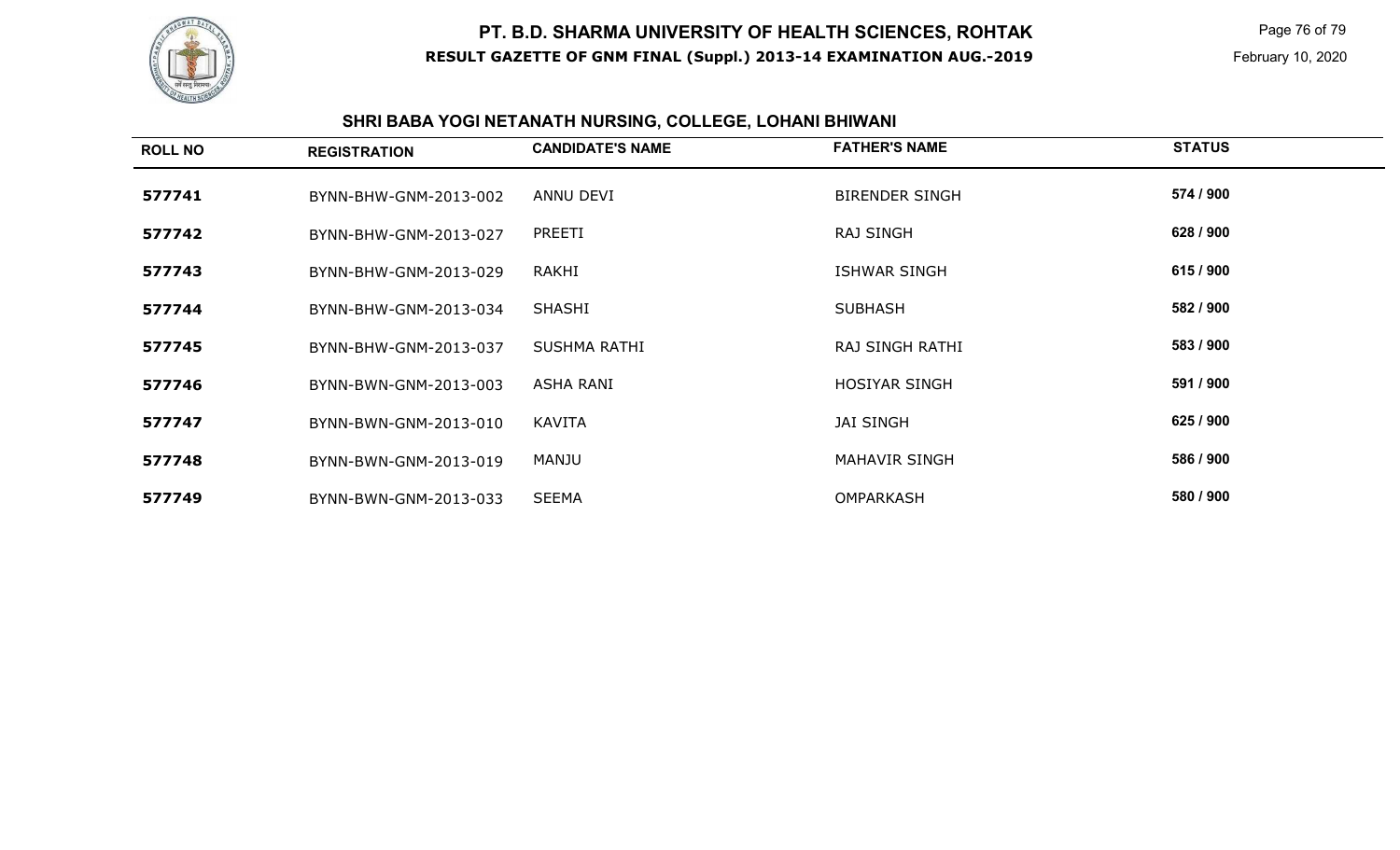

 Page 77 of 79 February 10, 2020

# **NATIONAL SCHOOL OF NURSING, DHANI GARAN ROAD, BARWALA, DISTT. HISAR**

| <b>ROLL NO</b> | <b>REGISTRATION</b>  | <b>CANDIDATE'S NAME</b> | <b>FATHER'S NAME</b>  | <b>STATUS</b> |
|----------------|----------------------|-------------------------|-----------------------|---------------|
| 577931         | NSN-HSR-GNM-2013-004 | ANU MORYA               | <b>RAMESH KUMAR</b>   | 598 / 900     |
| 577932         | NSN-HSR-GNM-2013-010 | <b>BITU</b>             | <b>SUBASH</b>         | <b>FAIL</b>   |
| 577933         | NSN-HSR-GNM-2013-014 | <b>KANIKA</b>           | <b>JAI SINGH</b>      | <b>FAIL</b>   |
| 577934         | NSN-HSR-GNM-2013-031 | PINKI                   | <b>RANBIR SINGH</b>   | <b>FAIL</b>   |
| 577935         | NSN-HSR-GNM-2013-032 | POOJA DEVI              | <b>BALBIR SINGH</b>   | 645 / 900     |
| 577936         | NSN-HSR-GNM-2013-035 | POONAM RANI             | <b>BANI SINGH</b>     | <b>FAIL</b>   |
| 577937         | NSN-HSR-GNM-2013-037 | REENA DEVI              | <b>RAJENDER SINGH</b> | <b>FAIL</b>   |
| 577938         | NSN-HSR-GNM-2013-042 | SANGEETA                | SHER SINGH            | 666 / 900     |
| 577939         | NSN-HSR-GNM-2013-043 | <b>SANJU BALA</b>       | <b>BALBIR SINGH</b>   | 621 / 900     |
| 577940         | NSN-HSR-GNM-2013-053 | SUDESH RANI             | <b>DALBIR SINGH</b>   | 620 / 900     |
| 577941         | NSN-HSR-GNM-2013-057 | <b>SUSHILA</b>          | <b>MAHINDER SINGH</b> | 611 / 900     |
| 577942         | NSN-HSR-GNM-2013-058 | SUSHILA KUMARI          | <b>RATAN SINGH</b>    | 674 / 900     |
| 577943         | NSN=HSR-GNM-2013-059 | SUSHILA DEVI            | <b>BHAN SINGH</b>     | <b>FAIL</b>   |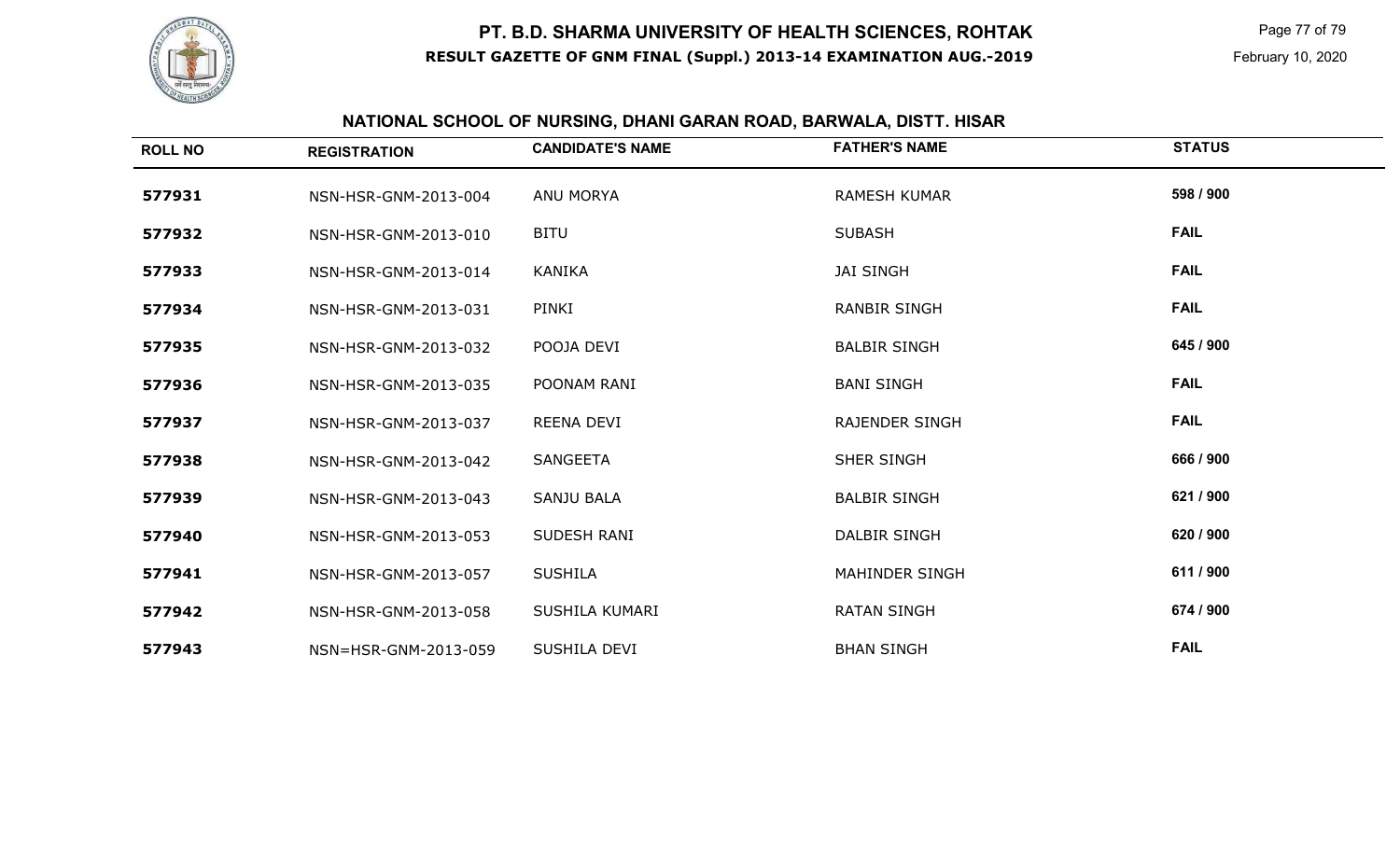

 Page 78 of 79 February 10, 2020

# **K.V.M. NURSING COLLEGE, LADHOT ROAD, ROHTAK**

| <b>ROLL NO</b> | <b>REGISTRATION</b>  | <b>CANDIDATE'S NAME</b> | <b>FATHER'S NAME</b> | <b>STATUS</b> |
|----------------|----------------------|-------------------------|----------------------|---------------|
| 578131         | KVM-RTK-GNM-2013-022 | <b>GEETA</b>            | JAI PARKASH          | 592 / 900     |
| 578132         | KVM-RTK-GNM-2013-030 | <b>NISHA</b>            | JOGINDER SINGH       | 592 / 900     |
| 578133         | KVM-RTK-GNM-2013-033 | <b>POOJA</b>            | <b>DILBAGH</b>       | 586 / 900     |